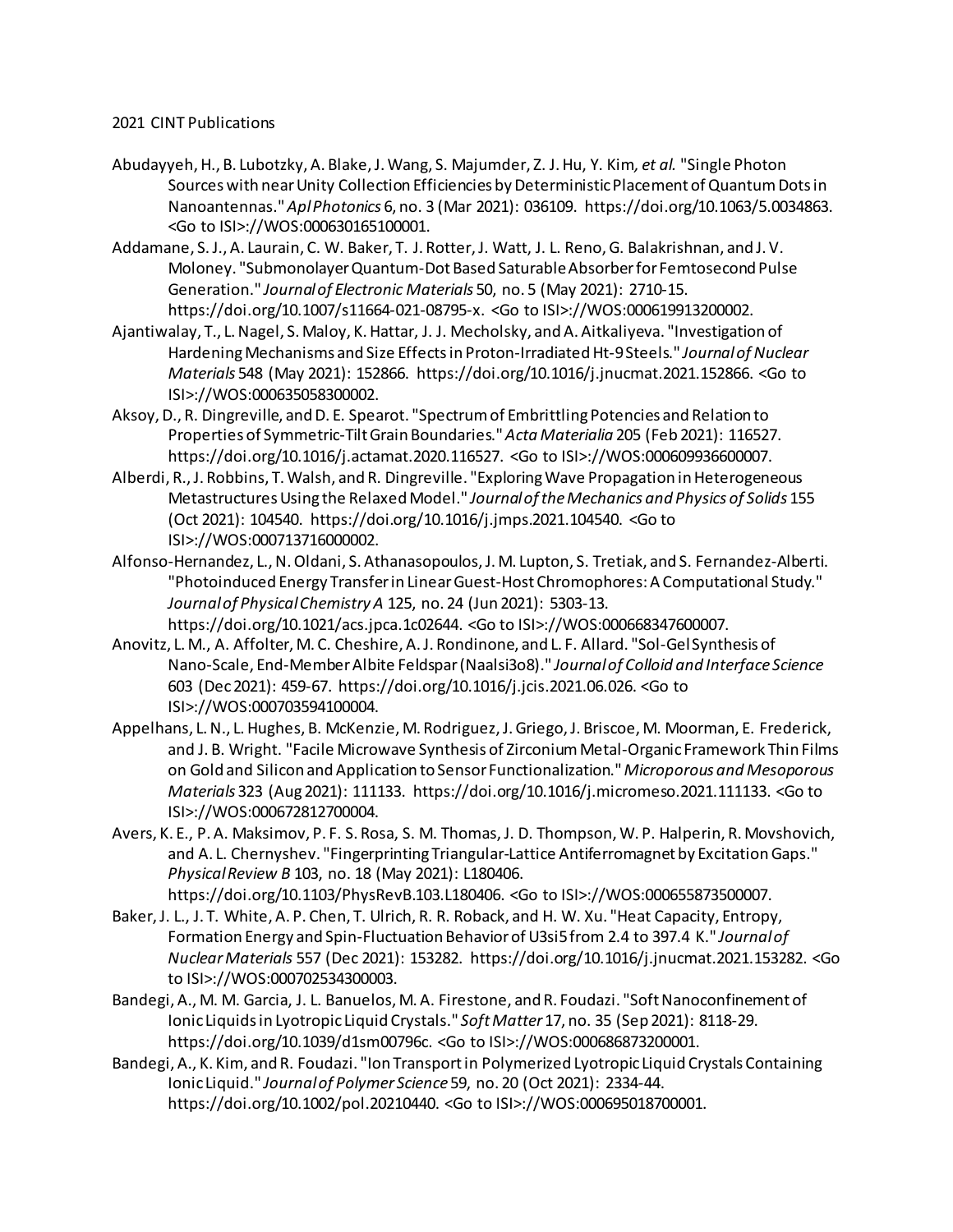- Barr, C. M., M. Cooper, J. Lechman, and D. C. Bufford. "The Mechanical Response of Micron-Sized Molecular Crystals." *Mrs Advances* 6, no. 27 (Sep 2021): 674-81. https://doi.org/10.1557/s43580-021-00124-y. <Go to ISI>://WOS:000692451200001.
- Barr, C. M., S. M. Foiles, M. Alkayyali, Y. Mahmood, P. M. Price, D. P. Adams, B. L. Boyce, F. Abdeljawad, and K. Hattar. "The Role of Grain Boundary Character in Solute Segregation and Thermal Stability of Nanocrystalline Pt-Au." *Nanoscale* 13, no. 6 (Feb 2021): 3552-63. https://doi.org/10.1039/d0nr07180c. <Go to ISI>://WOS:000619559900046.
- Baskoro, F., H. Q. Wong, K. B. Labasan, C. W. Cho, C. W. Pao, P. Y. Yang, C. C. Chang*, et al.* "An Efficient and Reversible Battery Anode Electrode Derived from a Lead-Based Metal-Organic Framework." *Energy & Fuels* 35, no. 11 (Jun 2021): 9669-82. https://doi.org/10.1021/acs.energyfuels.1c00517. <Go to ISI>://WOS:000661109900044.
- Bates, K. M., M. W. Day, C. L. Smallwood, R. C. Owen, T. Schroder, E. Bielejec, R. Ulbricht, and S. T. Cundiff. "Using Silicon-Vacancy Centers in Diamond to Probe the Full Strain Tensor." *Journal of Applied Physics* 130, no. 2 (Jul 2021): 024301. https://doi.org/10.1063/5.0052613. <Go to ISI>://WOS:000681705800003.
- Behera, A. K., C. T. Harris, D. V. Pete, C. J. Delker, P. E. Vullum, M. B. Muniz, O. Koybasi*, et al.* "High-Performance and Ultralow-Noise Two-Dimensional Heterostructure Field-Effect Transistors with One-Dimensional Electrical Contacts." *Acs Applied Electronic Materials* 3, no. 9 (Sep 2021): 4126-34. https://doi.org/10.1021/acsaelm.1c00595. <Go to ISI>://WOS:000703541500043.
- Behzadfar, E., K. Kim, B. Lee, A. M. Jordan, O. Lhost, S. A. Jaffer, F. S. Bates, and C. W. Macosko. "Effects of a Layered Morphology on Drip Suppression in Burning Polymers." *Acs Applied Polymer Materials* 3, no. 3 (Mar 2021): 1664-74. https://doi.org/10.1021/acsapm.1c00081. <Go to ISI>://WOS:000629192800044.
- Bhati, M., S. A. Ivanov, T. P. Senftle, S. Tretiak, and D. Ghosh. "Nature of Electronic Excitations in Small Non-Stoichiometric Quantum Dots." *Journal of Materials Chemistry A*. https://doi.org/10.1039/d1ta07983b. <Go to ISI>://WOS:000731425500001.
- Bogan, A., S. Studenikin, M. Korkusinski, L. Gaudreau, J. Phoenix, P. Zawadzki, A. Sachrajda*, et al.* "Spin-Orbit Enabled Quantum Transport Channels in a Two-Hole Double Quantum Dot." *Physical Review B* 103, no. 23 (Jun 2021): 235310. https://doi.org/10.1103/PhysRevB.103.235310. <Go to ISI>://WOS:000661530300008.
- Bohn, J., T. S. Luk, S. Horsley, and E. Hendry. "Spatiotemporal Refraction of Light in an Epsilon-near-Zero Indium Tin Oxide Layer: Frequency Shifting Effects Arising from Interfaces." *Optica* 8, no. 12 (Dec 2021): 1532-37. https://doi.org/10.1364/optica.436324. <Go to ISI>://WOS:000731870800005.
- Bohn, J., T. S. Luk, C. Tollerton, S. W. Hutchings, I. Brener, S. Horsley, W. L. Barnes, and E. Hendry. "All-Optical Switching of an Epsilon-near-Zero Plasmon Resonance in Indium Tin Oxide." *Nature Communications* 12, no. 1 (Feb 2021): 1017. https://doi.org/10.1038/s41467-021-21332-y. <Go to ISI>://WOS:000626746500002.
- Bonca, J., and S. A. Trugman. "Dynamic Properties of a Polaron Coupled to Dispersive Optical Phonons." *Physical Review B* 103, no. 5 (Feb 2021): 054304. https://doi.org/10.1103/PhysRevB.103.054304. <Go to ISI>://WOS:000617787700001.
- Borcea, L., and J. Garnier. "Imaging in Random Media by Two-Point Coherent Interferometry\*." *Siam Journal on Imaging Sciences* 14, no. 4 (2021): 1635-68. https://doi.org/10.1137/21m142068x. <Go to ISI>://WOS:000735764100009.
- Brechtl, J., S. Agarwal, X. Hu, D. Chen, M. Chancey, H. Bei, Y. Q. Wang, and S. J. Zinkle. "An Exploratory Study on Helium Mobility in Amorphous and Crystallized Bulk Metallic Glasses." *Journal of Nuclear Materials* 543 (Jan 2021): 152617. https://doi.org/10.1016/j.jnucmat.2020.152617. <Go to ISI>://WOS:000601304700003.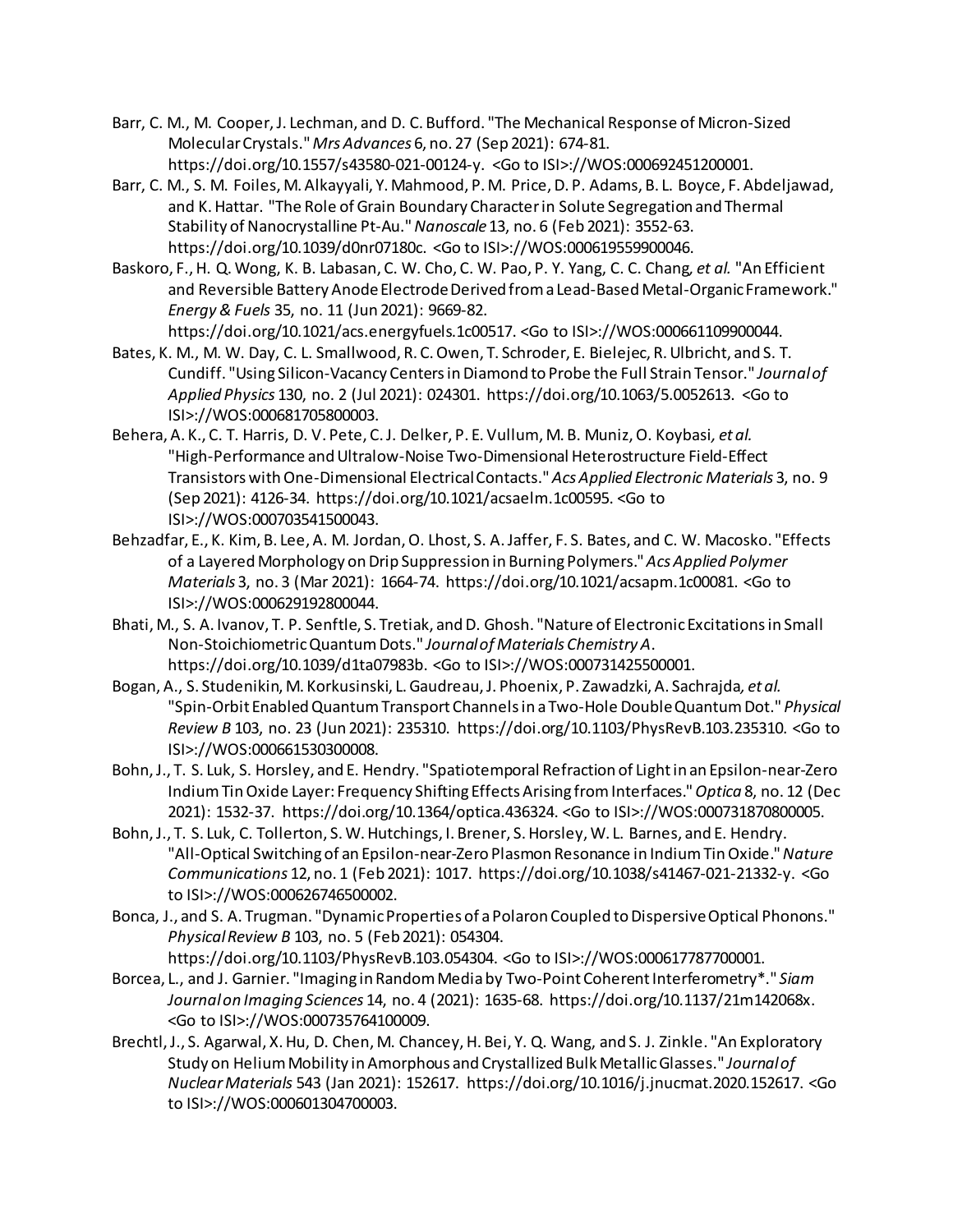- Briggs, S. A., M. Steckbeck, N. M. Heckman, T. A. Furnish, D. C. Bufford, D. Buller, B. L. Boyce, and K. Hattar. "A Combined Thermomechanical and Radiation Testing Platform for a 6 Mv Tandem Accelerator." *Nuclear Instruments & Methods in Physics Research Section B-Beam Interactions with Materials and Atoms* 509 (Dec 2021): 39-47. https://doi.org/10.1016/j.nimb.2021.08.011. <Go to ISI>://WOS:000718136300001.
- Brown, N., M. K. Owen, A. Garland, J. D. DesJardins, and G. M. Fadel. "Design of a Single Layer Metamaterial for Pressure Offloading of Transtibial Amputees." *Journal of Biomechanical Engineering-Transactions of the Asme* 143, no. 5 (May 2021): 051001. https://doi.org/10.1115/1.4049887. <Go to ISI>://WOS:000639970700005.
- Bruno, F., J. DeAguero, C. Do, D. Y. Lee, C. Y. Tan, G. P. Escobar, and B. Wagner. "Overlapping Roles of Nadph Oxidase 4 for Diabetic and Gadolinium-Based Contrast Agent-Induced Systemic Fibrosis." *American Journal of Physiology-Renal Physiology* 320, no. 4 (Apr 2021): F617-F27. https://doi.org/10.1152/ajprenal.00456.2020. <Go to ISI>://WOS:000640647200009.
- Burgers, E. E. A., A. Kok, R. M. A. Goselink, H. Hogeveen, B. Kemp, and A. T. M. van Knegsel. "Effects of Extended Voluntary Waiting Period from Calving until First Insemination on Body Condition, Milk Yield, and Lactation Persistency." *Journal of Dairy Science* 104, no. 7 (Jul 2021): 8009-22. https://doi.org/10.3168/jds.2020-19914. <Go to ISI>://WOS:000662260400021.
- ———. "Fertility and Milk Production on Commercial Dairy Farms with Customized Lactation Lengths." *Journal of Dairy Science* 104, no. 1 (Jan 2021): 443-58. https://doi.org/10.3168/jds.2019-17947. <Go to ISI>://WOS:000600557600037.
- Burns, K., P. C. Reuel, F. Guerrero, E. R. Lang, P. Lu, A. Aitkaliyeva, K. Hattar, and T. J. Boyle. "Thermal Stability and Radiation Tolerance of Lanthanide-Doped Cerium Oxide Nanocubes." *Crystals* 11, no. 11 (Nov 2021): 1369. https://doi.org/10.3390/cryst11111369. <Go to ISI>://WOS:000727997900001.
- Bussmann, E., R. E. Butera, J. H. G. Owen, J. N. Randall, S. M. Rinaldi, A. D. Baczewski, and S. Misra. "Atomic-Precision Advanced Manufacturing for Si Quantum Computing." *Mrs Bulletin* 46, no. 7 (Jul 2021): 607-15. https://doi.org/10.1557/s43577-021-00139-8. <Go to ISI>://WOS:000680807800002.
- Campbell, Q., J. A. Ivie, E. Bussmann, S. W. Schmucker, A. D. Baczewski, and S. Misra. "A Model for Atomic Precision P-Type Doping with Diborane on Si(100)-2x1." *Journal of Physical Chemistry C*  125, no. 1 (Jan 2021): 481-88. https://doi.org/10.1021/acs.jpcc.0c08919. <Go to ISI>://WOS:000611410300049.
- Carr, A., J. Bowlan, C. Mazzoli, C. Walker, X. X. Ding, A. Barbour, W. Hu*, et al.* "Dynamics of a Fractal Set of First-Order Magnetic Phase Transitions in Frustrated Lu2comno6." *Physical Review B* 103, no. 6 (Feb 2021): L060401. https://doi.org/10.1103/PhysRevB.103.L060401. <Go to ISI>://WOS:000614623100007.
- Carrasco, R. A., C. P. Morath, P. C. Grant, G. Ariyawansa, C. A. Stephenson, C. N. Kadlec, S. D. Hawkins*, et al.* "Recombination Rate Analysis in Long Minority Carrier Lifetime Mid-Wave Infrared Ingaas/Inassb Superlattices." *Journal of Applied Physics* 129, no. 18 (May 2021): 184501. https://doi.org/10.1063/5.0047178. <Go to ISI>://WOS:000649074000011.
- Carroll, J. D., A. N. Exil, S. A. DeJong, I. A. Valdez, C. M. Laursen, L. A. Deibler, C. B. Finfrock, and B. L. Boyce. "High-Throughput Statistical Interrogation of Mechanical Properties with Build Plate Location and Powder Reuse in Alsi10mg." *Jom* 73, no. 11 (Nov 2021): 3356-70. https://doi.org/10.1007/s11837-021-04888-4. <Go to ISI>://WOS:000708386000001.
- Cazzanelli, M., L. Basso, C. Cestari, N. Bazzanella, E. Moser, M. Orlandi, A. Piccoli, and A. Miotello. "Fluorescent Nanodiamonds Synthesized in One-Step by Pulsed Laser Ablation of Graphite in Liquid-Nitrogen." *C-Journal of Carbon Research* 7, no. 2 (Jun 2021): 49. https://doi.org/10.3390/c7020049. <Go to ISI>://WOS:000665181500001.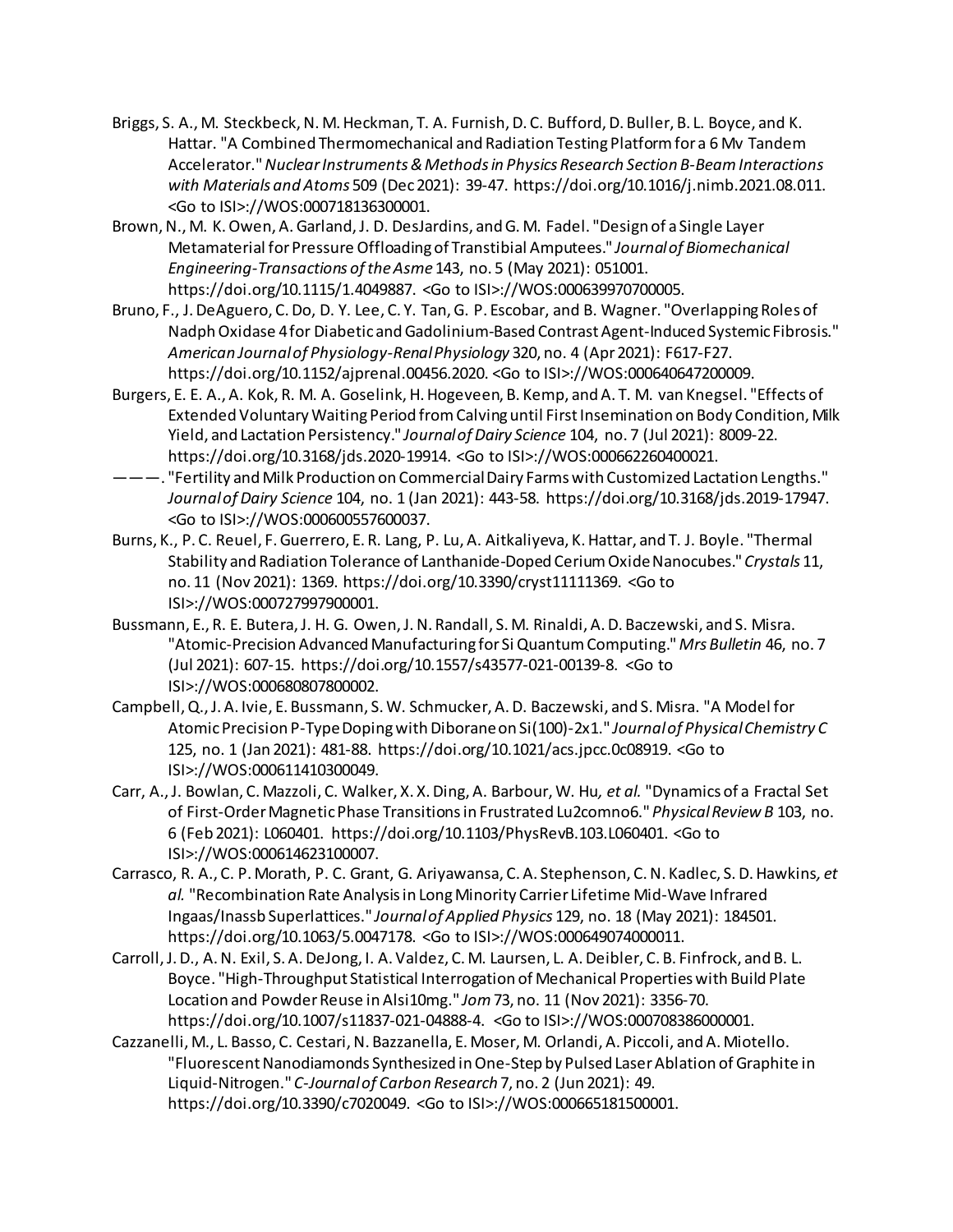- Cellini, F., F. Lavini, E. Chen, A. Bongiorno, F. Popovic, R. L. Hartman, R. Dingreville, and E. Riedo. "Pressure-Induced Formation and Mechanical Properties of 2d Diamond Boron Nitride." *Advanced Science* 8, no. 2 (Jan 2021): 2002541. https://doi.org/10.1002/advs.202002541. <Go to ISI>://WOS:000597416700001.
- Cetuk, H., A. Anishkin, A. J. Scott, S. B. Rempe, R. K. Ernst, and S. Sukharev. "Partitioning of Seven Different Classes of Antibiotics into Lps Monolayers Supports Three Different Permeation Mechanisms through the Outer Bacterial Membrane." *Langmuir* 37, no. 4 (Feb 2021): 1372-85. https://doi.org/10.1021/acs.langmuir.0c02652. <Go to ISI>://WOS:000618098200005.
- Chabi, S., Z. Guler, A. J. Brearley, A. D. Benavidez, and T. S. Luk. "The Creation of True Two-Dimensional Silicon Carbide." *Nanomaterials* 11, no. 7 (Jul 2021): 1799. https://doi.org/10.3390/nano11071799. <Go to ISI>://WOS:000676499300001.
- Chang, C. C., S. C. Kuo, H. E. Cheng, H. T. Chen, and Z. P. Yang. "Broadband Titanium Nitride Disordered Metasurface Absorbers." *Optics Express* 29, no. 26 (Dec 2021): 42813-26. https://doi.org/10.1364/oe.445247. <Go to ISI>://WOS:000730136600039.
- Chang, C. Y., H. H. Huang, H. H. Tsai, S. L. Lin, P. H. Liu, W. Chen, F. C. Hsu*, et al.* "Facile Fabrication of Self-Assembly Functionalized Polythiophene Hole Transporting Layer for High Performance Perovskite Solar Cells." *Advanced Science* 8, no. 5 (Mar 2021): 2002718. https://doi.org/10.1002/advs.202002718. <Go to ISI>://WOS:000605174900001.
- Chava, V. S. N., P. S. Chandrasekhar, A. Gomez, L. Echegoyen, and S. T. Sreenivasan. "Mxene-Based Tailoring of Carrier Dynamics, Defect Passivation, and Interfacial Band Alignment for Efficient Planar P-I-N Perovskite Solar Cells." *Acs Applied Energy Materials* 4, no. 11 (Nov 2021): 12137-48. https://doi.org/10.1021/acsaem.1c01669. <Go to ISI>://WOS:000734174000008.
- Chen, A. P., and Q. X. Jia. "A Pathway to Desired Functionalities in Vertically Aligned Nanocomposites and Related Architectures." *Mrs Bulletin* 46, no. 2 (Feb 2021): 115-22. https://doi.org/10.1557/s43577-021-00032-4. <Go to ISI>://WOS:000619505600001.
- Chen, D., S. Cai, N. W. Hsu, S. H. Huang, Y. Chuang, E. Nielsen, J. Y. Li*, et al.* "Density Dependence of the Excitation Gaps in an Undoped Si/Sige Double-Quantum-Well Heterostructure." *Applied Physics Letters* 119, no. 22 (Nov 2021): 223103. https://doi.org/10.1063/5.0068538. <Go to ISI>://WOS:000729449300004.
- Chen, E. Y., C. P. Hopper, R. R. Santhapuram, R. Dingreville, and A. K. Nair. "Origins of the Change in Mechanical Strength of Silicon/Gold Nanocomposites During Irradiation." *Scientific Reports* 11, no. 1 (Sep 2021): 19526. https://doi.org/10.1038/s41598-021-98652-y. <Go to ISI>://WOS:000702737500115.
- Chen, J., Y. Jin, L. Gao, J. L. Reno, and S. Kumar. "Wavelength Beam-Combining of Terahertz Quantum-Cascade Laser Arrays." *Optics Letters* 46, no. 8 (Apr 2021): 1864-67. https://doi.org/10.1364/ol.420398. <Go to ISI>://WOS:000640370200019.
- Chen, J. Z., A. Talpade, G. A. Canning, P. R. Probus, F. H. Ribeiro, A. K. Datye, and J. T. Miller. "Strong Metal-Support Interaction (Smsi) of Pt/Ceo2 and Its Effect on Propane Dehydrogenation." *Catalysis Today* 371 (Jul 2021): 4-10. https://doi.org/10.1016/j.cattod.2020.06.075. <Go to ISI>://WOS:000651121900002.
- Choi, J., M. Florian, A. Steinhoff, D. Erben, K. Tran, D. S. Kim, L. Y. Sun*, et al.* "Twist Angle-Dependent Interlayer Exciton Lifetimes in Van Der Waals Heterostructures." *Physical Review Letters* 126, no. 4 (Jan 2021): 047401. https://doi.org/10.1103/PhysRevLett.126.047401. <Go to ISI>://WOS:000612144200008.
- Chou, K., N. Li, and E. A. Marquis. "Enhanced Work Hardening from Oxygen-Stabilized Omega Precipitates in an Aged Metastable Beta Ti-Nb Alloy." *Acta Materialia* 220 (Nov 2021): 117302. https://doi.org/10.1016/j.actamat.2021.117302. <Go to ISI>://WOS:000705535300007.
- Chow, W. W., and F. Jahnke. "Influence of Quantum-Confined Device Fabrication on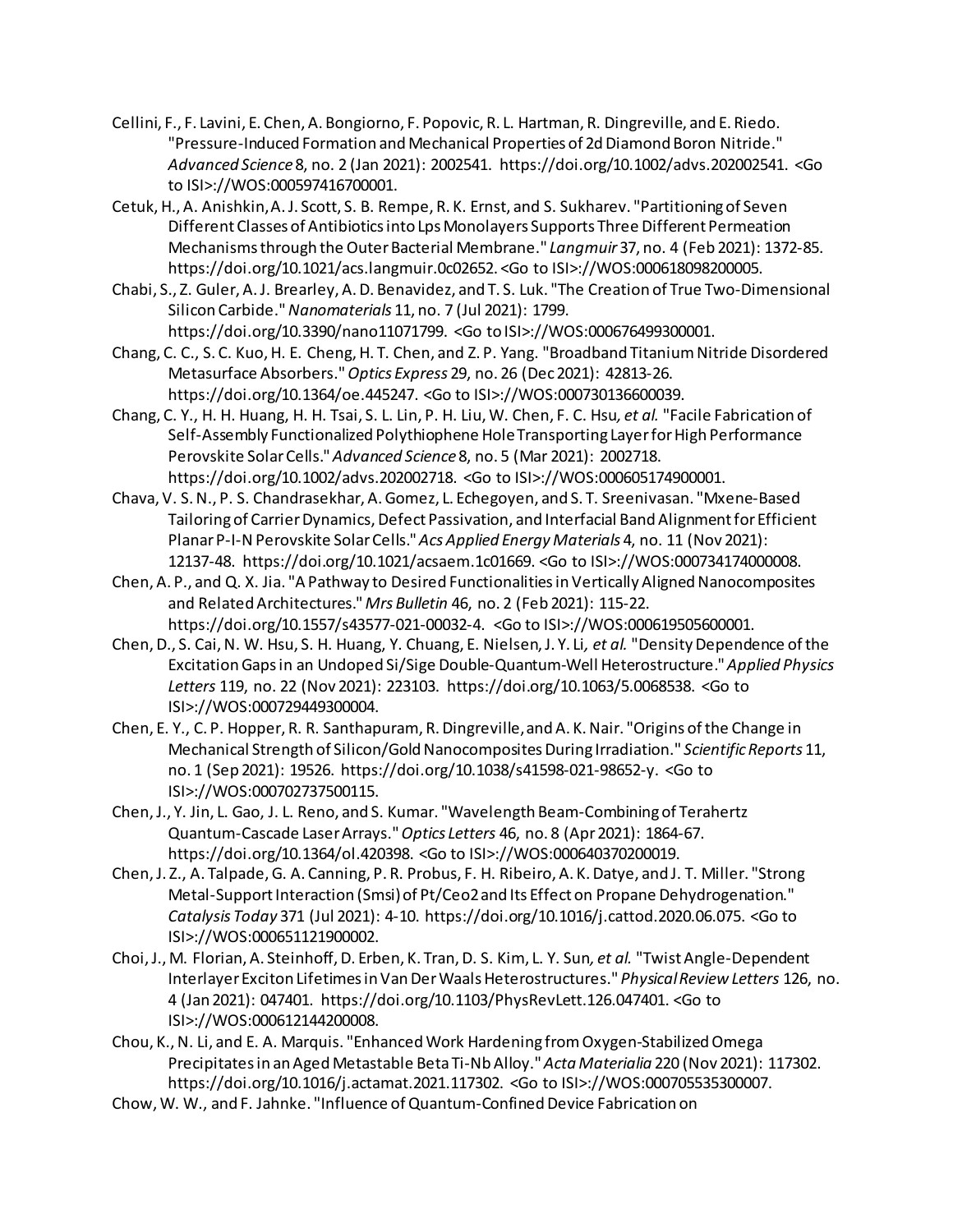Semiconductor-Laser Theory." *Journal of Vacuum Science & Technology A* 39, no. 3 (May 2021): 032408. https://doi.org/10.1116/6.0000767. <Go to ISI>://WOS:000631033200002.

- Conway, K. M., C. Kunka, B. C. White, G. J. Pataky, and B. L. Boyce. "Increasing Fracture Toughness Via Architected Porosity." *Materials & Design* 205 (Jul 2021): 109696. https://doi.org/10.1016/j.matdes.2021.109696. <Go to ISI>://WOS:000663557800006.
- Cook, R. F., B. L. Boyce, L. H. Friedman, and F. W. DelRio. "High-Throughput Bend-Strengths of Ultra-Small Polysilicon Mems Components." *Applied Physics Letters* 118, no. 20 (May 2021): 201601. https://doi.org/10.1063/5.0049521. <Go to ISI>://WOS:000651189100011.
- Cui, Y. C., E. Aydogan, J. G. Gigax, Y. Q. Wang, A. Misra, S. A. Maloy, and N. Li. "In Situ Micro-Pillar Compression to Examine Radiation-Induced Hardening Mechanisms of Fecral Alloys." *Acta Materialia* 202 (Jan 2021): 255-65. https://doi.org/10.1016/j.actamat.2020.10.047. <Go to ISI>://WOS:000599953700009.
- Cui, Y. C., B. Derby, N. Li, and A. Misra. "Fracture Resistance of Hierarchical Cu-Mo Nanocomposite Thin Films." *Materials Science and Engineering a-Structural Materials Properties Microstructure and Processing* 799 (Jan 2021): 139891. https://doi.org/10.1016/j.msea.2020.139891. <Go to ISI>://WOS:000587907100002.
- Cunningham, W. S., K. Hattar, Y. Y. Zhu, D. J. Edwards, and J. R. Trelewicz. "Suppressing Irradiation Induced Grain Growth and Defect Accumulation in Nanocrystalline Tungsten through Grain Boundary Doping." *Acta Materialia* 206 (Mar 2021): 116629. https://doi.org/10.1016/j.actamat.2021.116629. <Go to ISI>://WOS:000620252300042.
- Curry, J. F., T. Ohta, F. W. DelRio, P. Mantos, M. R. Jones, T. F. Babuska, N. S. Bobbitt*, et al.* "Structurally Driven Environmental Degradation of Friction in Mos2 Films." *Tribology Letters* 69, no. 3 (Sep 2021): 96. https://doi.org/10.1007/s11249-021-01453-7. <Go to ISI>://WOS:000691274400003.
- Curwen, C. A., S. J. Addamane, J. L. Reno, M. Shahili, J. H. Kawamura, R. M. Briggs, B. S. Karasik, and B. S. Williams. "Thin Thz Qcl Active Regions for Improved Continuous-Wave Operating Temperature." *Aip Advances* 11, no. 12 (Dec 2021): 125018. https://doi.org/10.1063/5.0071953. <Go to ISI>://WOS:000731436000001.
- De Sio, A., E. Sommer, X. T. Nguyen, L. Gross, D. Popovic, B. T. Nebgen, S. Fernandez-Alberti*, et al.* "Intermolecular Conical Intersections in Molecular Aggregates." *Nature Nanotechnology* 16, no. 1 (Jan 2021). https://doi.org/10.1038/s41565-020-00791-2. <Go to ISI>://WOS:000590037500003.
- Deneff, J. I., K. S. Butler, L. E. S. Rohwer, C. J. Pearce, N. R. Valdez, M. A. Rodriguez, T. S. Luk, and D. S. F. Gallis. "Encoding Multilayer Complexity in Anti-Counterfeiting Heterometallic Mof-Based Optical Tags." *Angewandte Chemie-International Edition* 60, no. 3 (Jan 2021): 1203-11. https://doi.org/10.1002/anie.202013012. <Go to ISI>://WOS:000598316300001.
- Dennett, C. A., B. R. Dacus, C. M. Barr, T. Clark, H. B. Bei, Y. W. Zhang, M. P. Short, and K. Hattar. "The Dynamic Evolution of Swelling in Nickel Concentrated Solid Solution Alloys through in Situ Property Monitoring." *Applied Materials Today* 25 (Dec 2021): 101187. https://doi.org/10.1016/j.apmt.2021.101187. <Go to ISI>://WOS:000719848000010.
- Derby, B. K., T. G. Holesinger, J. A. Valdez, B. P. Uberuaga, and C. R. Kreller. "Microstructural Analysis of Novel Gd2ti2o7 Thin Films Processed Via Sputter Deposition." *Materials & Design* 199 (Feb 2021): 109430. https://doi.org/10.1016/j.matdes.2020.109430. <Go to ISI>://WOS:000633021900005.
- Dingreville, R., E. Y. Chen, and C. Deo. "Temperature and Radiation Effects on Brittle Versus Ductile Fracture Behavior in Miscible Phase Boundaries: Insight from Atomistic Simulations." *International Journal of Fracture* 228, no. 1 (Mar 2021): 1-13. https://doi.org/10.1007/s10704-020-00502-x. <Go to ISI>://WOS:000605532500003.
- Dolgopolova, E. A., D. F. Li, S. T. Hartman, J. Watt, C. Rios, J. J. Hu, R. Kukkadapu*, et al.* "Strong Purcell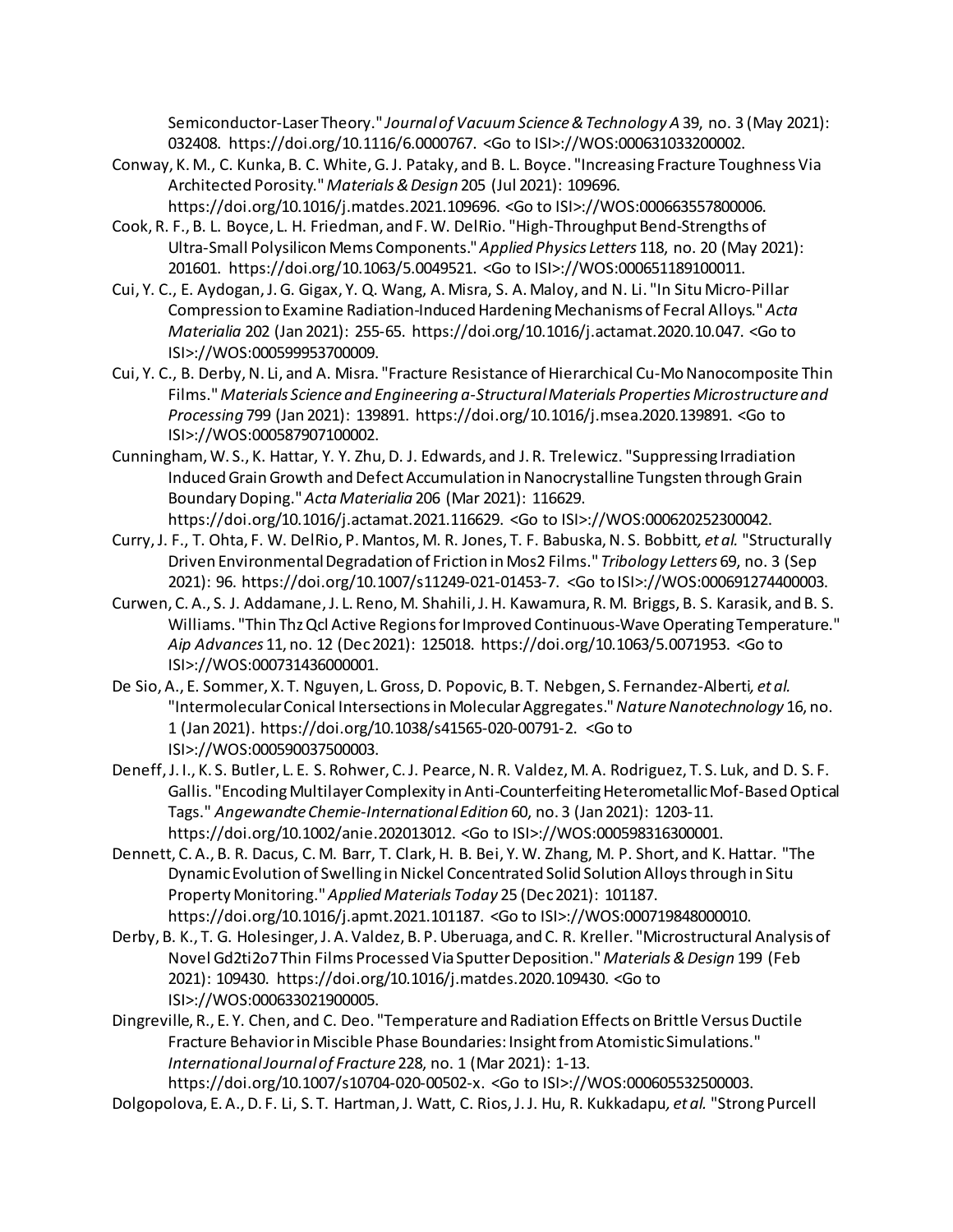Enhancement at Telecom Wavelengths Afforded by Spinel Fe3o4 Nanocrystals with Size-Tunable Plasmonic Properties." *Nanoscale Horizons*. https://doi.org/10.1039/d1nh00497b. <Go to ISI>://WOS:000730282200001.

- Dong, M., G. Clark, A. J. Leenheer, M. Zimmermann, D. Dominguez, A. J. Menssen, D. Heim*, et al.* "High-Speed Programmable Photonic Circuits in a Cryogenically Compatible, Visible-near-Infrared 200 Mm Cmos Architecture." *Nature Photonics*. https://doi.org/10.1038/s41566-021-00903-x. <Go to ISI>://WOS:000729643100001.
- Dub, P. A., N. V. Tkachenko, V. K. Vyas, M. Wills, J. S. Smith, and S. Tretiak. "Enantioselectivity in the Noyori-Ikariya AsymmetricTransfer Hydrogenation of Ketones." *Organometallics* 40, no. 9 (May 2021): 1402-10. https://doi.org/10.1021/acs.organomet.1c00201. <Go to ISI>://WOS:000651063700026.
- Ducatel, J., A. Padawer-Blatt, A. Bogan, M. Korkusinski, P. Zawadzki, A. Sachrajda, S. Studenikin*, et al.* "Single-Hole Couplings in Gaas/Algaas Double Dots Probed with Transport and Edsr Spectroscopy." *Applied Physics Letters* 118, no. 21 (May 2021): 214002. https://doi.org/10.1063/5.0044933. <Go to ISI>://WOS:000653338500012.
- Echeverria, M. J., S. Galitskiy, A. Mishra, R. Dingreville, and A. M. Dongare. "Understanding the Plasticity Contributions During Laser-Shock Loading and Spall Failure of Cu Microstructures at the Atomic Scales." *Computational Materials Science* 198 (Oct 2021): 110668. https://doi.org/10.1016/j.commatsci.2021.110668. <Go to ISI>://WOS:000689298000011.
- Ekanayaka, T. K., G. H. Hao, A. Mosey, A. S. Dale, X. Y. Jiang, A. J. Yost, K. R. Sapkota*, et al.* "Nonvolatile Voltage Controlled Molecular Spin-State Switching for Memory Applications." *Magnetochemistry* 7, no. 3 (Mar 2021): 37. https://doi.org/10.3390/magnetochemistry7030037. <Go to ISI>://WOS:000633826800001.
- El-Atwani, O., A. Alvarado, K. Unal, S. Fensin, J. A. Hinks, G. Greaves, J. K. S. Baldwin, S. A. Maloy, and E. Martinez. "Helium Implantation Damage Resistance in Nanocrystalline W-Ta-V-Cr High Entropy Alloys." *Materials Today Energy* 19 (Mar 2021): 100599.
- https://doi.org/10.1016/j.mtener.2020.100599. <Go to ISI>://WOS:000674391200005. El-Atwani, O., H. Kim, J. G. Gigax, C. Harvey, B. Aytuna, M. Efe, and S. A. Maloy. "Stable, Ductile and Strong Ultrafine Ht-9 Steels Via Large Strain Machining." *Nanomaterials* 11, no. 10 (Oct 2021): 2538. https://doi.org/10.3390/nano11102538. <Go to ISI>://WOS:000713159800001.
- El-Atwani, O., H. Kim, C. Harvey, M. Efe, and S. A. Maloy. "Limitations of Thermal Stability Analysis Via in-Situ Tem/Heating Experiments." *Nanomaterials* 11, no. 10 (Oct 2021): 2541. https://doi.org/10.3390/nano11102541. <Go to ISI>://WOS:000712318300001.
- Fatima, T. Inerbaev, W. J. Xia, and D. S. Kilin. "Magnetic-Field-Driven Electron Dynamics in Graphene." *Journal of Physical Chemistry Letters* 12, no. 19 (May 2021): 4749-54. https://doi.org/10.1021/acs.jpclett.1c01020. <Go to ISI>://WOS:000655640200035.
- Fauseweh, B., and J. X. Zhu. "Digital Quantum Simulation of Non-Equilibrium Quantum Many-Body Systems." *Quantum Information Processing* 20, no. 4 (Apr 2021): 138. https://doi.org/10.1007/s11128-021-03079-z. <Go to ISI>://WOS:000639164200003.
- Fender, S. S., S. M. Thomas, F. Ronning, E. D. Bauer, J. D. Thompson, and P. F. S. Rosa. "Narrow-Gap Semiconducting Behavior in Antiferromagnetic Eu11insb9." *Physical Review Materials* 5, no. 7 (Jul 2021): 074603. https://doi.org/10.1103/PhysRevMaterials.5.074603. <Go to ISI>://WOS:000679201900003.
- Frederick, E., Q. Campbell, I. V. Kolesnichenko, L. F. Pea, A. Benavidez, E. M. Anderson, D. R. Wheeler, and S. Misra. "Ultradoping Boron on Si(100) Via Solvothermal Chemistry\*\*." *Chemistry-a European Journal* 27, no. 53 (Sep 2021): 13337-41. https://doi.org/10.1002/chem.202102200. <Go to ISI>://WOS:000680534700001.
- Freixas, V. M., A. J. White, T. Nelson, H. J. Song, D. V. Makhov, D. Shalashilin, S. Fernandez-Alberti, and S.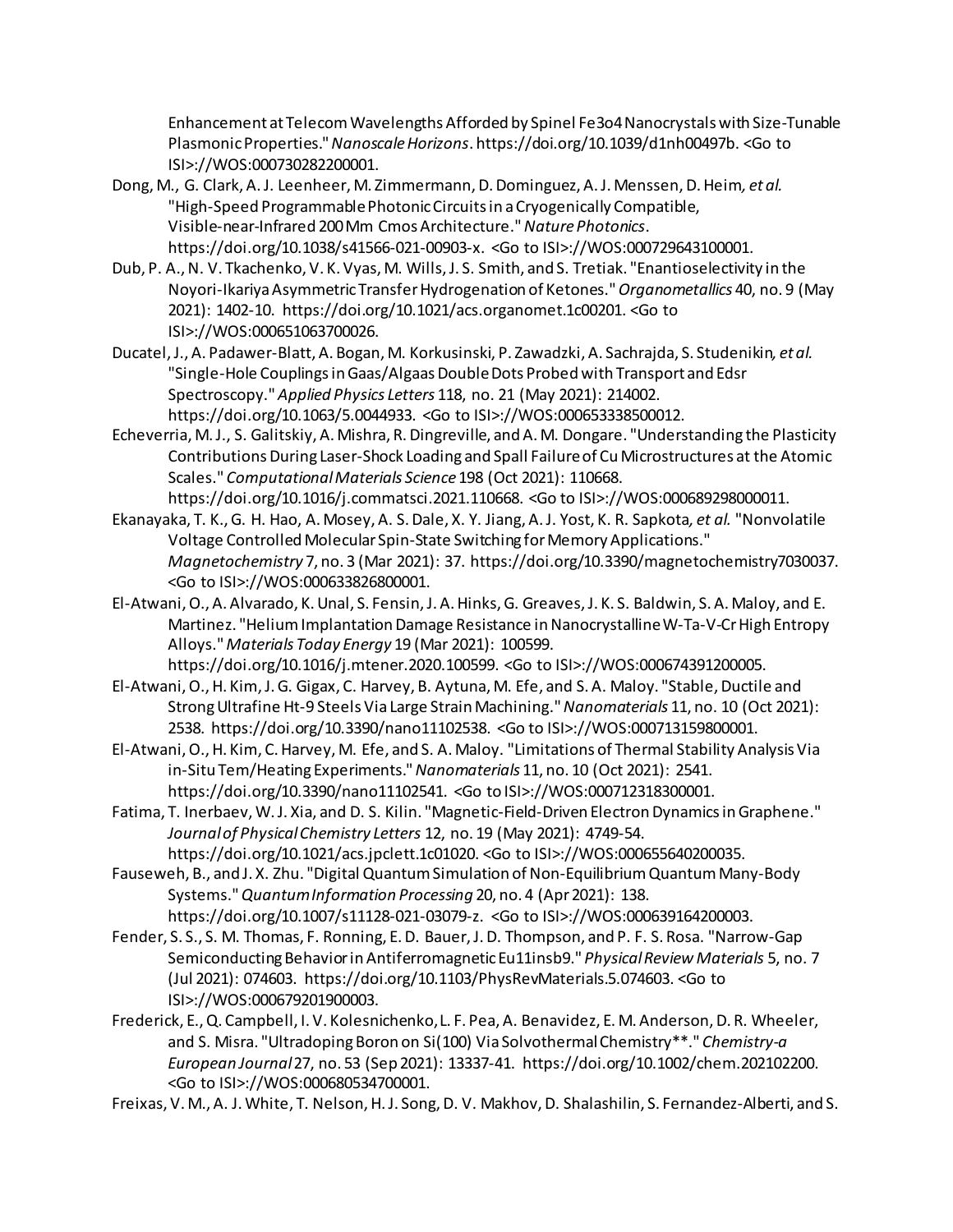Tretiale. "Nonadiabatic Excited-State Molecular Dynamics Methodologies: Comparison and Convergence." *Journal of Physical Chemistry Letters* 12, no. 11 (Mar 2021): 2970-82. https://doi.org/10.1021/acs.jpclett.1c00266. <Go to ISI>://WOS:000635441500037.

- Freixas, V. M., P. Wilhelm, T. Nelson, F. Hinderer, S. Hoger, S. Tretiak, J. M. Lupton, and S. Fernandez-Alberti. "Excitation Energy Transfer between Bodipy Dyes in a Symmetric Molecular Excitonic Seesaw." *Journal of Physical Chemistry A* 125, no. 38 (Sep 2021): 8404-16. https://doi.org/10.1021/acs.jpca.1c06332. <Go to ISI>://WOS:000704293500007.
- Fridman, I. B., G. S. Ugolini, V. VanDelinder, S. Cohen, and T. Konry. "High Throughput Microfluidic System with Multiple Oxygen Levels for the Study of Hypoxia in Tumor Spheroids." *Biofabrication* 13, no. 3 (Jul 2021): 035037. https://doi.org/10.1088/1758-5090/abdb88. <Go to ISI>://WOS:000645007300001.
- Galindo, J. F., V. M. Freixas, S. Tretiak, and S. Fernandez-Alberti. "Back-and-Forth Energy Transfer During Electronic Relaxation in a Chlorin-Perylene Dyad." *Journal of Physical Chemistry Letters* 12, no. 42 (Oct 2021): 10394-401. https://doi.org/10.1021/acs.jpclett.1c03034. <Go to ISI>://WOS:000713423000021.
- Garland, A. P., B. C. White, S. C. Jensen, and B. L. Boyce. "Pragmatic Generative Optimization of Novel Structural Lattice Metamaterials with Machine Learning." *Materials & Design* 203 (May 2021): 109632. https://doi.org/10.1016/j.matdes.2021.109632. <Go to ISI>://WOS:000640369300005.
- Gay, E., L. Bonnet, C. Peyret, E. Savin, and J. Garnier. "Coherent Interferometric Imaging in a Random Flow." *Journal of Sound and Vibration* 494 (Mar 2021): 115852. https://doi.org/10.1016/j.jsv.2020.115852. <Go to ISI>://WOS:000609163400001.
- Geilhufe, R. M., V. Juricic, S. Bonetti, J. X. Zhu, and A. V. Balatsky. "Dynamically Induced Magnetism in Ktao3." *Physical Review Research* 3, no. 2 (May 2021): L022011. https://doi.org/10.1103/PhysRevResearch.3.L022011. <Go to ISI>://WOS:000648534500003.
- Gennaro, S. D., M. Goldflam, D. B. Burckel, J. Jeong, M. B. Sinclair, and I. Brener. "Dielectric Metasurfaces Made from Vertically Oriented Nanoresonators." *Journal of the Optical Society of America B-Optical Physics* 38, no. 9 (Sep 2021): C33-C41. https://doi.org/10.1364/josab.424442. <Go to ISI>://WOS:000692200200004.
- Ghosh, C., M. K. Singh, S. Parida, M. T. Janish, A. Dobley, A. M. Dongare, and C. B. Carter. "Phase Evolution and Structural Modulation During in Situ Lithiation of Mos2, Ws2 and Graphite in Tem." *Scientific Reports* 11, no. 1 (Apr 2021): 9014. https://doi.org/10.1038/s41598-021-88395-1. <Go to ISI>://WOS:000647133000006.
- Ghosh, D., S. A. Ivanov, and S. Tretiak. "Structural Dynamics and Electronic Properties of Semiconductor Quantum Dots: Computational Insights." *Chemistry of Materials* 33, no. 19 (2021): 7848-57. https://doi.org/10.1021/acs.chemmater.1c02514. <Go to ISI>://WOS:000708647800026.
- Giannini, N., Z. Yang, A. K. Rai, A. R. Albrecht, and M. Sheik-Bahae. "Near-Unity External Quantum Efficiency in Gaas|Algaas Heterostructures Grown by Molecular Beam Epitaxy." *Physica Status Solidi-Rapid Research Letters* 15, no. 6 (Jun 2021): 2100106. https://doi.org/10.1002/pssr.202100106. <Go to ISI>://WOS:000646215500001.
- Gomez, D. T., L. R. Pratt, D. M. Rogers, and S. B. Rempe. "Free Energies of Hydrated Halide Anions: High through-Put Computations on Clusters to Treat Rough Energy-Landscapes." *Molecules* 26, no. 11 (Jun 2021): 3087. https://doi.org/10.3390/molecules26113087. <Go to ISI>://WOS:000660410500001.
- Goriparti, S., K. L. Harrison, and K. L. Jungjohann. "Degradation-Resistant Tio2@Sn Anodes for High-Capacity Lithium-Ion Batteries." *Journal of Materials Science* 56, no. 30 (Oct 2021): 17156-66. https://doi.org/10.1007/s10853-021-06265-7. <Go to ISI>://WOS:000685378200008.
- Goriparti, S., A. J. McGrath, S. G. Rosenberg, M. P. Siegal, S. A. Ivanov, and K. L. Harrison. "Mnsn2 and Mnsn2-Tio2 Nanostructured Anode Materials for Lithium-Ion Batteries." *Nanotechnology* 32, no.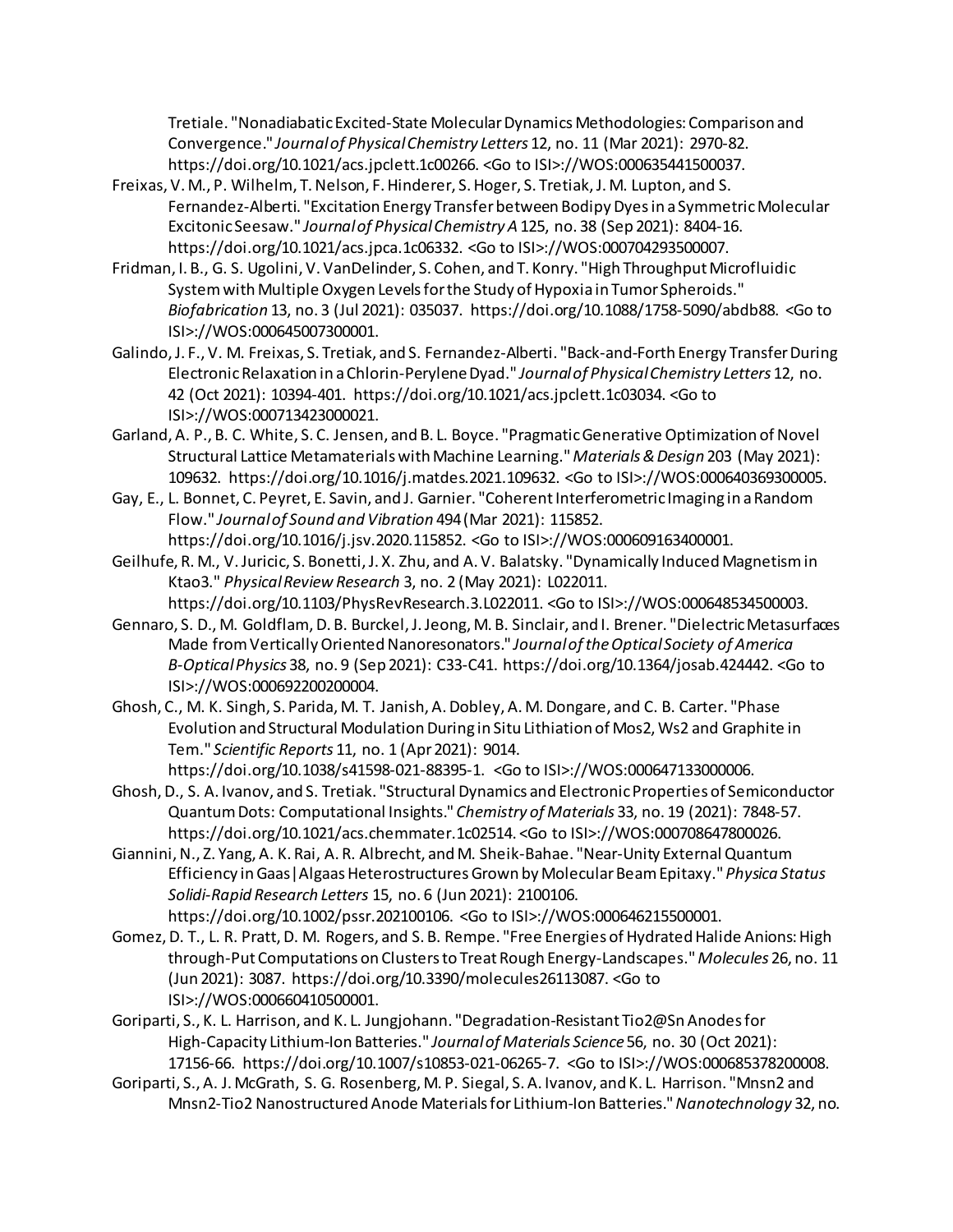37 (Sep 2021): 375402. https://doi.org/10.1088/1361-6528/ac07cf. <Go to ISI>://WOS:000665532300001.

- Granberg, F., X. Wang, D. Chen, K. Jin, Y. Wang, H. Bei, W. J. Weber*, et al.* "Origin of Increased Helium Density inside Bubbles in Ni(1-X)Fex Alloys." *Scripta Materialia* 191 (Jan 2021): 1-6. https://doi.org/10.1016/j.scriptamat.2020.08.051. <Go to ISI>://WOS:000582135200001.
- Griesbach, C., S. J. Jeon, D. F. Rojas, M. Ponga, S. Yazdi, S. Pathak, N. Mara, E. L. Thomas, and R. Thevamaran. "Origins of Size Effects in Initially Dislocation-Free Single-Crystal Silver Micro- and Nanocubes." *Acta Materialia* 214 (Aug 2021): 117020.
- https://doi.org/10.1016/j.actamat.2021.117020. <Go to ISI>://WOS:000670363900004. Gutierrez-Meza, E., R. Malatesta, H. M. Li, I. Bargigia, A. R. S. Kandada, D. A. Valverde-Chavez, S. M. Kim*, et al.* "Frenkel Biexcitons in Hybrid Hj Photophysical Aggregates." *Science Advances* 7, no. 50 (Dec 2021): eabi5197. https://doi.org/10.1126/sciadv.abi5197. <Go to ISI>://WOS:000730596500013.
- Guziewski, M., D. M. D. Zapiain, R. Dingreville, and S. P. Coleman. "Microscopic and Macroscopic Characterization of Grain Boundary Energy and Strength in Silicon Carbide Via Machine-Learning Techniques." *Acs Applied Materials & Interfaces* 13, no. 2 (Jan 2021): 3311-24. https://doi.org/10.1021/acsami.0c15980. <Go to ISI>://WOS:000612551400112.
- Haberkorn, N., Y. Y. Zhang, Z. X. Bi, B. H. Park, L. Civale, and Q. X. Jia. "Effect of Co2n Impurity on the Superconducting Properties of Delta-Mon Thin Films Grown by Polymer Assisted Deposition." *Materials Chemistry and Physics* 259 (Feb 2021): 124184.

```
https://doi.org/10.1016/j.matchemphys.2020.124184. <Go to ISI>://WOS:000615729800003.
```
- Hackett, L., M. Miller, F. Brimigion, D. Dominguez, G. Peake, A. Tauke-Pedretti, S. Arterburn, T. A. Friedmann, and M. Eichenfield. "Towards Single-Chip Radiofrequency Signal Processing Via Acoustoelectric Electron-Phonon Interactions." *Nature Communications* 12, no. 1 (May 2021): 2769. https://doi.org/10.1038/s41467-021-22935-1. <Go to ISI>://WOS:000657822800004.
- Halaby, S., M. W. Martynowycz, Z. Y. Zhu, S. Tretiak, A. Zhugayevych, T. Gonen, and M. Seifrid. "Microcrystal Electron Diffraction for Molecular Design of Functional Non-Fullerene Acceptor Structures." *Chemistry of Materials* 33, no. 3 (Feb 2021): 966-77. https://doi.org/10.1021/acs.chemmater.0c04111. <Go to ISI>://WOS:000618864500015.
- Hale, L. L., C. T. Harris, T. S. Luk, S. J. Addamane, J. L. Reno, I. Brener, and O. Mitrofanov. "Highly Efficient Terahertz Photoconductive Metasurface Detectors Operating at Microwatt-Level Gate Powers." *Optics Letters* 46, no. 13 (Jul 2021): 3159-62. https://doi.org/10.1364/ol.427798. <Go to ISI>://WOS:000668963500041.
- Hamann, D. M., S. P. Rudin, T. Asaba, F. Ronning, D. L. M. Cordova, P. Lu, and D. C. Johnson. "Predicting and Synthesizing Interface Stabilized 2d Layers." *Chemistry of Materials* 33, no. 13 (Jul 2021): 5076-84. https://doi.org/10.1021/acs.chemmater.1c01064. <Go to ISI>://WOS:000674266000023.
- Han, J., M. G. Wartenberg, H. L. Chan, B. K. Derby, N. Li, and J. R. Scully. "Electrochemical Stability, Physical, and Electronic Properties of Thermally Pre-Formed Oxide Compared to Artificially Sputtered Oxide on Fe Thin Films in Aqueous Chloride." *Corrosion Science* 186 (Jul 2021): 109456. https://doi.org/10.1016/j.corsci.2021.109456. <Go to ISI>://WOS:000653087100005.
- Han, Y. L., K. Iduoku, G. Grant, B. Rasulev, A. Leontyev, E. K. Hobbie, S. Tretiak, S. V. Kilina, and D. S. Kilin. "Hot Carrier Dynamics at Ligated Silicon(111) Surfaces: A Computational Study." *Journal of Physical Chemistry Letters* 12, no. 31 (Aug 2021): 7504-11. https://doi.org/10.1021/acs.jpclett.1c02084. <Go to ISI>://WOS:000685690500018.
- Harris, C. T., and T. M. Lu. "A Ptnige Resistance Thermometer for Cryogenic Applications." *Review of Scientific Instruments* 92, no. 5 (May 2021): 054904. https://doi.org/10.1063/5.0014007. <Go to ISI>://WOS:000692127500002.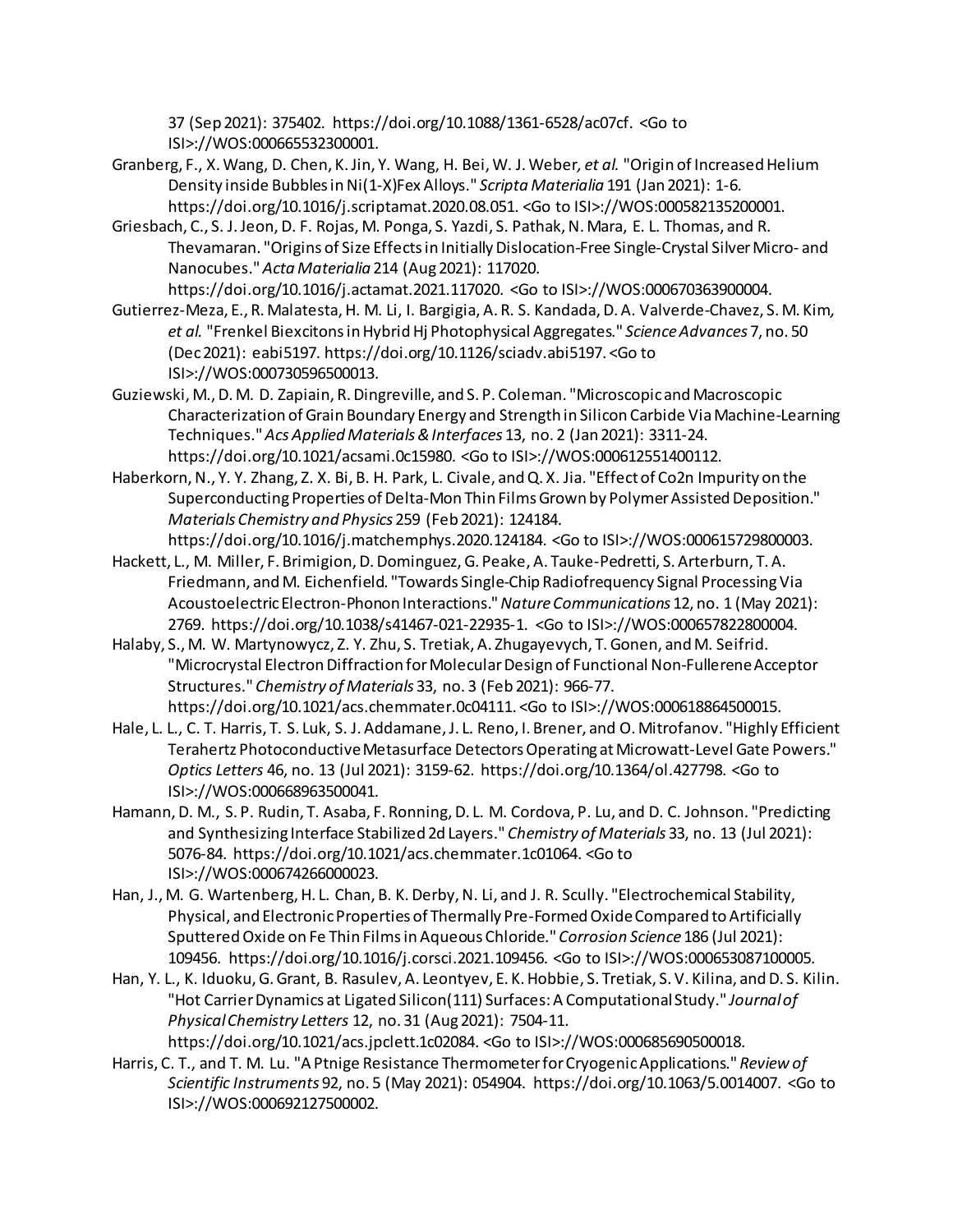- Harrison, K. L., S. Goriparti, L. C. Merrill, D. M. Long, B. Warren, S. A. Roberts, B. R. Perdue*, et al.* "Effects of Applied Interfacial Pressure on Li-Metal Cycling Performance and Morphology in 4 M Lifsi in Dme." *Acs Applied Materials & Interfaces* 13, no. 27 (Jul 2021): 31668-79. https://doi.org/10.1021/acsami.1c06488. <Go to ISI>://WOS:000674333400032.
- Hartsfield, T. M., J. M. Lang, P. M. Goodwin, and L. R. Veeser. "A Comparison of Raman and Pyrometry Dynamic Temperature Measurements of Shocked Cyclohexane." *Journal of Applied Physics* 129, no. 7 (Feb 2021): 075901. https://doi.org/10.1063/5.0039288. <Go to ISI>://WOS:000630519900001.
- Harvey, C., O. El Atwani, H. Kim, C. Lavender, M. McCoy, D. Sornin, J. Lewandowski, S. A. Maloy, and S. Pathak. "Microstructural and Micro-Mechanical Analysis of 14ywt Nanostructured Ferritic Alloy after Varying Thermo-Mechanical Processing Paths into Tubing." *Materials Characterization* 171 (Jan 2021): 110744. https://doi.org/10.1016/j.matchar.2020.110744. <Go to ISI>://WOS:000616013600005.
- Haseman, M., C. B. Somodi, P. Stepanov, D. E. Wall, L. A. Boatner, P. Hosemann, Y. Q. Wang, B. P. Uberuaga, and F. A. Selim. "Neutron Irradiation Induced Defects in Oxides and Their Impact on the Oxide Properties." *Journal of Applied Physics* 129, no. 21 (Jun 2021): 215901. https://doi.org/10.1063/5.0046292. <Go to ISI>://WOS:000681697100004.
- Hattar, K., and K. L. Jungjohann. "Possibility of an Integrated Transmission Electron Microscope: Enabling Complex in-Situ Experiments." *Journal of Materials Science* 56, no. 9 (Mar 2021): 5309-20. https://doi.org/10.1007/s10853-020-05598-z. <Go to ISI>://WOS:000604558800012.
- He, Y., L. Jiang, T. W. Chen, Y. B. Xu, H. P. Jia, R. Yi, D. C. Xue*, et al.* "Progressive Growth of the Solid-Electrolyte Interphase Towards the Si Anode Interior Causes Capacity Fading." *Nature Nanotechnology* 16, no. 10 (Oct 2021): 1113-+. https://doi.org/10.1038/s41565-021-00947-8. <Go to ISI>://WOS:000679273100001.
- Hernandez, J. A., L. F. Fonseca, M. T. Pettes, and M. Jose-Yacaman. "Thermoelectric Properties of Antimony Selenide Hexagonal Nanotubes." *Nanotechnology* 32, no. 9 (Feb 2021): 095705. https://doi.org/10.1088/1361-6528/abcb31. <Go to ISI>://WOS:000596450600001.
- Hettiarachchi, E., S. Ivanov, T. Kieft, H. L. Goldstein, B. M. Moskowitz, R. L. Reynolds, and G. Rubasinghege. "Atmospheric Processing of Iron-Bearing Mineral Dust Aerosol and Its Effect on Growth of a Marine Diatom, Cyclotella Meneghiniana." *Environmental Science & Technology* 55, no. 2 (Jan 2021): 871-81. https://doi.org/10.1021/acs.est.0c06995. <Go to ISI>://WOS:000612354700009.
- Hikita, K., Y. Yamakage, H. Okunaga, Y. Motoyama, H. Matsuyama, K. Matsuoka, T. Murata*, et al.* "(S)-Erypoegin K, an Isoflavone Isolated from Erythrina Poeppigiana, Is a Novel Inhibitor of Topoisomerase Ii Alpha: Induction of G2 Phase Arrest in Human Gastric Cancer Cells." *Bioorganic & Medicinal Chemistry* 30 (Jan 2021): 115904. https://doi.org/10.1016/j.bmc.2020.115904. <Go to ISI>://WOS:000616047600004.
- Hu, C. Z., A. Dernov, H. Xu, G. Drozdov, and T. Dumitrica. "Ab Initio Predictions of Graphite-Like Phase with Anomalous Grain Boundaries and Flexoelectricity from Collapsed Carbon Nanotubes." *Journal of Chemical Physics* 154, no. 4 (Jan 2021): 044701. https://doi.org/10.1063/5.0038666. <Go to ISI>://WOS:000630492800001.
- Hu, C. Z., D. L. Medlin, and R. Dingreville. "Disconnection-Mediated Transition in Segregation Structures at Twin Boundaries." *Journal of Physical Chemistry Letters* 12, no. 29 (Jul 2021): 6875-82. https://doi.org/10.1021/acs.jpclett.1c02189. <Go to ISI>://WOS:000680449800018.
- Huang, H. H., Q. H. Liu, H. H. Tsai, S. Shrestha, L. Y. Su, P. T. Chen, Y. T. Chen*, et al.* "A Simple One-Step Method with Wide Processing Window for High-Quality Perovskite Mini-Module Fabrication." *Joule* 5, no. 4 (Apr 2021): 958-74. https://doi.org/10.1016/j.joule.2021.02.012. <Go to ISI>://WOS:000642473100021.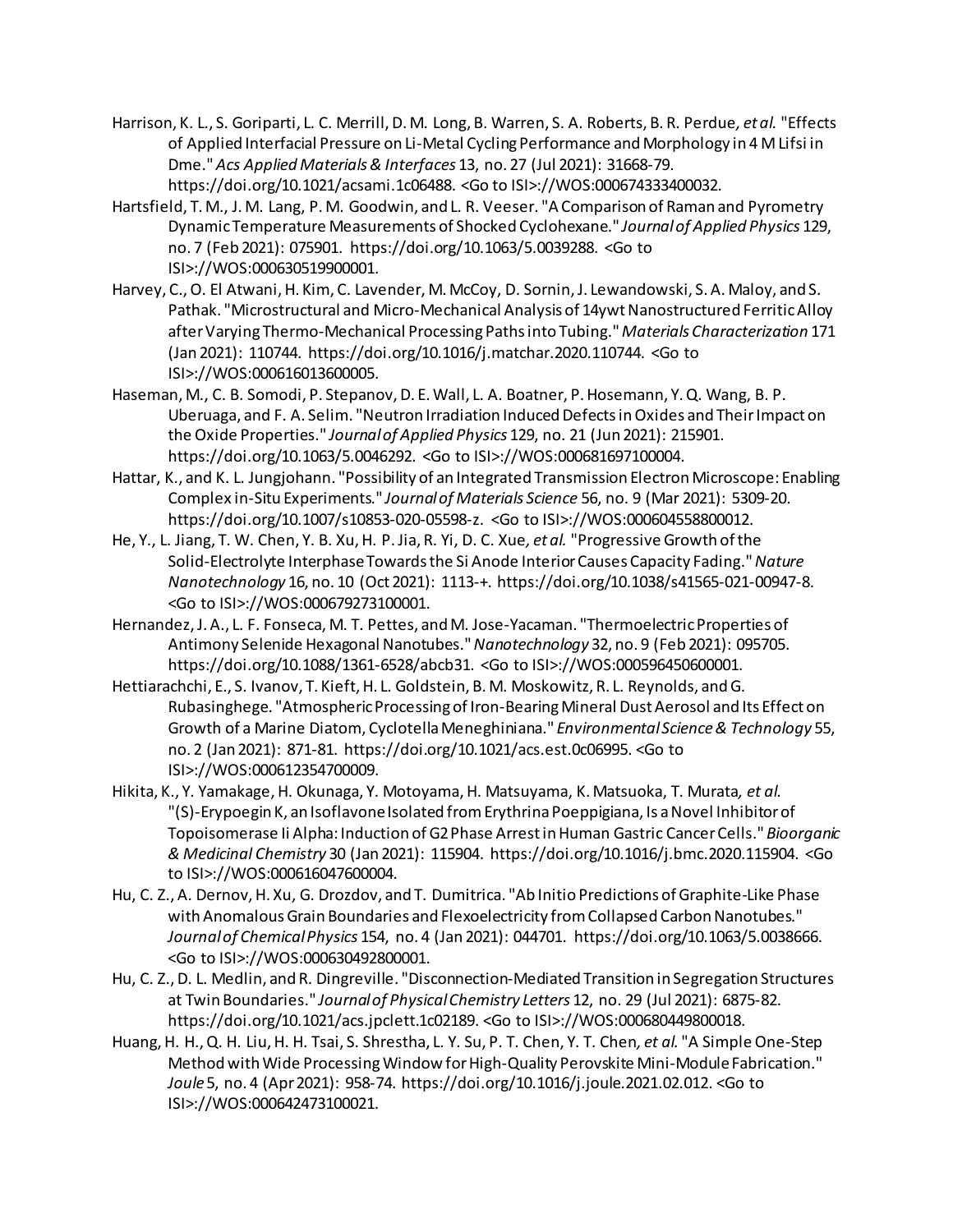- Huang, H. H., H. Tsai, R. Raja, S. L. Lin, D. Ghosh, C. H. Hou, J. J. Shyue*, et al.* "Robust Unencapsulated Perovskite Solar Cells Protected by a Fluorinated Fullerene Electron Transporting Layer." *Acs Energy Letters* 6, no. 9 (Sep 2021): 3376-85. https://doi.org/10.1021/acsenergylett.1c01526. <Go to ISI>://WOS:000696180500040.
- Huang, Z. J., S. R. Vardeny, T. H. Wang, Z. Ahmad, A. Chanana, E. Vetter, S. J. Yang*, et al.* "Observation of Spatially Resolved Rashba States on the Surface of Ch3nh3pbbr3 Single Crystals." *Applied Physics Reviews* 8, no. 3 (Sep 2021): 031408. https://doi.org/10.1063/5.0053884. <Go to ISI>://WOS:000679505800001.
- Imam, Z. I., and G. D. Bachand. "Fabricating Multi-Component Lipid Nanotube Networks Using the Gliding Kinesin Motility Assay." *Jove-Journal of Visualized Experiments*, no. 173 (Jul 2021): e60899. https://doi.org/10.3791/60899. <Go to ISI>://WOS:000682796200007.
- Innes-Gold, S. N., D. R. Jacobson, P. A. Pincus, M. J. Stevens, and O. A. Saleh. "Flexible, Charged Biopolymers in Monovalent and Mixed-Valence Salt: Regimes of Anomalous Electrostatic Stiffening and of Salt Insensitivity." *Physical Review E* 104, no. 1 (Jul 2021): 014504. https://doi.org/10.1103/PhysRevE.104.014504. <Go to ISI>://WOS:000681346600010.
- Islam, Z., C. M. Barr, K. Hattar, and A. Haque. "Defect Annihilation in Heavy Ion Irradiated Polycrystalline Gold." *Materials Letters* 282 (Jan 2021): 128694. https://doi.org/10.1016/j.matlet.2020.128694. <Go to ISI>://WOS:000603348300012.
- Ivie, J. A., Q. Campbell, J. C. Koepke, M. I. Brickson, P. A. Schultz, R. P. Muller, A. M. Mounce*, et al.* "Impact of Incorporation Kinetics on Device Fabrication with Atomic Precision." *Physical Review Applied* 16, no. 5 (Nov 2021): 054037. https://doi.org/10.1103/PhysRevApplied.16.054037. <Go to ISI>://WOS:000728121300003.
- Jabed, M. A., J. L. Zhao, D. Kilin, and T. Yu. "Understanding of Light Absorption Properties of the N-Doped Graphene Oxide Quantum Dot with Td-Dft." *Journal of Physical Chemistry C* 125, no. 27 (Jul 2021): 14979-90. https://doi.org/10.1021/acs.jpcc.1c03012. <Go to ISI>://WOS:000674871100052.
- Jawaharram, G. S., C. M. Barr, K. Hattar, and S. J. Dillon. "Evidence for a High Temperature Whisker Growth Mechanism Active in Tungsten During in Situ Nanopillar Compression." *Nanomaterials* 11, no. 9 (Sep 2021): 2429. https://doi.org/10.3390/nano11092429. <Go to ISI>://WOS:000700152100001.
- Jones, M. R., F. W. DelRio, T. E. Beechem, A. E. McDonald, T. F. Babuska, M. T. Dugger, M. Chandross, N. Argibay, and J. F. Curry. "Stress- and Time-Dependent Formation of Self-Lubricating in Situ Carbon (Slic) Films on Catalytically-Active Noble Alloys." *Jom* 73, no. 11 (Nov 2021): 3658-67. https://doi.org/10.1007/s11837-021-04809-5. <Go to ISI>://WOS:000694565700001.
- Jones, M. R., F. W. DelRio, J. W. Pegues, P. Lu, R. Puckett, N. S. Bobbitt, T. J. Hardin*, et al.* "Additive Manufacturing of High-Strength Multiphase Nanostructures in the Binary Ni-Nb System for the Discovery of New Types of Superalloys." *Journal of Materials Research* 36, no. 16 (Aug 2021): 3167-81. https://doi.org/10.1557/s43578-021-00290-7. <Go to ISI>://WOS:000686563900008.
- Jones, T., W. K. Peters, A. Efimov, D. Yarotski, R. Trebino, and P. Bowlan. "Measuring an Ultrashort, Ultraviolet Pulse in a Slowly Responding, Absorbing Medium." *Optics Express* 29, no. 8 (Apr 2021): 11394-405. https://doi.org/10.1364/oe.417293. <Go to ISI>://WOS:000640033600003.
- Jorg, C., S. Vaidya, J. Noh, A. Cerjan, S. Augustine, G. von Freymann, and M. C. Rechtsman. "Observation of Quadratic (Charge-2) Weyl Point Splitting in near-Infrared Photonic Crystals." *Laser & Photonics Reviews*: 2100452. https://doi.org/10.1002/lpor.202100452. <Go to ISI>://WOS:000728749000001.
- Jungjohann, K. L., R. N. Gannon, S. Goriparti, S. J. Randolph, L. C. Merrill, D. C. Johnson, K. R. Zavadil, S. J. Harris, and K. L. Harrison. "Cryogenic Laser Ablation Reveals Short-Circuit Mechanism in Lithium Metal Batteries." *Acs Energy Letters* 6, no. 6 (Jun 2021): 2138-44.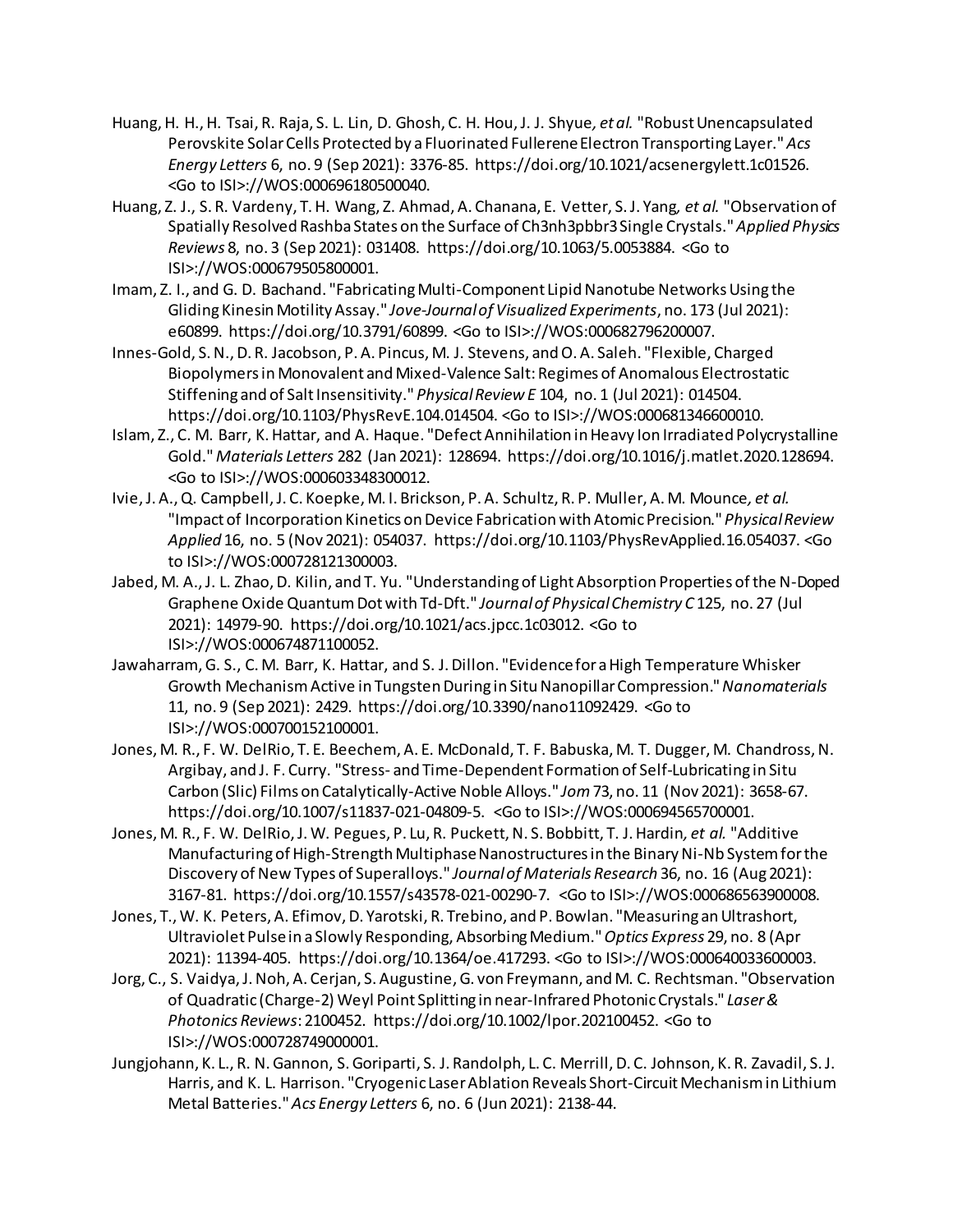https://doi.org/10.1021/acsenergylett.1c00509. <Go to ISI>://WOS:000662227100012.

- Kabir, F., M. M. Hosen, X. X. Ding, C. Lane, G. Dhakal, Y. Y. Liu, K. Dimitri*, et al.* "Effect of Dilute Magnetism in a Topological Insulator." *Frontiers in Materials* 8 (Nov 2021): 706658. https://doi.org/10.3389/fmats.2021.706658. <Go to ISI>://WOS:000728959800001.
- Kalb, D., H. D. Vo, S. Adikari, E. Hong-Geller, B. Munsky, and J. Werner. "Visualization and Modeling of Inhibition of Il-1 Beta and Tnf-Alpha Mrna Transcription at the Single-Cell Level." *Scientific Reports* 11, no. 1 (Jul 2021): 13692. https://doi.org/10.1038/s41598-021-92846-0. <Go to ISI>://WOS:000687302800004.
- Kang, J. G., H. Jang, J. Ma, Q. Yang, K. Hattar, Z. Diao, R. L. Yuan*, et al.* "Ultralow Thermal Conductivity in Nanoporous Crystalline Fe3o4." *Journal of Physical Chemistry C* 125, no. 12 (Apr 2021): 6897-908. https://doi.org/10.1021/acs.jpcc.1c00411. <Go to ISI>://WOS:000636924700041.
- Katzenmeyer, A. M., S. Dmitrovic, A. D. Baczewski, Q. Campbell, E. Bussmann, T. M. Lu, E. M. Anderson*, et al.* "Photothermal Alternative to Device Fabrication Using Atomic Precision Advanced Manufacturing Techniques." *Journal of Micro-Nanopatterning Materials and Metrology-Jm3* 20, no. 1 (Jan 2021): 014901. https://doi.org/10.1117/1.jmm.20.1.014901. <Go to ISI>://WOS:000641162500012.
- Kehayias, P., J. Henshaw, M. S. Ziabari, M. Titze, E. Bielejec, M. P. Lilly, and A. M. Mounce. "A Fitting Algorithm for Optimizing Ion Implantation Energies and Fluences." *Nuclear Instruments & Methods in Physics Research Section B-Beam Interactions with Materials and Atoms* 500 (Aug 2021): 52-56. https://doi.org/10.1016/j.nimb.2021.05.014. <Go to ISI>://WOS:000661411800008.
- Kendall, L., A. Chamaani, Z. Piontkowski, T. E. Beechem, M. Ridley, E. J. Opila, G. Zangari, and S. J. McDonnell. "Influence of Oxygen Dopants on the Her Catalytic Activity of Electrodeposited Mooxsy Electrocatalysts." *Acs Applied Energy Materials*. https://doi.org/10.1021/acsaem.1c02234. <Go to ISI>://WOS:000731592600001.
- Kim, H., J. G. Gigax, O. El-Atwani, M. R. Chancey, J. K. Baldwin, Y. Q. Wang, and S. A. Maloy. "Comparison of Void Swelling of Ferritic-Martensitic and Ferritic Ht9 Alloys after High-Dose Self-Ion Irradiation." *Materials Characterization* 173 (Mar 2021): 110908. https://doi.org/10.1016/j.matchar.2021.110908. <Go to ISI>://WOS:000632871200007.
- Kim, Y., Z. J. Hu, I. D. Avdeev, A. Singh, V. Chandrasekaran, M. O. Nestoklon, S. V. Goupalov, J. A. Hollingsworth, and H. Htoon. "Interplay of Bright Triplet and Dark Excitons Revealed by Magneto-Photoluminescence of Individual Pbs/Cds Quantum Dots." *Small* 17, no. 13 (Apr 2021): 2006977. https://doi.org/10.1002/smll.202006977. <Go to ISI>://WOS:000626645600001.
- Kim, Y., D. Kim, E. Auchter, J. Marquez, R. Tutchton, N. Li, T. S. Luk*, et al.* "Recyclable Graphene Sheets as a Growth Template for Crystalline Zno Nanowires." *Nanomaterials* 11, no. 8 (Aug 2021): 2093. https://doi.org/10.3390/nano11082093. <Go to ISI>://WOS:000689950000001.
- Kim, Y., T. Kim, Y. S. Choi, T. H. Lee, H. Park, S. A. Lee, H. G. Byun, B. H. Hong, and H. W. Jang. "Voltage-Dependent Gas Discrimination Using Self-Activated Graphene with Pt Decoration." *Sensors and Actuators B-Chemical* 349 (Dec 2021): 130696. https://doi.org/10.1016/j.snb.2021.130696. <Go to ISI>://WOS:000707336300003.
- Kim, Y., T. Kim, J. Lee, Y. S. Choi, J. Moon, S. Y. Park, T. H. Lee*, et al.* "Tailored Graphene Micropatterns by Wafer-Scale Direct Transfer for Flexible Chemical Sensor Platform." *Advanced Materials* 33, no. 2 (Jan 2021): 2004827. https://doi.org/10.1002/adma.202004827. <Go to ISI>://WOS:000590578500001.
- Kim, Y., R. Tutchton, R. Liu, S. Krylyuk, J. X. Zhu, A. V. Davydov, Y. J. Hong, and J. Yoo. "Low Barrier Height in a Zno Nanorods/Nbse2 Heterostructure Prepared by Van Der Waals Epitaxy." *Apl Materials* 9, no. 9 (Sep 2021): 091107. https://doi.org/10.1063/5.0052596. <Go to ISI>://WOS:000697230900001.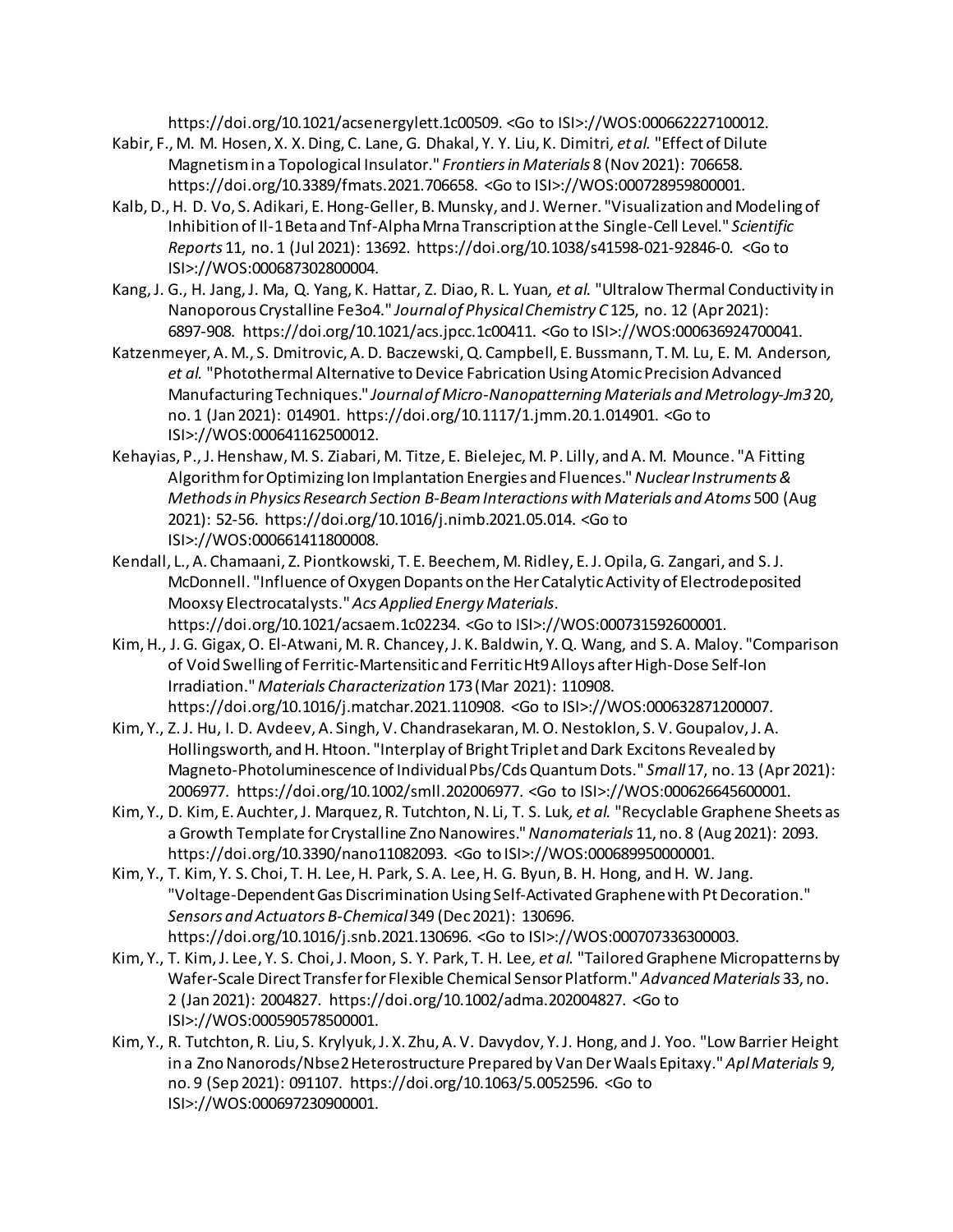- Kobbekaduwa, K., S. Shrestha, P. Adhikari, E. X. Liu, L. Coleman, J. B. Zhang, Y. Shi*, et al.* "In-Situ Observation of Trapped Carriers in Organic Metal Halide Perovskite Films with Ultra-Fast Temporal and Ultra-High Energetic Resolutions." *Nature Communications* 12, no. 1 (Mar 2021): 1636. https://doi.org/10.1038/s41467-021-21946-2. <Go to ISI>://WOS:000630419400027.
- Koski, J. P., and A. L. Frischknecht. "Self-Assembled Vesicles from Mixed Brush Nanoparticles in Solution." *Macromolecules* 54, no. 11 (Jun 2021): 5144-54. https://doi.org/10.1021/acs.macromol.1c00503. <Go to ISI>://WOS:000661469800018.
- Krishnamurthy, S., A. Singh, Z. J. Hu, A. V. Blake, Y. Kim, E. A. Dolgopolova, D. J. Williams*, et al.* "Pbs/Cds Quantum Dot Room-Temperature Single-Emitter Spectroscopy Reaches the Telecom O and S Bands Via an Engineered Stability." *Acs Nano* 15, no. 1 (Jan 2021): 575-87. https://doi.org/10.1021/acsnano.0c05907. <Go to ISI>://WOS:000613942700038.
- Kriso, C., T. Bergmeier, N. Giannini, A. R. Albrecht, M. Sheik-Bahae, S. Benis, S. Faryadras*, et al.* "Probing the Ultrafast Gain and Refractive Index Dynamics of a Vecsel." *Applied Physics Letters* 119, no. 19 (Nov 2021): 191105. https://doi.org/10.1063/5.0061346. <Go to ISI>://WOS:000717689000002.
- Kulichenko, M., J. S. Smith, B. Nebgen, Y. W. Li, N. Fedik, A. I. Boldyrev, N. Lubbers, K. Barros, and S. Tretiak. "The Rise of Neural Networks for Materials and Chemical Dynamics." *Journal of Physical Chemistry Letters* 12, no. 26 (Jul 2021): 6227-43. https://doi.org/10.1021/acs.jpclett.1c01357. <Go to ISI>://WOS:000672734200028.
- Kumbhakar, P., A. Shanmugam, C. H. Sharma, J. L. Reno, and M. Thalakulam. "Quantum Point Contact Galvanically Coupled to Planar Superconducting Resonator: A Shot-Noise-Limited Broad-Band Electrical Amplifier." *Quantum Science and Technology* 6, no. 4 (Oct 2021): 045006. https://doi.org/10.1088/2058-9565/ac107f. <Go to ISI>://WOS:000673085000001.
- Kunka, C., A. Shanker, E. Y. Chen, S. R. Kalidindi, and R. Dingreville. "Decoding Defect Statistics from Diffractograms Via Machine Learning." *Npj Computational Materials* 7, no. 1 (May 2021): 67. https://doi.org/10.1038/s41524-021-00539-z. <Go to ISI>://WOS:000651455800001.
- Langer, M., M. Paloncyova, M. Medved, M. Pykal, D. Nachtigallova, B. M. Shi, A. J. A. Aquino, H. Lischka, and M. Otyepka. "Progress and Challenges in Understanding of Photoluminescence Properties of Carbon Dots Based on Theoretical Computations." *Applied Materials Today* 22 (Mar 2021): 100924. https://doi.org/10.1016/j.apmt.2020.100924. <Go to ISI>://WOS:000632616100011.
- Lee, H., M. Shabani, G. J. Pataky, and F. Abdeljawad. "Tensile Deformation Behavior of Twist Grain Boundaries in Cocrfemnni High Entropy Alloy Bicrystals." *Scientific Reports* 11, no. 1 (Jan 2021): 428. https://doi.org/10.1038/s41598-020-77487-z. <Go to ISI>://WOS:000627829300132.
- Lewis, S. G., D. Ghosh, K. L. Jensen, D. Finkenstadt, A. Shabaev, S. G. Lambrakos, F. Z. Liu*, et al.* "Cesium-Coated Halide Perovskites as a Photocathode Material: Modeling Insights." *Journal of Physical Chemistry Letters* 12, no. 27 (Jul 2021): 6269-76. https://doi.org/10.1021/acs.jpclett.1c01412. <Go to ISI>://WOS:000674852100003.
- Li, M. M., and S. A. Ivanov. "The Intrinsic Electrochemical Behavior of Layered Cu2wse4 Nanoparticles." *Nanotechnology* 33, no. 12 (Mar 2022): 125602. https://doi.org/10.1088/1361-6528/ac4132. <Go to ISI>://WOS:000735211100001.
- Li, Q., Z. X. Shang, X. Sun, C. C. Fan, R. Z. Su, N. A. Richter, Z. Fan*, et al.* "High-Strength and Tunable Plasticity in Sputtered Al-Cr Alloys with Multistage Phase Transformations." *International Journal of Plasticity* 137 (Feb 2021): 102915. https://doi.org/10.1016/j.ijplas.2020.102915. <Go to ISI>://WOS:000623749800002.
- Li, W. H., M. G. Taylor, D. Bayerl, S. Mozaffari, M. Dixit, S. Ivanov, S. Seifert*, et al.* "Solvent Manipulation of the Pre-Reduction Metal-Ligand Complex and Particle-Ligand Binding for Controlled Synthesis of Pd Nanoparticles." *Nanoscale* 13, no. 1 (Jan 2021): 206-17. https://doi.org/10.1039/d0nr06078j. <Go to ISI>://WOS:000607350900020.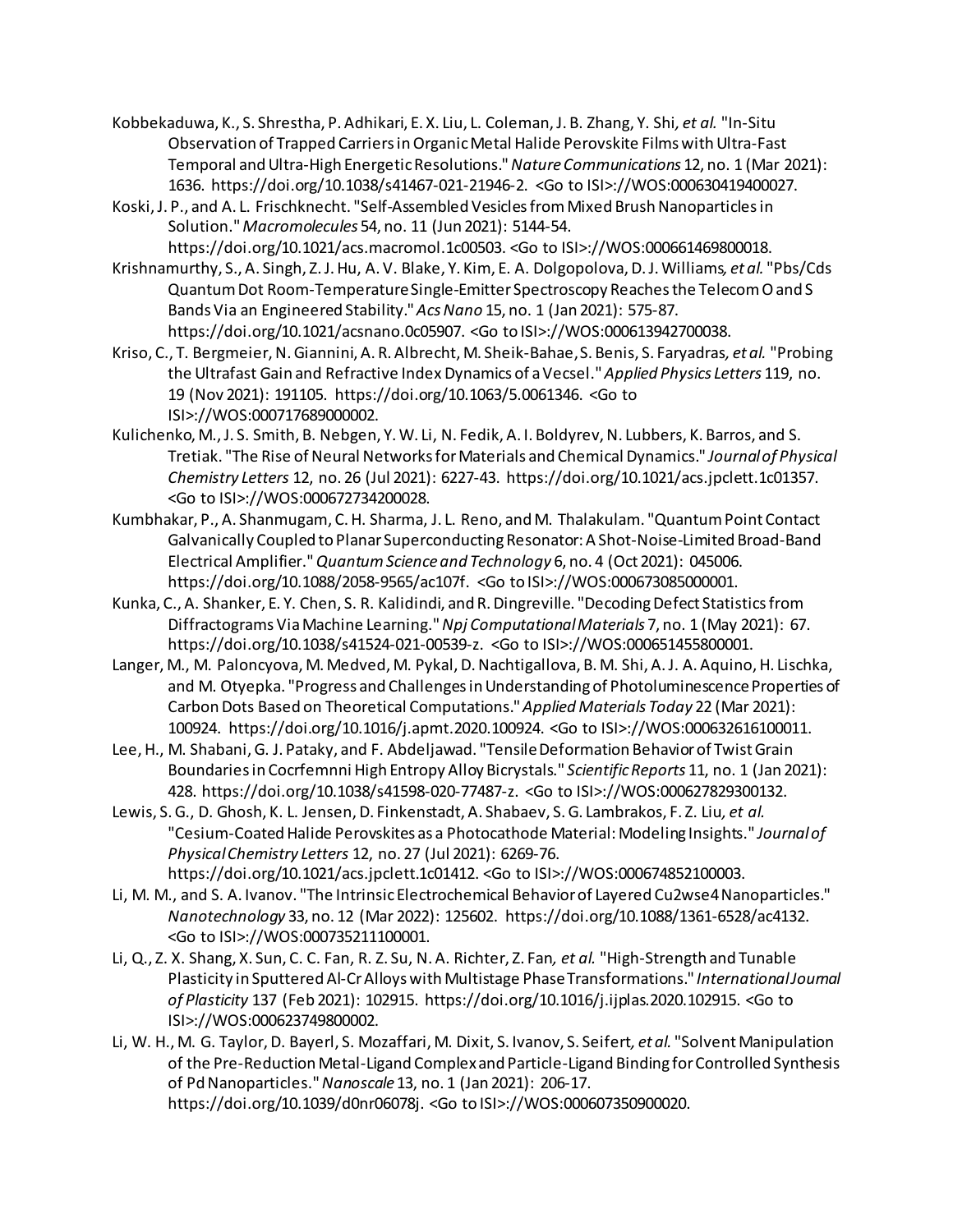- Lin, E. Y., A. L. Frischknecht, and R. A. Riggleman. "Chain and Segmental Dynamics in Polymer-NanoparticleComposites with High Nanoparticle Loading." *Macromolecules* 54, no. 12 (Jun 2021): 5335-43. https://doi.org/10.1021/acs.macromol.1c00206. <Go to ISI>://WOS:000665741600004.
- Lin, E. Y., A. L. Frischknecht, K. I. Winey, and R. A. Riggleman. "Effect of Surface Properties and Polymer Chain Length on Polymer Adsorption in Solution." *Journal of Chemical Physics* 155, no. 3 (Jul 2021): 034701. https://doi.org/10.1063/5.0052121. <Go to ISI>://WOS:000674085400001.
- Lionello, D. F., J. I. Ramallo, M. Caro, Y. Q. Wang, C. Sheehan, J. K. Baldwin, J. Nogan*, et al.* "Mechanical Properties of Al2o3-Functionalized Nanoporous Gold Foams under Irradiation." *Journal of Materials Research* 36, no. 10 (May 2021): 2001-09. https://doi.org/10.1557/s43578-021-00262-x. <Go to ISI>://WOS:000660366300003.
- Liu, F., S. Sidhik, M. A. Hoffbauer, S. Lewis, A. J. Neukirch, V. Pavlenko, H. Tsai*, et al.* "Highly Efficient Photoelectric Effect in Halide Perovskites for Regenerative Electron Sources." *Nature Communications* 12, no. 1 (Jan 2021): 673. https://doi.org/10.1038/s41467-021-20954-6. <Go to ISI>://WOS:000684845600001.
- Liu, F. Z., L. Guo, J. DeFazio, V. Pavlenko, M. Yamamoto, N. A. Moody, and H. Yamaguchi. "Photoemission from Bialkali Photocathodes through an Atomically Thin Protection Layer." *Acs Applied Materials & Interfaces*. https://doi.org/10.1021/acsami.1c19393. <Go to ISI>://WOS:000736537000001.
- Liu, P. C., H. C. Hao, H. Celio, J. L. Cui, M. Q. Ren, Y. X. Wang, H. Dong*, et al.* "Multifunctional Separator Allows Stable Cycling of Potassium Metal Anodes and of Potassium Metal Batteries." *Advanced Materials*: 2105855. https://doi.org/10.1002/adma.202105855. <Go to ISI>://WOS:000729435700001.
- Liu, Y. T., R. K. Vasudevan, K. K. Kelley, D. Kim, Y. Sharma, M. Ahmadi, S. V. Kalinin, and M. Ziatdinov. "Decoding the Shift-Invariant Data: Applications for Band-Excitation Scanning Probe Microscopy \*." *Machine Learning-Science and Technology* 2, no. 4 (Dec 2021): 045028. https://doi.org/10.1088/2632-2153/ac28de. <Go to ISI>://WOS:000708194200001.
- Londono-Calderon, A., D. J. Williams, M. Schneider, B. H. Savitzky, C. Ophus, and M. T. Pettes. "Local Lattice Deformation of Tellurene Grain Boundaries by Four-Dimensional Electron Microscopy." *Journal of Physical Chemistry C* 125, no. 6 (Feb 2021): 3396-405. https://doi.org/10.1021/acs.jpcc.1c00308. <Go to ISI>://WOS:000621429000014.
- Londono-Calderon, A., D. J. Williams, M. M. Schneider, B. H. Savitzky, C. Ophus, S. J. Ma, H. Y. Zhu, and M. T. Pettes. "Intrinsic Helical Twist and Chirality in Ultrathin Tellurium Nanowires." *Nanoscale*  13, no. 21 (Jun 2021): 9606-14. https://doi.org/10.1039/d1nr01442k. <Go to ISI>://WOS:000651522200001.
- Long, S. J., S. Cai, R. Schonemann, P. F. S. Rosa, L. Balicas, C. Huang, J. Guo*, et al.* "Observation of Nearly Identical Superconducting Transition Temperatures in the Pressurized Weyl Semimetals Mirte4 (M = Nb and Ta)." *Physical Review B* 104, no. 14 (Oct 2021): 144503. https://doi.org/10.1103/PhysRevB.104.144503. <Go to ISI>://WOS:000707469900004.
- Lu, L., Q. S. Pan, K. Hattar, and B. L. Boyce. "Fatigue and Fracture of Nanostructured Metals and Alloys." *Mrs Bulletin* 46, no. 3 (Mar 2021): 258-64. https://doi.org/10.1557/s43577-021-00054-y. <Go to ISI>://WOS:000629068600002.
- Lydzba, P., and J. Bonca. "Long-Lived Nonthermal States in Pumped One-Dimensional Systems of Hard-Core Bosons." *Physical Review B* 103, no. 18 (May 2021): 184310. https://doi.org/10.1103/PhysRevB.103.184310. <Go to ISI>://WOS:000655897200001.
- Lystrom, L., A. Roberts, N. Dandu, and S. Kilina. "Surface-Induced Deprotonation of Thiol Ligands Impacts the Optical Response of Cds Quantum Dots." *Chemistry of Materials* 33, no. 3 (Feb 2021): 892-901. https://doi.org/10.1021/acs.chemmater.0c03610. <Go to ISI>://WOS:000618864500008.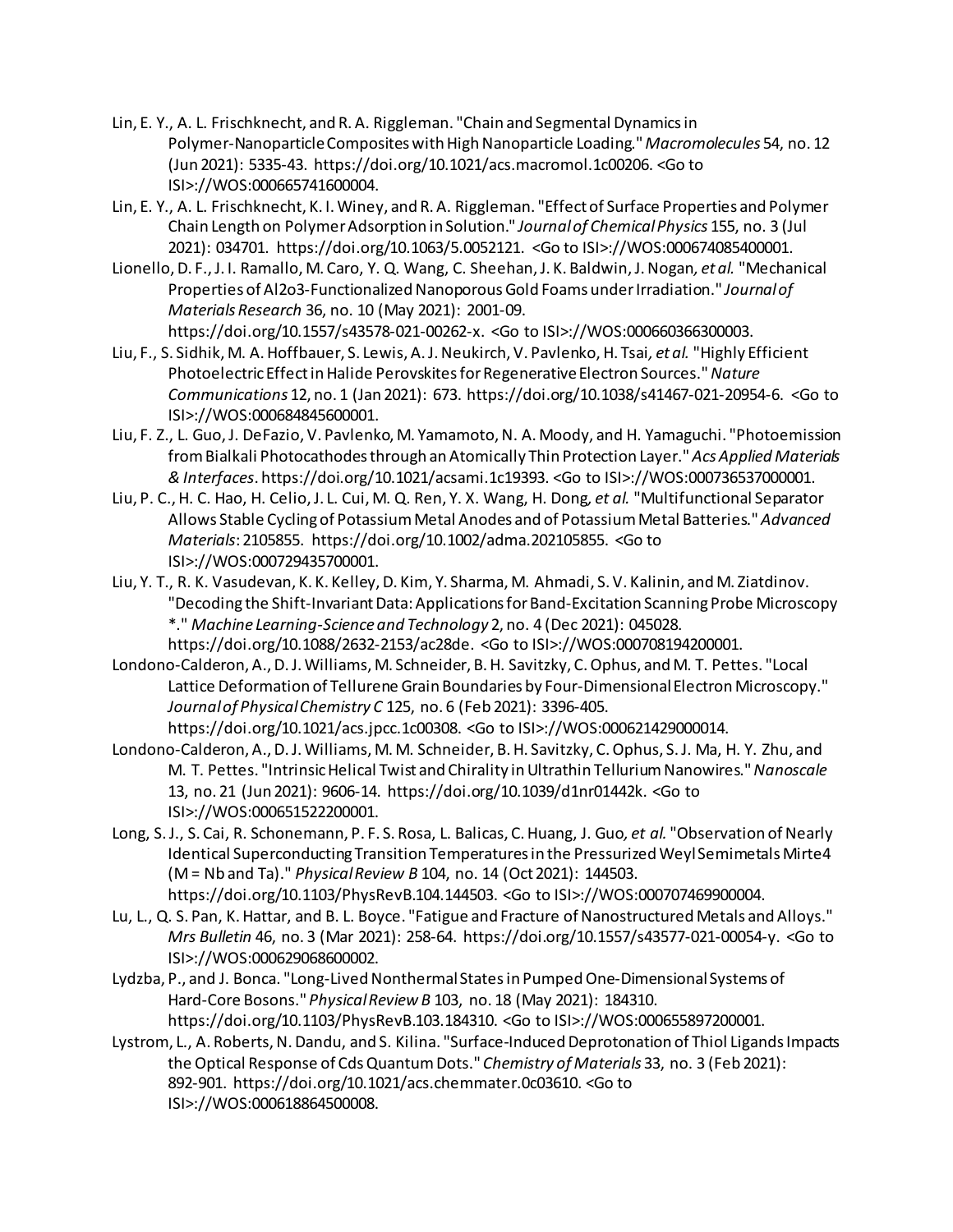- Magedov, S., C. Koh, W. Malone, N. Lubbers, and B. Nebgen. "Bond Order Predictions Using Deep Neural Networks." *Journal of Applied Physics* 129, no. 6 (Feb 2021): 064701. https://doi.org/10.1063/5.0016011. <Go to ISI>://WOS:000630506000001.
- Matsumoto, S., and A. Ito. "Preparation of Hfo2-Al2o3 Nanocomposite Films Using Chemical Vapor Deposition." *Journal of the Ceramic Society of Japan* 129, no. 1 (Jan 2021): 1-6. https://doi.org/10.2109/jcersj2.20156. <Go to ISI>://WOS:000603377900001.
- Matthews, B. E., M. Sassi, C. Barr, C. Ophus, T. C. Kaspar, W. L. Jiang, K. Hattar, and S. R. Spurgeon. "Percolation of Ion-Irradiation-Induced Disorder in Complex Oxide Interfaces." *Nano Letters* 21, no. 12 (Jun 2021): 5353-59. https://doi.org/10.1021/acs.nanolett.1c01651. <Go to ISI>://WOS:000668003400060.
- Mazza, A. R., E. Skoropata, J. Lapano, J. Zhang, Y. Sharma, B. L. Musico, V. Keppens*, et al.* "Charge Doping Effects on Magnetic Properties of Single-Crystal La1-Xsrx(Cr0.2mn0.2fe0.2co0.2ni0.2)O-3 (0 <= X <= 0.5) High-Entropy Perovskite Oxides." *Physical Review B* 104, no. 9 (Sep 2021): 094204. https://doi.org/10.1103/PhysRevB.104.094204. <Go to ISI>://WOS:000704230800002.
- McCabe, R. J., T. J. Nizolek, N. Li, Y. F. Zhang, D. R. Coughlin, C. Miller, and J. S. Carpenter. "Evolution of Microstructures and Properties Leading to Layer Instabilities During Accumulative Roll Bonding of Fe-Cu, Fe-Ag, and Fe-Al." *Materials & Design* 212 (Dec 2021): 110204. https://doi.org/10.1016/j.matdes.2021.110204. <Go to ISI>://WOS:000720659300006.
- Meng, L. Y., S. Duwal, J. M. D. Lane, T. Ao, B. Stoltzfus, M. Knudson, C. Park*, et al.* "Pressure Induced Assembly and Coalescence of Lead Chalcogenide Nanocrystals." *Journal of the American Chemical Society* 143, no. 7 (Feb 2021): 2688-93. https://doi.org/10.1021/jacs.0c13350. <Go to ISI>://WOS:000623246000011.
- Merrill, L. C., S. G. Rosenberg, K. L. Jungjohann, and K. L. Harrison. "Uncovering the Relationship between Aging and Cycling on Lithium Metal Battery Self-Discharge." *Acs Applied Energy Materials* 4, no. 8 (Aug 2021): 7589-98. https://doi.org/10.1021/acsaem.1c00874. <Go to ISI>://WOS:000688250200020.
- Migdisov, A., H.Nisbet, N. Li, J. White, H. W. Xu, A. Nelson, and R. Roback. "Instability of U3si2 in Pressurized Water Media at Elevated Temperatures." *Communications Chemistry* 4, no. 1 (May 2021): 65. https://doi.org/10.1038/s42004-021-00504-3. <Go to ISI>://WOS:000650038900001.
- Mishra, A., C. Kunka, M. J. Echeverria, R. Dingreville, and A. M. Dongare. "Fingerprinting Shock-Induced Deformations Via Diffraction." *Scientific Reports* 11, no. 1 (May 2021): 9872. https://doi.org/10.1038/s41598-021-88908-y. <Go to ISI>://WOS:000658744700001.
- Misra, A., M. Goken, N. A. Mara, and I. J. Beyerlein. "Hierarchical and Heterogeneous Multiphase Metallic Nanomaterials and Laminates." *Mrs Bulletin* 46, no. 3 (Mar 2021): 236-43. https://doi.org/10.1557/s43577-021-00059-7. <Go to ISI>://WOS:000626397000005.
- Mohottalalage, S. S., D. Aryal, B. A. Thurston, G. S. Grest, and D. Perahia. "Effects of Ionic Group Distribution on the Structure and Dynamics of Amorphous Polymer Melts." *Macromolecules*. https://doi.org/10.1021/acs.macromol.1c02141. <Go to ISI>://WOS:000736838000001.
- Moore, R. D., T. Beecroft, G. S. Rohrer, C. M. Barr, E. R. Homer, K. Hattar, B. L. Boyce, and F. Abdeljawad. "The Grain Boundary Stiffness and Its Impact on Equilibrium Shapes and Boundary Migration: Analysis of the Sigma 5, 7, 9, and 11 Boundaries in Ni." *Acta Materialia* 218 (Oct 2021): 117220. https://doi.org/10.1016/j.actamat.2021.117220. <Go to ISI>://WOS:000706788700001.
- Nandakumaran, N., L. Barnsley, A. Feoktystov, S. A. Ivanov, D. L. Huber, L. S. Fruhner, V. Leffler*, et al.* "Unravelling Magnetic Nanochain Formation in Dispersion for in Vivo Applications." *Advanced Materials* 33, no. 24 (Jun 2021): 2008683. https://doi.org/10.1002/adma.202008683. <Go to ISI>://WOS:000648020300001.
- Nathaniel, J. E., G. A. Vetterick, O. El-Atwani, A. Leff, J. K. Baldwin, P. Baldo, M. A. Kirk, K. Hattar, and M. L. Taheri. "The Influence of Solute on Irradiation Damage Evolution in Nanocrystalline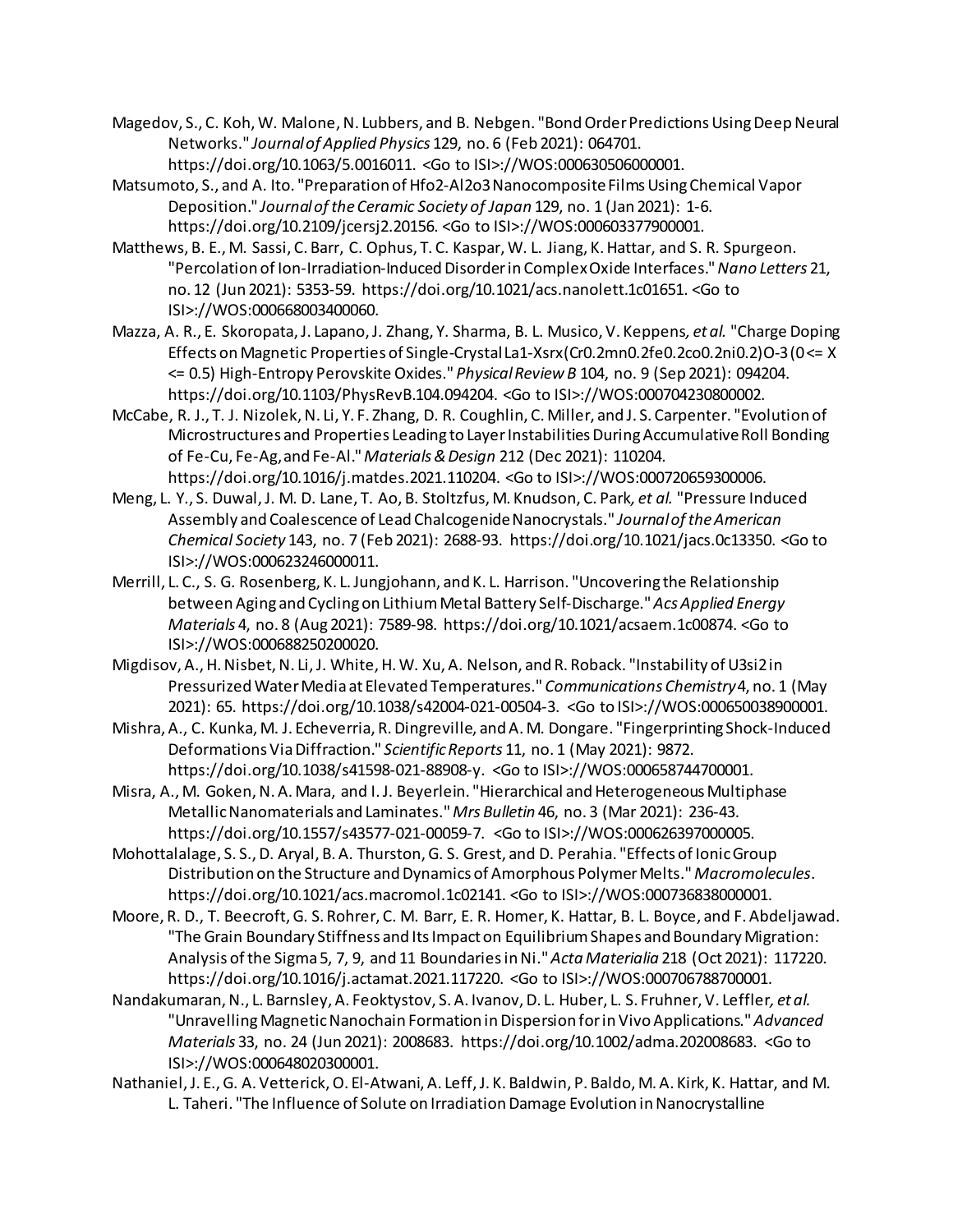Thin-Films." *Journal of Nuclear Materials* 543 (Jan 2021): 152616. https://doi.org/10.1016/j.jnucmat.2020.152616. <Go to ISI>://WOS:000601304700004.

- Neuman, T., M. Eichenfield, M. E. Trusheim, L. Hackett, P. Narang, and D. Englund. "A Phononic Interface between a Superconducting Quantum Processor and Quantum Networked Spin Memories." *Npj Quantum Information* 7, no. 1 (Aug 2021): 121. https://doi.org/10.1038/s41534-021-00457-4. <Go to ISI>://WOS:000681306800001.
- Nieman, R., A. J. A. Aquino, and H. Lischka. "Exploration of Graphene Defect Reactivity toward a Hydrogen Radical Utilizing a Preactivated Circumcoronene Model." *Journal of Physical Chemistry A* 125, no. 5 (Feb 2021): 1152-65. https://doi.org/10.1021/acs.jpca.0c09255. <Go to ISI>://WOS:000619752900004.
- O'Connor, T. C., T. Ge, and G. S. Grest. "Composite Entanglement Topology and Extensional Rheology of Symmetric Ring-Linear Polymer Blends." *Journal of Rheology* 66, no. 1 (Jan 2022): 49-65. https://doi.org/10.1122/8.0000319. <Go to ISI>://WOS:000728060600001.
- Owen, J. H. G., Q. Campbell, R. Santini, J. A. Ivie, A. D. Baczewski, S. W. Schmucker, E. Bussmann, S. Misra, and J. N. Randall. "Al-Alkyls as Acceptor Dopant Precursors for Atomic-Scale Devices." *Journal of Physics-Condensed Matter* 33, no. 46 (Nov 2021): 464001. https://doi.org/10.1088/1361-648X/ac1ddf. <Go to ISI>://WOS:000691740700001.
- Pace, N. A., S. P. Hennelly, and P. M. Goodwin. "Immobilization of Cyanines in DNA Produces Systematic Increases in Fluorescence Intensity." *Journal of Physical Chemistry Letters* 12, no. 37 (Sep 2021): 8963-71. https://doi.org/10.1021/acs.jpclett.1c02022. <Go to ISI>://WOS:000702017200008.
- Pan, L., S. Shrestha, N. Taylor, W. Y. Nie, and L. R. Cao. "Determination of X-Ray Detection Limit and Applications in Perovskite X-Ray Detectors." *Nature Communications* 12, no. 1 (Sep 2021): 5258. https://doi.org/10.1038/s41467-021-25648-7. <Go to ISI>://WOS:000694666900008.
- Pan, W., D. Soh, W. L. Yu, P. Davids, and T. M. Nenoff. "Microwave Response in a Topological Superconducting Quantum Interference Device." *Scientific Reports* 11, no. 1 (Apr 2021): 8615. https://doi.org/10.1038/s41598-021-88035-8. <Go to ISI>://WOS:000644194200051.
- Papezik, P., M. Kubala, D. Jablonski, M. Dolezalkova-Kastankova, L. Choleva, M. Benovics, and P. Mikulicek. "Morphological Differentiation of Endemic Water Frogs (Ranidae: Pelophylax) from the Southwestern Balkans." *Salamandra* 57, no. 1 (Feb 2021): 105-23. <Go to ISI>://WOS:000619821500010.
- Paren, B. A., B. A. Thurston, A. Kanthawar, W. J. Neary, A. Kendrick, M. Marechal, J. G. Kennemur*, et al.* "Fluorine-Free Precise Polymer Electrolyte for Efficient Proton Transport: Experiments and Simulations." *Chemistry of Materials* 33, no. 15 (Aug 2021): 6041-51. https://doi.org/10.1021/acs.chemmater.1c01443. <Go to ISI>://WOS:000685206200022.
- Parisi, D., S. Costanzo, Y. Jeong, J. Y. Ahn, T. Y. Chang, D. Vlassopoulos, J. D. Halverson*, et al.* "Nonlinear Shear Rheology of Entangled Polymer Rings." *Macromolecules* 54, no. 6 (Mar 2021): 2811-27. https://doi.org/10.1021/acs.macromol.0c02839. <Go to ISI>://WOS:000634563300021.
- Paudel, B., K. T. Kang, Y. Sharma, H. Nakotte, D. Yarotski, and A. P. Chen. "Symmetry Mismatch Controlled Ferroelastic Domain Ordering and the Functional Properties of Manganite Films on Cubic Miscut Substrates." *Physical Chemistry Chemical Physics* 23, no. 31 (Aug 2021): 16623-28. https://doi.org/10.1039/d1cp01957k. <Go to ISI>://WOS:000678217100001.
- Pavunny, S. P., A. L. Yeats, H. B. Banks, E. Bielejec, R. L. Myers-Ward, M. T. DeJarld, A. S. Bracker, D. K. Gaskill, and S. G. Carter. "Arrays of Si Vacancies in 4h-Sic Produced by Focused Li Ion Beam Implantation." *Scientific Reports* 11, no. 1 (Feb 2021): 3561. https://doi.org/10.1038/s41598-021-82832-x. <Go to ISI>://WOS:000626725100008.
- Percival, S. J., S. Russo, C. Priest, R. C. Hill, J. A. Ohlhausen, L. J. Small, S. B. Rempe, and E. D. Spoerke. "Bio-Inspired Incorporation of Phenylalanine Enhances Ionic Selectivity in Layer-by-Layer Deposited Polyelectrolyte Films." *Soft Matter* 17, no. 26 (Jul 2021): 6315-25.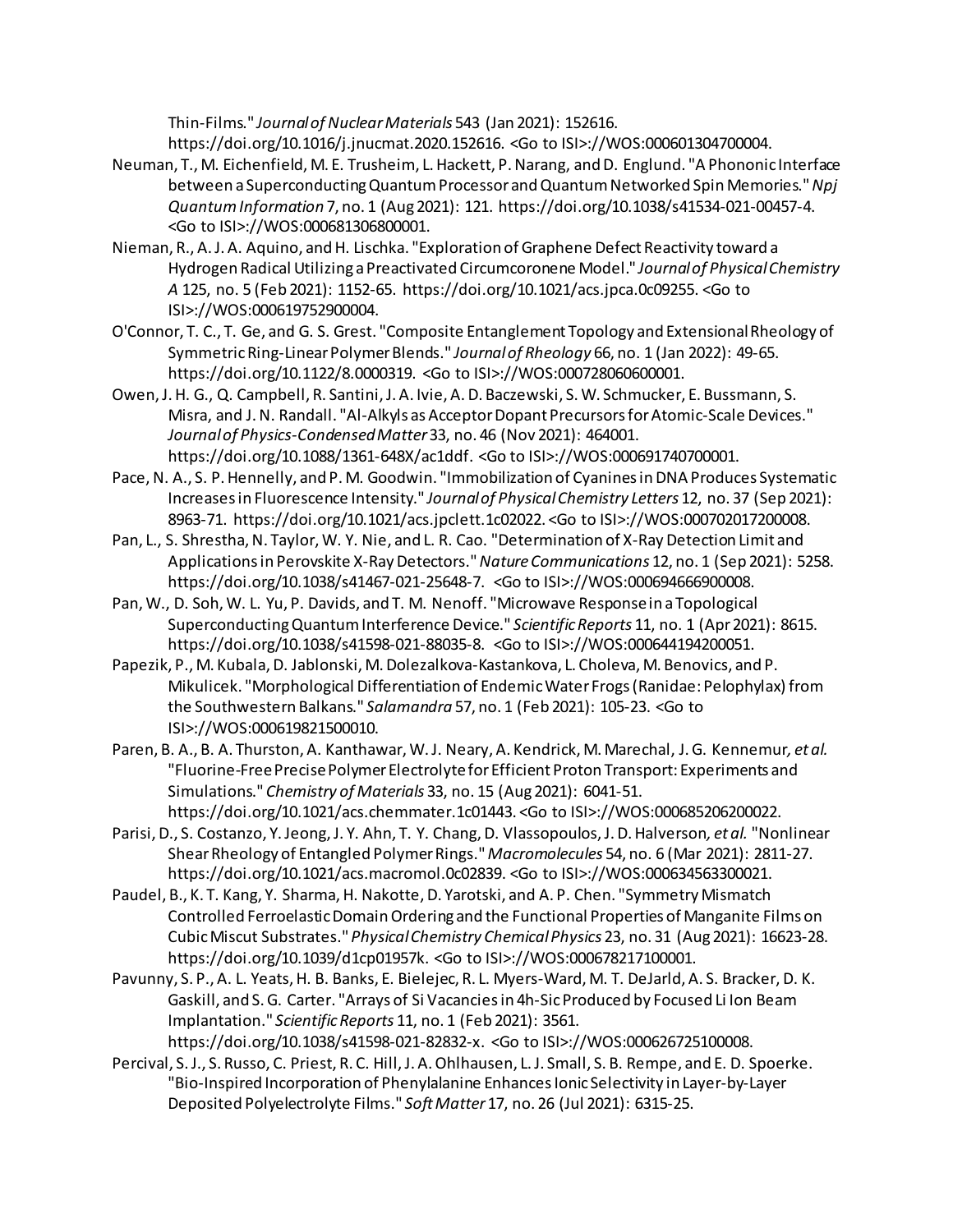https://doi.org/10.1039/d1sm00134e. <Go to ISI>://WOS:000649675200001.

- Perez, C. M., D. Ghosh, O. Prezhdo, S. Tretiak, and A. J. Neukirch. "Excited-State Properties of Defected Halide Perovskite Quantum Dots: Insights from Computation." *Journal of Physical Chemistry Letters* 12, no. 3 (Jan 2021): 1005-11. https://doi.org/10.1021/acs.jpclett.0c03317. <Go to ISI>://WOS:000614318900006.
- Piva, M. M., M. C. Rahn, S. M. Thomas, B. L. Scott, P. G. Pagliuso, J. D. Thompson, L. M. Schoop, F. Ronning, and P. F. S. Rosa. "Robust Narrow-Gap Semiconducting Behavior in Square-Net La3cd2as6." *Chemistry of Materials* 33, no. 11 (Jun 2021): 4122-27. https://doi.org/10.1021/acs.chemmater.1c00797. <Go to ISI>://WOS:000661521800024.
- Powers, M., J. A. Stewart, R. Dingreville, B. K. Derby, and A. Misra. "Compositionally-Driven Formation Mechanism of Hierarchical Morphologies in Co-Deposited Immiscible Alloy Thin Films." *Nanomaterials* 11, no. 10 (Oct 2021): 2635. https://doi.org/10.3390/nano11102635. <Go to ISI>://WOS:000715146000001.
- Prakash, D. J., M. M. Dwyer, M. M. Argudo, M. L. Debasu, H. Dibaji, M. G. Lagally, D. W. van der Weide, and F. Cavallo. "Self-Winding Helices as Slow-Wave Structures for Sub-Millimeter Traveling-Wave Tubes." *Acs Nano* 15, no. 1 (Jan 2021): 1229-39. https://doi.org/10.1021/acsnano.0c08296. <Go to ISI>://WOS:000613942700094.
- Priante, D., M. Zhang, A. R. Albrecht, R. Bek, M. Zimmer, C. Nguyen, D. Follman, G. D. Cole, and M. Sheik-Bahae. "Demonstration of a 20-W Membrane-External-Cavity Surface-Emitting Laser for Sodium Guide Star Applications." *Electronics Letters* 57, no. 8 (Apr 2021): 337-38. https://doi.org/10.1049/ell2.12008. <Go to ISI>://WOS:000610567400001.
- Priest, C., M. R. VanGordon, C. Rempe, M. I. Chaudhari, M. J. Stevens, S. Rick, and S. B. Rempe. "Computing Potential of the Mean Force Profiles for Ion Permeation through Channelrhodopsin Chimera, C1c2." In *Channelrhodopsin: Methods and Protocols*, edited by R. E. Dempski. Methods in Molecular Biology, 17-28, 2021.
- Priest, C. W., J. A. Greathouse, M. K. Kinnan, P. D. Burton, and S. B. Rempe. "Ab Initio and Force Field Molecular Dynamics Study of Bulk Organophosphorus and Organochlorine Liquid Structures." *Journal of Chemical Physics* 154, no. 8 (Feb 2021): 084503. https://doi.org/10.1063/5.0033426. <Go to ISI>://WOS:000630522900003.
- Protsak, I., V. Gun'ko, Y. Morozov, I. M. Henderson, Z. Dong, Y. J. Zhang, and V. Turov. "Intermediates of Tris(Pentafluorophenyl)Borane and Dimethyl Carbonate Pave the Way for Deeper Organosiloxane Depolymerization Reactions." *Polymer Journal* 53, no. 4 (Apr 2021): 573-79. https://doi.org/10.1038/s41428-020-00452-0. <Go to ISI>://WOS:000608930300002.
- Radhakrishnan, M., B. Kombaiah, M. N. Bachhav, T. J. Nizolek, Y. Q. Wang, M. Knezevic, N. Mara, and O. Anderoglu. "Layer Dissolution in Accumulative Roll Bonded Bulk Zr/Nb Multilayers under Heavy-Ion Irradiation." *Journal of Nuclear Materials* 557 (Dec 2021): 153315. https://doi.org/10.1016/j.jnucmat.2021.153315. <Go to ISI>://WOS:000710059400006.
- Rajak, P., A. Nakano, P. Vashishta, and R. Kalia. "Mechanical Behavior of Ultralight Nickel Metamaterial." *Applied Physics Letters* 118, no. 8 (Feb 2021): 081902. https://doi.org/10.1063/5.0031806. <Go to ISI>://WOS:000630400800001.
- Rajale, T., J. C. Miner, R. Michalczyk, M. L. Phipps, J. G. Schmidt, R. D. Gilbertson, R. F. Williams, C. E. M. Strauss, and J. S. Martinez. "Conformational Control Via Sequence for a Heteropeptoid in Water: Coupled Nmr and Rosetta Modelling." *Chemical Communications* 57, no. 77 (Oct 2021): 9922-25. https://doi.org/10.1039/d1cc01992a. <Go to ISI>://WOS:000695482800001.
- Rana, R., D. Long, P. Kotula, Y. F. Xu, D. Olson, J. Galipaud, T. LeMogne, and W. T. Tysoe. "Insights into the Mechanism of the Mechanochemical Formation of Metastable Phases." *Acs Applied Materials & Interfaces* 13, no. 5 (Feb 2021): 6785-94. https://doi.org/10.1021/acsami.0c18980. <Go to ISI>://WOS:000619638400088.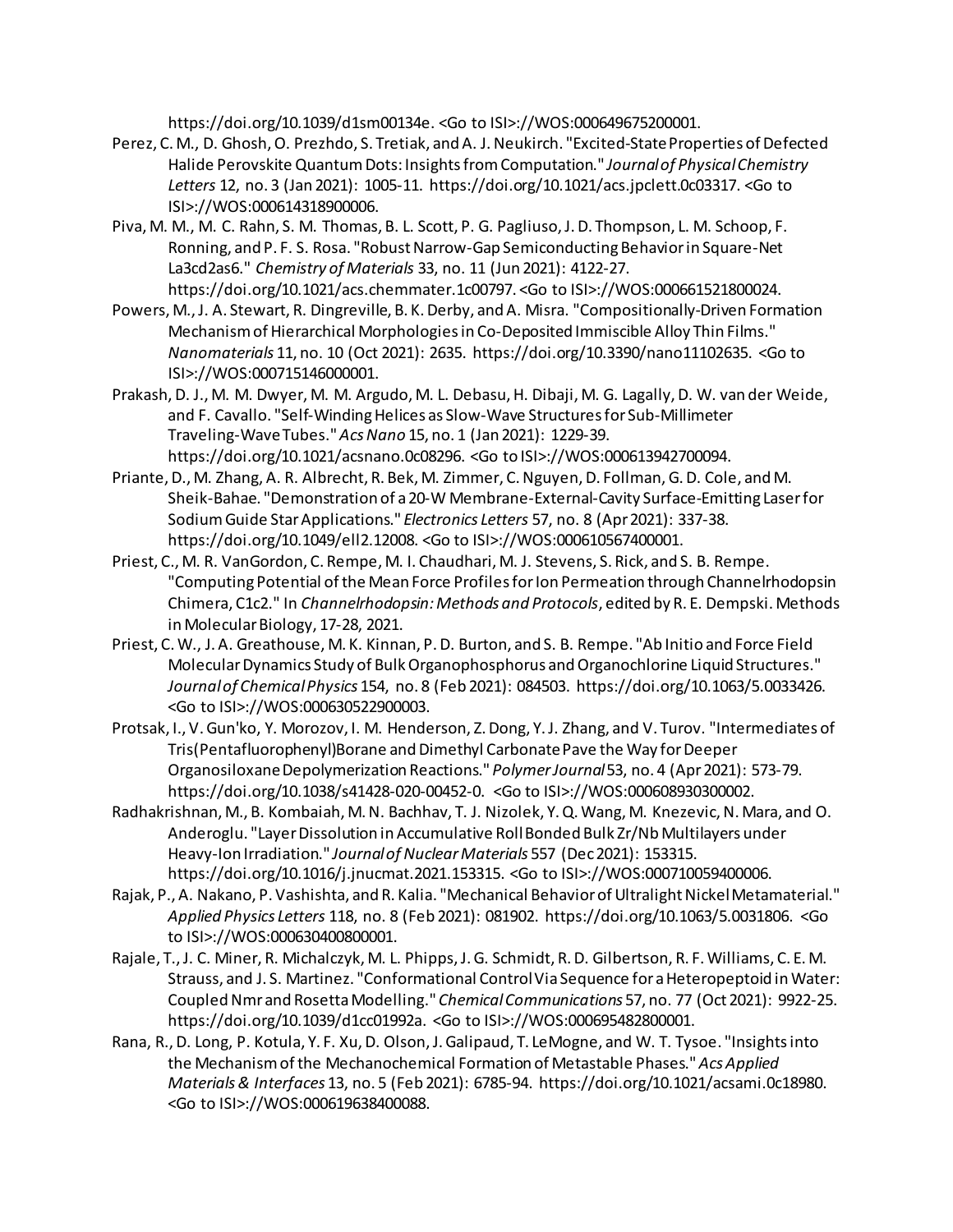- Reis, M., F. Gusev, N. G. Taylor, S. H. Chung, M. D. Verber, Y. Z. Lee, O. Isayev, and F. A. Leibfarth. "Machine-Learning-Guided Discovery of F-19 Mri Agents Enabled by Automated Copolymer Synthesis." *Journal of the American Chemical Society* 143, no. 42 (Oct 2021): 17677-89. https://doi.org/10.1021/jacs.1c08181. <Go to ISI>://WOS:000713146100037.
- Richards, C. G., D. J. Williams, M. P. Hehlen, J. F. Hunter, and B. W. Wiggins. "Optically Translucent Bafcl:Sm2+ Scintillating Micro-Particle Composites for Radiation Detection." *Optical Materials Express* 11, no. 11 (Nov 2021): 3676-85. https://doi.org/10.1364/ome.427591. <Go to ISI>://WOS:000714968200003.
- Riley, C., A. De La Riva, J. E. Park, S. J. Percival, A. Benavidez, E. N. Coker, R. E. Aidun*, et al.* "A High Entropy Oxide Designed to Catalyze Co Oxidation without Precious Metals." *Acs Applied Materials & Interfaces* 13, no. 7 (Feb 2021): 8120-28. https://doi.org/10.1021/acsami.0c17446. <Go to ISI>://WOS:000623228500026.
- Riley, C. R., A. De La Riva, I. L. Ibarra, A. K. Datye, and S. S. Chou. "Achieving High Ethylene Yield in Non-Oxidative Ethane Dehydrogenation." *Applied Catalysis a-General* 624 (Aug 2021): 118309. https://doi.org/10.1016/j.apcata.2021.118309. <Go to ISI>://WOS:000701923000004.
- Robinson, A. J., G. L. House, D. P. Morales, J. M. Kelliher, L. Gallegos-Graves, E. S. LeBrun, K. W. Davenport*, et al.* "Widespread Bacterial Diversity within the Bacteriome of Fungi." *Communications Biology* 4, no. 1 (Oct 2021): 1168. https://doi.org/10.1038/s42003-021-02693-y. <Go to ISI>://WOS:000704983200003.
- Rodriguez-Hernandez, B., T. Nelson, N. Oldani, A. Martinez-Mesa, L. Uranga-Pina, Y. Segawa, S. Tretiak, K. Itami, and S. Fernandez-Alberti. "Exciton Spatial Dynamics and Self-Trapping in Carbon Nanocages." *Journal of Physical Chemistry Letters* 12, no. 1 (Jan 2021): 224-31. https://doi.org/10.1021/acs.jpclett.0c03364. <Go to ISI>://WOS:000667299900011.
- Rollins, D. S., C. P. Easterling, A. N. Zeppuhar, J. A. Krawchuck, T. A. Dreier, J. Watt, D. L. Huber, and M. K. Taylor. "Templated Synthesis Enhances the Cobalt Adsorption Capacity of a Porous Organic Polymer." *Nanoscale* 14, no. 2 (Jan 2022): 299-304. https://doi.org/10.1039/d1nr06821k. <Go to ISI>://WOS:000728794700001.
- Rouhi, S., M. Ozdemir, M. Ekmekcioglu, S. Yigen, Y. Demirhan, A. Szerling, K. Kosiel*, et al.* "In-Situ Thin Film Copper-Copper Thermocompression Bonding for Quantum Cascade Lasers." *Journal of Materials Science-Materials in Electronics* 32, no. 11 (Jun 2021): 15605-14. https://doi.org/10.1007/s10854-021-06109-9. <Go to ISI>://WOS:000650829800001.
- Rovas, A., E. Paracikoglu, M. Michael, A. Gries, J. Dziegielewski, H. Pavenstadt, M. Bernhard, and P. Kumpers. "Identification and Validation of Objective Triggers for Initiation of Resuscitation Management of Acutely Ill Non-Trauma Patients: The Initiate Iron Man Study." *Scandinavian Journal of Trauma Resuscitation & Emergency Medicine* 29, no. 1 (Nov 2021): 160. https://doi.org/10.1186/s13049-021-00973-4. <Go to ISI>://WOS:000718089400001.
- Rush, M. N., K. E. Coombs, C. T. Denny, D. Santistevan, Q. M. Huynh, K. N. Cicotte, and E. L. Hedberg-Dirk. "Acid Scavenger Free Synthesis of Oligo(Poly(Ethylene Glycol) Fumarate) Utilizing Inert Gas Sparging." *Tissue Engineering Part C-Methods* 27, no. 5 (May 2021): 296-306. https://doi.org/10.1089/ten.tec.2021.0027. <Go to ISI>://WOS:000651568800002.
- Ryan, D. P., M. K. Dunlap, M. P. Gelfand, J. H. Werner, A. K. Van Orden, and P. M. Goodwin. "A Gain Series Method for Accurate Emccd Calibration." *Scientific Reports* 11, no. 1 (Sep 2021): 18348. https://doi.org/10.1038/s41598-021-97759-6. <Go to ISI>://WOS:000696347000039.
- Saadat, Y., K. Kim, and R. Foudazi. "Initiator-Dependent Kinetics of Lyotropic Liquid Crystal-Templated Thermal Polymerization Dagger." *Polymer Chemistry* 12, no. 15 (Apr 2021): 2236-52. https://doi.org/10.1039/d1py00127b. <Go to ISI>://WOS:000631803600001.
- Salvador, F. E., V. Miller, K. Shimada, C. H. Wang, J. Wright, M. Das, Y. P. Chen*, et al.* "Mechanochemistry of Group 4 Element-Based Metal-Organic Frameworks." *Inorganic Chemistry* 60, no. 21 (Nov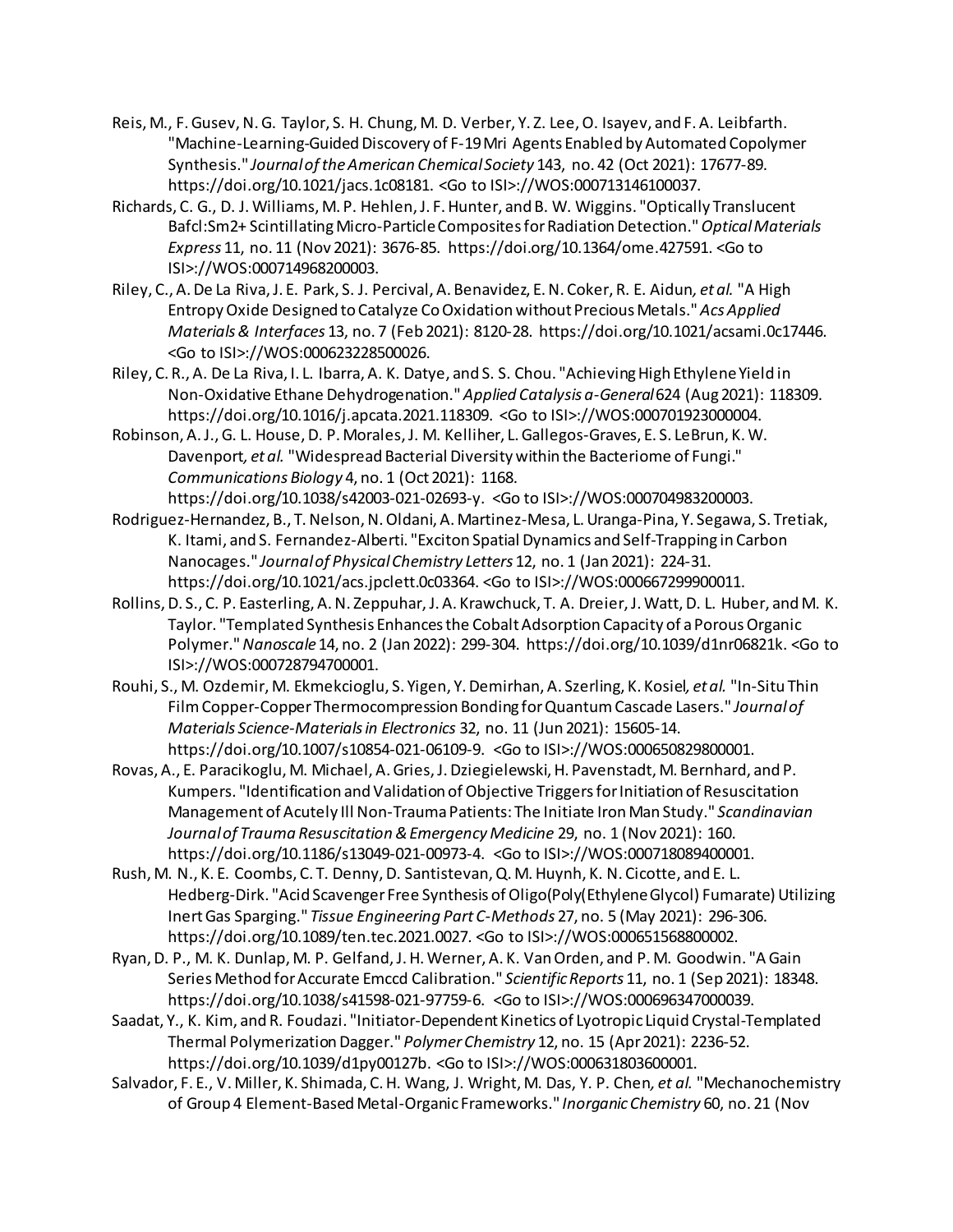2021): 16079-84. https://doi.org/10.1021/acs.inorgchem.1c02704. <Go to ISI>://WOS:000715230700026.

- Salvati, F., and A. Tagliacozzo. "Superconducting Critical Temperature in the Extended Diffusive Sachdev-Ye-Kitaev Model." *Physical Review Research* 3, no. 3 (Aug 2021): 033117. https://doi.org/10.1103/PhysRevResearch.3.033117. <Go to ISI>://WOS:000681428300004.
- Salvatore, M., F. Borbone, F. Reda, P. Maddalena, and S. L. Oscurato. "Programmable Surface Anisotropy from Polarization-Driven Azopolymer Reconfiguration." *Journal of Physics-Photonics* 3, no. 3 (Jul 2021): 034013. https://doi.org/10.1088/2515-7647/abf944. <Go to ISI>://WOS:000661640100001.
- Saper, G., S. Tsitkov, P. Katira, and H. Hess. "Robotic End-to-End Fusion of Microtubules Powered by Kinesin." *Science Robotics* 6, no. 60 (Nov 2021): eabj7200.

https://doi.org/10.1126/scirobotics.abj7200. <Go to ISI>://WOS:000717520400001.

- Sapkota, K. R., F. Leonard, A. A. Talin, B. P. Gunning, B. A. Kazanowska, K. S. Jones, and G. T. Wang. "Ultralow Voltage Gan Vacuum Nanodiodes in Air." *Nano Letters* 21, no. 5 (Mar 2021): 1928-34. https://doi.org/10.1021/acs.nanolett.0c03959. <Go to ISI>://WOS:000629091100004.
- Sarma, R., N. Nookala, K. J. Reilly, S. Liu, D. de Ceglia, L. Carletti, M. D. Goldflam*, et al.* "Strong Coupling in All-Dielectric Intersubband Polaritonic Metasurfaces." *Nano Letters* 21, no. 1 (Jan 2021): 367-74. https://doi.org/10.1021/acs.nanolett.0c03744. <Go to ISI>://WOS:000611082000050.
- Schambow, R. A., T. B. Bennett, D. Dopfer, and J. P. N. Martins. "A Retrospective Study Investigating the Association of Parity, Breed, Calving Month and Year, and Previous Parity Milk Yield and Calving Interval with Twin Births in Us Dairy Cows." *Journal of Dairy Science* 104, no. 4 (Apr 2021): 5047-55. https://doi.org/10.3168/jds.2020-19421. <Go to ISI>://WOS:000630014700105.
- Schultz, P. A., H. P. Hjalmarson, M. Berg, E. Bussmann, D. A. Scrymgeour, T. Ohta, and C. H. Moore. "First-Principles Calculations of Metal Surfaces. Ii. Properties of Low-Index Platinum Surfaces toward Understanding Electron Emission." *Physical Review B* 103, no. 19 (May 2021): 195427. https://doi.org/10.1103/PhysRevB.103.195427. <Go to ISI>://WOS:000655878500005.
- Schultz, P. A., R. M. Van Ginhoven, and A. H. Edwards. "Theoretical Study of Intrinsic Defects in Cubic Silicon Carbide 3c-Sic." *Physical Review B* 103, no. 19 (May 2021): 195202. https://doi.org/10.1103/PhysRevB.103.195202. <Go to ISI>://WOS:000655878000007.
- Scott, E. A., J. L. Braun, K. Hattar, J. D. Sugar, J. T. Gaskins, M. Goorsky, S. W. King, and P. E. Hopkins. "Probing Thermal Conductivity of Subsurface, Amorphous Layers in Irradiated Diamond." *Journal of Applied Physics* 129, no. 5 (Feb 2021): 055307. https://doi.org/10.1063/5.0038972. <Go to ISI>://WOS:000617505800007.
- Scott, E. A., K. Hattar, E. J. Lang, K. Aryana, J. T. Gaskins, and P. E. Hopkins. "Reductions in the Thermal Conductivity of Irradiated Silicon Governed by Displacement Damage." *Physical Review B* 104, no. 13 (Oct 2021): 134306. https://doi.org/10.1103/PhysRevB.104.134306. <Go to ISI>://WOS:000707469400001.
- Senanayake, M., D. Aryal, G. S. Grest, and D. Perahia. "Interfacial Response and Structural Adaptation of Structured Polyelectrolyte Thin Films." *Macromolecules* 54, no. 6 (Mar 2021): 2892-98. https://doi.org/10.1021/acs.macromol.0c02838. <Go to ISI>://WOS:000634563300029.
- Senanayake, M., D. Perahia, and G. S. Grest. "Effects of Interaction Strength of Associating Groups on Linear and Star Polymer Dynamics." *Journal of Chemical Physics* 154, no. 7 (Feb 2021): 074903. https://doi.org/10.1063/5.0038097. <Go to ISI>://WOS:000630521800003.
- Seo, S., S. Hayami, Y. Su, S. M. Thomas, F. Ronning, E. D. Bauer, J. D. Thompson, S. Z. Lin, and P. F. S. Rosa. "Spin-Texture-Driven Electrical Transport in Multi-Q Antiferromagnets." *Communications Physics* 4, no. 1 (Mar 2021): 58. https://doi.org/10.1038/s42005-021-00558-8. <Go to ISI>://WOS:000635206900001.
- Shang, C., Y. T. Wan, J. Selvidge, E. Hughes, R. Herrick, K. Mukherjee, J. A. Duan*, et al.* "Perspectives on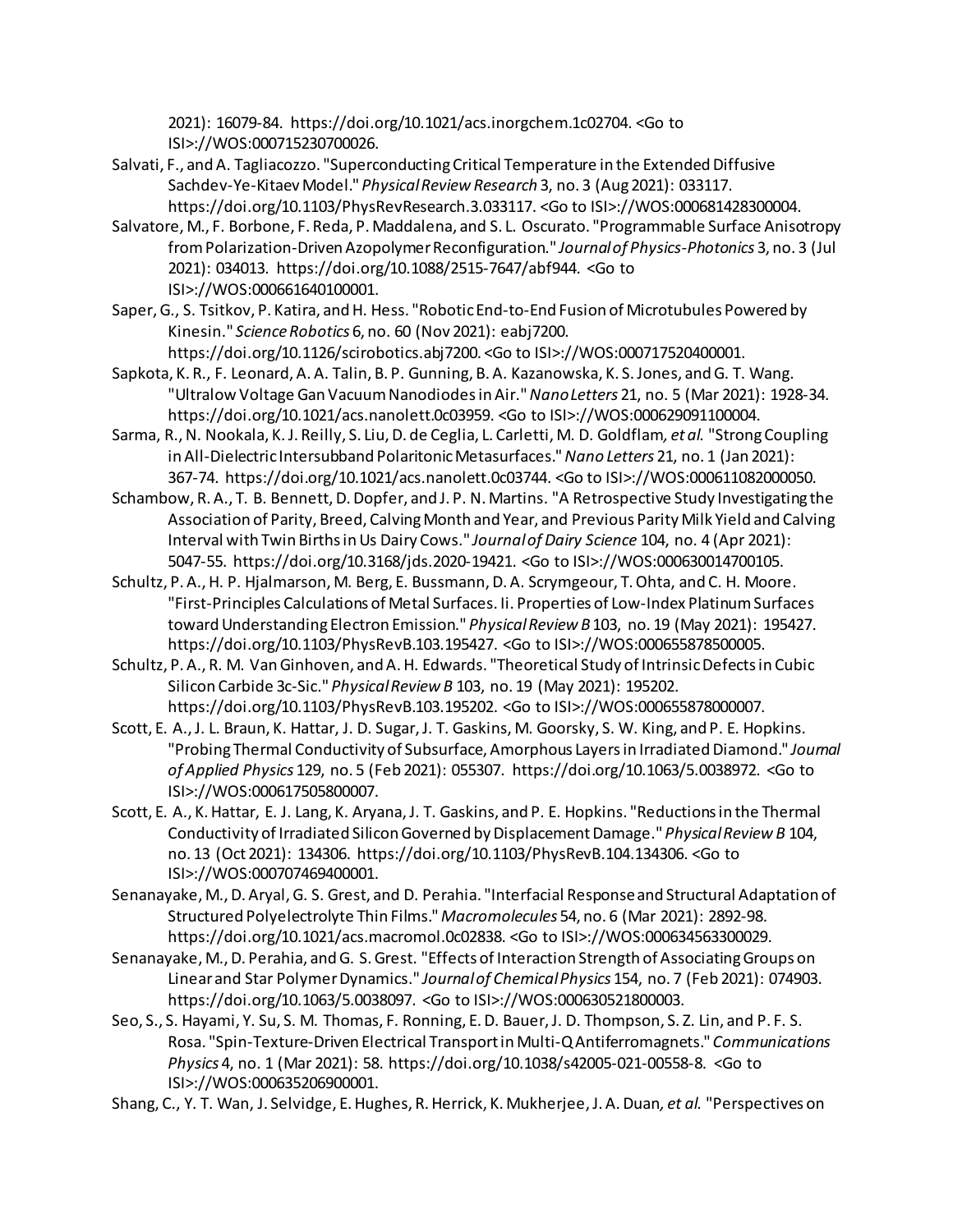Advances in Quantum Dot Lasers and Integration with Si Photonic Integrated Circuits." *Acs Photonics* 8, no. 9 (Sep 2021): 2555-66. https://doi.org/10.1021/acsphotonics.1c00707. <Go to ISI>://WOS:000697319600001.

- Shang, Z. X., C. C. Fan, J. Ding, S. C. Xue, A. Gabriel, L. Shao, T. Voisin*, et al.* "Heavy Ion Irradiation Response of an Additively Manufactured 316ln Stainless Steel." *Journal of Nuclear Materials* 546 (Apr 2021): 152745. https://doi.org/10.1016/j.jnucmat.2020.152745. <Go to ISI>://WOS:000614811200001.
- Sharma, P., and N. Jackson. "Vibrating Mesh Atomizer for Spin-Spray Deposition." *Journal of Microelectromechanical Systems* 30, no. 4 (Aug 2021): 582-88. https://doi.org/10.1109/jmems.2021.3092966. <Go to ISI>://WOS:000673501700011.
- Sharma, S., G. A. Andrade, S. Maurya, I. A. Popov, E. R. Batista, B. L. Davis, R. Mukundan*, et al.* "Iron-Iminopyridine Complexes as Charge Carriers for Non-Aqueous Redox Flow Battery Applications." *Energy Storage Materials* 37 (May 2021): 576-86. https://doi.org/10.1016/j.ensm.2021.01.035. <Go to ISI>://WOS:000632703000005.
- Sharma, Y., A. R. Mazza, B. L. Musico, E. Skoropata, R. Nepal, R. Y. Jin, A. V. Ievlev*, et al.* "Magnetic Texture in Insulating Single Crystal High Entropy Oxide Spinel Films." *Acs Applied Materials & Interfaces* 13, no. 15 (Apr 2021): 17971-77. https://doi.org/10.1021/acsami.1c01344. <Go to ISI>://WOS:000643578300080.
- Sharma, Y., B. Paudel, J. Lee, W. S. Choi, Z. Z. Yang, H. Wang, Y. G. Du*, et al.* "Tuning Magnetic and Optical Properties through Strain in Epitaxial Lacro3 Thin Films." *Applied Physics Letters* 119, no. 7 (Aug 2021): 071902. https://doi.org/10.1063/5.0058678. <Go to ISI>://WOS:000685161900003.
- Sheely, A., B. Gifford, S. Tretiak, and A. Bishop. "Tunable Optical Features of Graphene Quantum Dots from Edge Functionalization." *Journal of Physical Chemistry C* 125, no. 17 (May 2021): 9244-52. https://doi.org/10.1021/acs.jpcc.1c00537. <Go to ISI>://WOS:000648873500033.
- Sheil, R., D. Butts, K. Jungjohann, J. Yoo, B. Dunn, and J. P. Chang. "Plasma Enhanced Atomic Layer Deposition of Thin Film Li1+Xmn2-Xo4 for Realization of All Solid-State 3d Lithium-Ion Microbatteries." *Journal of Vacuum Science & Technology A* 39, no. 1 (Jan 2021): 012408. https://doi.org/10.1116/6.0000644. <Go to ISI>://WOS:000602639300001.
- Shen, Y., A. D. Kim, M. Shahili, C. A. Curwen, S. Addamane, J. L. Reno, and B. S. Williams. "Thz Time-Domain Characterization of Amplifying Quantum-Cascade Metasurface." *Applied Physics Letters* 119, no. 18 (Nov 2021): 181108. https://doi.org/10.1063/5.0067690. <Go to ISI>://WOS:000716756400005.
- Sifain, A. E., L. Lystrom, R. A. Messerly, J. S. Smith, B. Nebgen, K. Barros, S. Tretiak, N. Lubbers, and B. J. Gifford. "Predicting Phosphorescence Energies and Inferring Wavefunction Localization with Machine Learning." *Chemical Science* 12, no. 30 (Aug 2021): 10207-17. https://doi.org/10.1039/d1sc02136b. <Go to ISI>://WOS:000669858100001.
- Singh, M. K., C. Ghosh, B. Miller, and C. B. Carter. "Direct Visualization of the Earliest Stages of Crystallization." *Microscopy and Microanalysis* 27, no. 4 (Aug 2021): 659-65. https://doi.org/10.1017/s1431927621000441. <Go to ISI>://WOS:000681709900003.
- Sirica, N., H. Hedayat, D. Bugini, M. R. Koehler, L. Li, D. S. Parker, D. G. Mandrus*, et al.* "Disentangling Electronic, Lattice, and Spin Dynamics in the Chiral Helimagnet Cr1/3nbs2." *Physical Review B*  104, no. 17 (Nov 2021): 174426. https://doi.org/10.1103/PhysRevB.104.174426. <Go to ISI>://WOS:000721369600004.
- Sirica, N. S., and R. P. Prasankumar. "Shaking up Topology with Light." *Nature Materials* 20, no. 3 (Mar 2021): 283-84. https://doi.org/10.1038/s41563-021-00938-z. <Go to ISI>://WOS:000621950100005.

Smallwood, C. L., R. Ulbricht, M. W. Day, T. Schroder, K. M. Bates, T. M. Autry, G. Diederich*, et al.*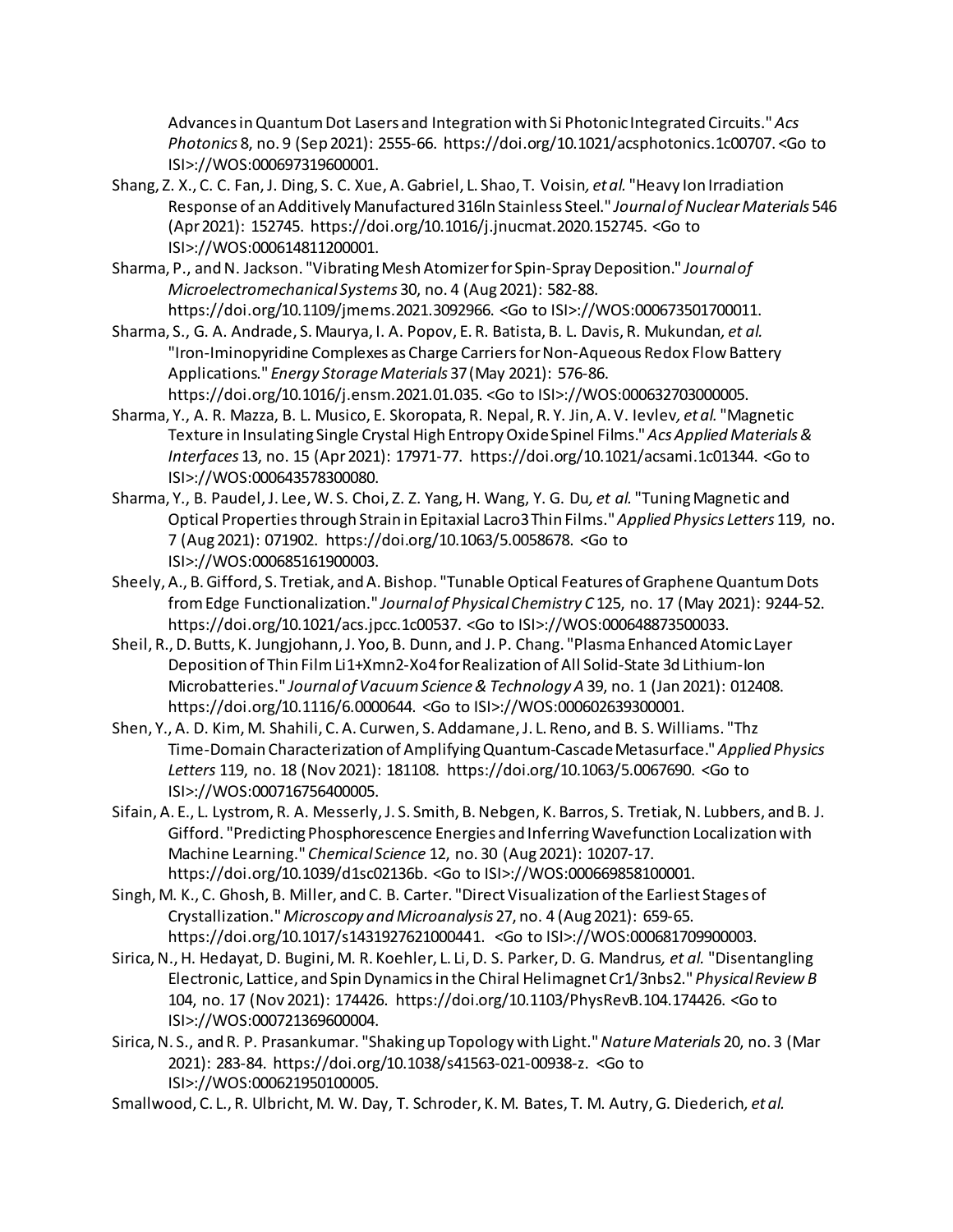"Hidden Silicon-Vacancy Centers in Diamond." *Physical Review Letters* 126, no. 21 (May 2021): 213601. https://doi.org/10.1103/PhysRevLett.126.213601. <Go to ISI>://WOS:000655929700005.

- Smith, J. S., B. Nebgen, N. Mathew, J. Chen, N. Lubbers, L. Burakovsky, S. Tretiak*, et al.* "Automated Discovery of a Robust Interatomic Potential for Aluminum." *Nature Communications* 12, no. 1 (Feb 2021): 1257. https://doi.org/10.1038/s41467-021-21376-0. <Go to ISI>://WOS:000623781900031.
- Soh, D., E. Chatterjee, and M. Eichenfield. "High-Fidelity State Transfer between Leaky Quantum Memories." *Physical Review Research* 3, no. 3 (Jul 2021): 033027. https://doi.org/10.1103/PhysRevResearch.3.033027. <Go to ISI>://WOS:000671591600010.
- Song, H. J., V. M. Freixas, S. Fernandez-Alberti, A. J. White, Y. Zhang, S. Mukamel, N. Govind, and S. Tretiak. "An Ab Initio Multiple Cloning Method for Non-Adiabatic Excited-State Molecular Dynamics in Nwchem." *Journal of Chemical Theory and Computation* 17, no. 6 (Jun 2021): 3629-43. https://doi.org/10.1021/acs.jctc.1c00131. <Go to ISI>://WOS:000661542700032.
- Song, H. J., Y. Nam, D. Keefer, M. Garavelli, S. Mukamel, and S. Tretiak. "Nonadiabatic Molecular Dynamics Study of the Relaxation Pathways of Photoexcited Cyclooctatetraene." *Journal of Physical Chemistry Letters* 12, no. 24 (Jun 2021): 5716-22. https://doi.org/10.1021/acs.jpclett.1c01397. <Go to ISI>://WOS:000668352300011.
- Song, J. F., S. H. Zhuang, M. Martin, L. A. Ortiz-Flores, B. Paudel, D. Yarotski, J. M. A. Hu, A. P. Chen, and B. D. Huey. "Interfacial-Strain-Controlled Ferroelectricity in Self-Assembled Bifeo3 Nanostructures." *Advanced Functional Materials* 31, no. 34 (Aug 2021): 2102311. https://doi.org/10.1002/adfm.202102311. <Go to ISI>://WOS:000662729500001.
- Song, Y. W., C. Perez, G. Esteves, J. S. Lundh, C. B. Saltonstall, T. E. Beechem, J. I. Yang*, et al.* "Thermal Conductivity of Aluminum Scandium Nitride for 5g Mobile Applications and Beyond." *Acs Applied Materials & Interfaces* 13, no. 16 (Apr 2021): 19031-41. https://doi.org/10.1021/acsami.1c02912. <Go to ISI>://WOS:000645520700064.
- Spurgeon, S. R., C. Ophus, L. Jones, A. Petford-Long, S. V. Kalinin, M. J. Olszta, R. E. Dunin-Borkowski*, et al.* "Towards Data-Driven Next-Generation Transmission Electron Microscopy." *Nature Materials*  20, no. 3 (Mar 2021): 274-79. https://doi.org/10.1038/s41563-020-00833-z. <Go to ISI>://WOS:000584012400004.
- Srivastava, I., S. A. Roberts, J. T. Clemmer, L. E. Silbert, J. B. Lechman, and G. S. Grest. "Jamming of Bidisperse Frictional Spheres." *Physical Review Research* 3, no. 3 (Aug 2021): L032042. https://doi.org/10.1103/PhysRevResearch.3.L032042. <Go to ISI>://WOS:000685123900014.
- Srivastava, I., L. E. Silbert, G. S. Grest, and J. B. Lechman. "Viscometric Flow of Dense Granular Materials under Controlled Pressure and Shear Stress." *Journal of Fluid Mechanics* 907 (Jan 2021): A18. https://doi.org/10.1017/jfm.2020.811. <Go to ISI>://WOS:000591500100001.
- Srivastava, I., L. E. Silbert, J. B. Lechman, and G. S. Grest. "Flow and Arrest in Stressed Granular Materials." *Soft Matter*. https://doi.org/10.1039/d1sm01344k. <Go to ISI>://WOS:000732842100001.
- Stangebye, S., Y. Zhang, S. Gupta, E. Hosseinian, F. Yu, C. Barr, K. Hattar*, et al.* "Grain Growth of Nanocrystalline Aluminum under Tensile Deformation: A Combined in Situ Tem and Atomistic Study." *Materialia* 16 (May 2021): 101068. https://doi.org/10.1016/j.mtla.2021.101068. <Go to ISI>://WOS:000663434600001.
- Startt, J., C. Deo, and R. Dingreville. "Vacancy Surface Migration Mechanisms in Dilute Nickel-Chromium Alloys." *Scripta Materialia* 202 (Sep 2021): 113998.

https://doi.org/10.1016/j.scriptamat.2021.113998. <Go to ISI>://WOS:000663221900005.

Startt, J., R. Dingreville, S. Raiman, and C. Deo. "An Electronic Origin to the Oscillatory Segregation Behavior in Ni-Cr and Other Bcc Defects in Fcc Metals." *Acta Materialia* 218 (Oct 2021): 117215.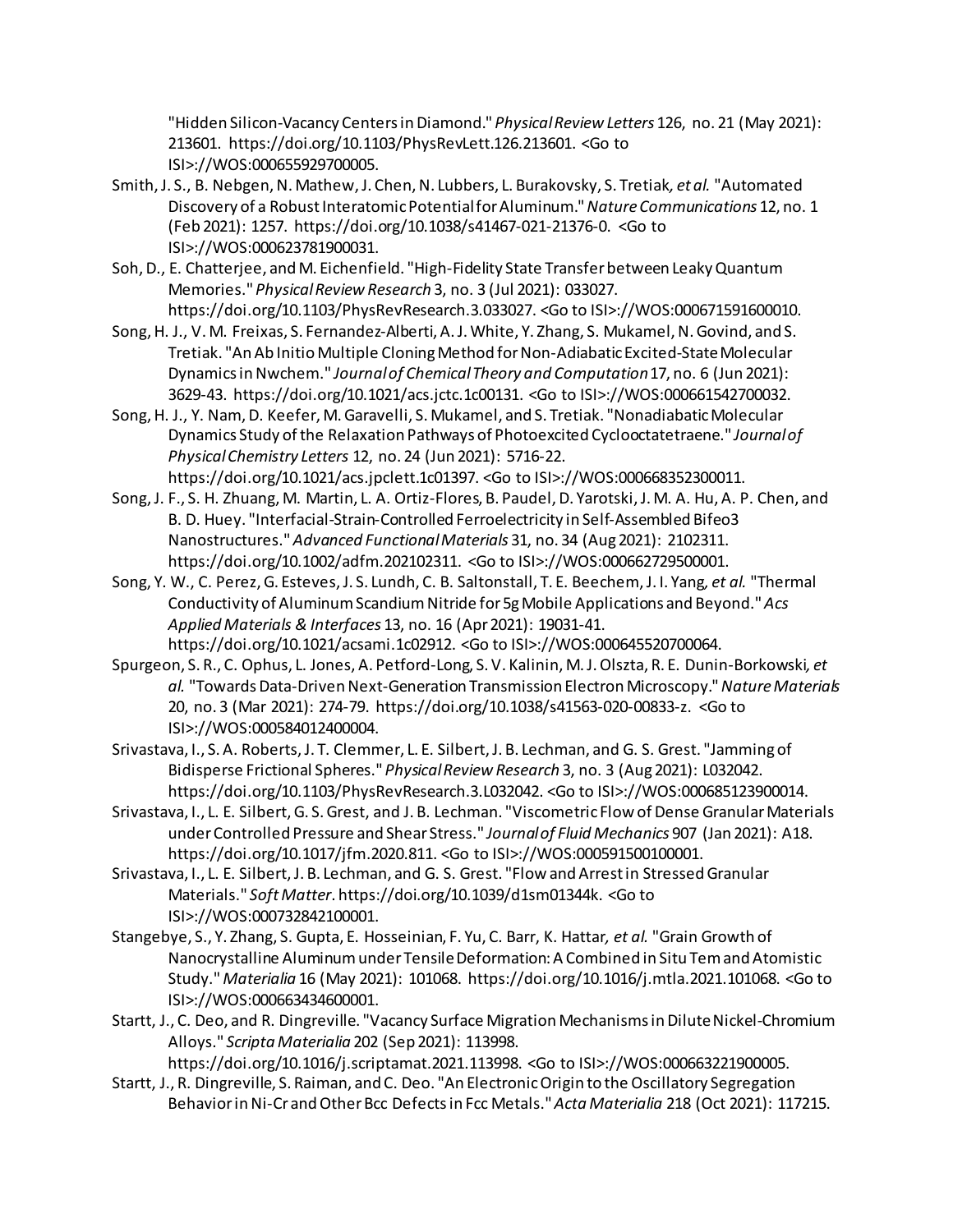https://doi.org/10.1016/j.actamat.2021.117215. <Go to ISI>://WOS:000706788700002.

- Startt, J., R. Dingreville, S. S. Raiman, and C. Deo. "Ab-Initio Investigation of the Effect of Adsorbed Salts on Segregation of Cr at the Ni (100) Surface." *Applied Surface Science* 563 (Oct 2021): 149836. https://doi.org/10.1016/j.apsusc.2021.149836. <Go to ISI>://WOS:000679291600002.
- Startt, J., A. Kustas, J. Pegues, P. Yang, and R. Dingreville. "Compositional Effects on the Mechanical and Thermal Properties of Monbtati Refractory Complex Concentrated Alloys." *Materials & Design*  213 (Jan 2022): 110311. https://doi.org/10.1016/j.matdes.2021.110311. <Go to ISI>://WOS:000734388700004.
- Stevens, M. J. "Simulation of Polymerization Induced Phase Separation in Model Thermosets." *Journal of Chemical Physics* 155, no. 5 (Aug 2021): 054905. https://doi.org/10.1063/5.0061654. <Go to ISI>://WOS:000694957000003.
- Stevenson, S. R., C. J. Delker, C. D. Nordquist, O. M. Solomon, R. L. Johnson-Wilke, M. H. Ballance, R. L. Sandoval, and C. T. Harris. "Characterization and Modeling of Two-Port Wideband Resistance Calibration Standards." *Ieee Microwave and Wireless Components Letters* 31, no. 4 (Apr 2021): 409-12. https://doi.org/10.1109/lmwc.2021.3054577. <Go to ISI>://WOS:000638399800020.
- Stromberg, Z. R., M. L. Phipps, H. D. Magurudeniya, C. A. Pedersen, T. Rajale, C. J. Sheehan, S. J. Courtney*, et al.* "Formulation of Stabilizer-Free, Nontoxic Plga and Elastin-Plga Nanoparticle Delivery Systems." *International Journal of Pharmaceutics* 597 (Mar 2021): 120340. https://doi.org/10.1016/j.ijpharm.2021.120340. <Go to ISI>://WOS:000628677400052.
- Studenikin, S., M. Korkusinski, A. Bogan, L. Gaudreau, D. G. Austing, A. S. Sachrajda, L. Tracy, J. Reno, and T. Hargett. "Single-Hole Physics in Gaas/Algaas Double Quantum Dot System with Strong Spin-Orbit Interaction." *Semiconductor Science and Technology* 36, no. 5 (May 2021): 053001. https://doi.org/10.1088/1361-6641/abe42d. <Go to ISI>://WOS:000635892300001.
- Su, L. Y., H. H. Huang, Y. C. Lin, G. L. Chen, W. C. Chen, W. Chen, L. Wang, and C. C. Chueh. "Enhancing Long-Term Thermal Stability of Non-Fullerene Organic Solar Cells Using Self-Assembly Amphiphilic Dendritic Block Copolymer Interlayers." *Advanced Functional Materials* 31, no. 4 (Jan 2021): 2005753. https://doi.org/10.1002/adfm.202005753. <Go to ISI>://WOS:000579533600001.
- Su, R. Z., D. Neffati, J. Cho, Z. X. Shang, Y. F. Zhang, J. Ding, Q. Li*, et al.* "High-Strength Nanocrystalline Intermetallics with Room Temperature Deformability Enabled by Nanometer Thick Grain Boundaries." *Science Advances* 7, no. 27 (Jun 2021): eabc8288. https://doi.org/10.1126/sciadv.abc8288. <Go to ISI>://WOS:000669980200001.
- Su, R. Z., D. Neffati, Q. Li, S. C. Xue, C. C. Fan, J. Cho, Y. F. Zhang*, et al.* "Ultra-High Strength and Plasticity Mediated by Partial Dislocations and Defect Networks: Part Ii: Layer Thickness Effect." *Acta Materialia* 204 (Feb 2021): 116494. https://doi.org/10.1016/j.actamat.2020.116494. <Go to ISI>://WOS:000603994900010.
- Su, R. Z., D. Neffati, Y. F. Zhang, J. Cho, J. Li, H. Y. Wang, Y. Kulkarni, and X. H. Zhang. "The Influence of Stacking Faults on Mechanical Behavior of Advanced Materials." *Materials Science and Engineering a-Structural Materials Properties Microstructure and Processing* 803 (Jan 2021): 140696. https://doi.org/10.1016/j.msea.2020.140696. <Go to ISI>://WOS:000612226600001.
- Sukharev, M., O. Roslyak, and A. Piryatinski. "Second-Harmonic Generation in Nonlinear Plasmonic Lattices Enhanced by Quantum Emitter Gain Medium." *Journal of Chemical Physics* 154, no. 8 (Feb 2021): 084703. https://doi.org/10.1063/5.0037453. <Go to ISI>://WOS:000630523000003.
- Surendran, M., H. D. Chen, B. Y. Zhao, A. S. Thind, S. Singh, T. Orvis, H. Zhao*, et al.* "Epitaxial Thin Films of a Chalcogenide Perovskite." *Chemistry of Materials* 33, no. 18 (Sep 2021): 7457-64. https://doi.org/10.1021/acs.chemmater.1c02202. <Go to ISI>://WOS:000703532600030.
- Tai, C. T., P. Y. Chiu, C. Y. Liu, H. S. Kao, C. T. Harris, T. M. Lu, C. T. Hsieh, S. W. Chang, and J. Y. Li. "Strain Effects on Rashba Spin-Orbit Coupling of 2d Hole Gases in Gesn/Ge Heterostructures." *Advanced*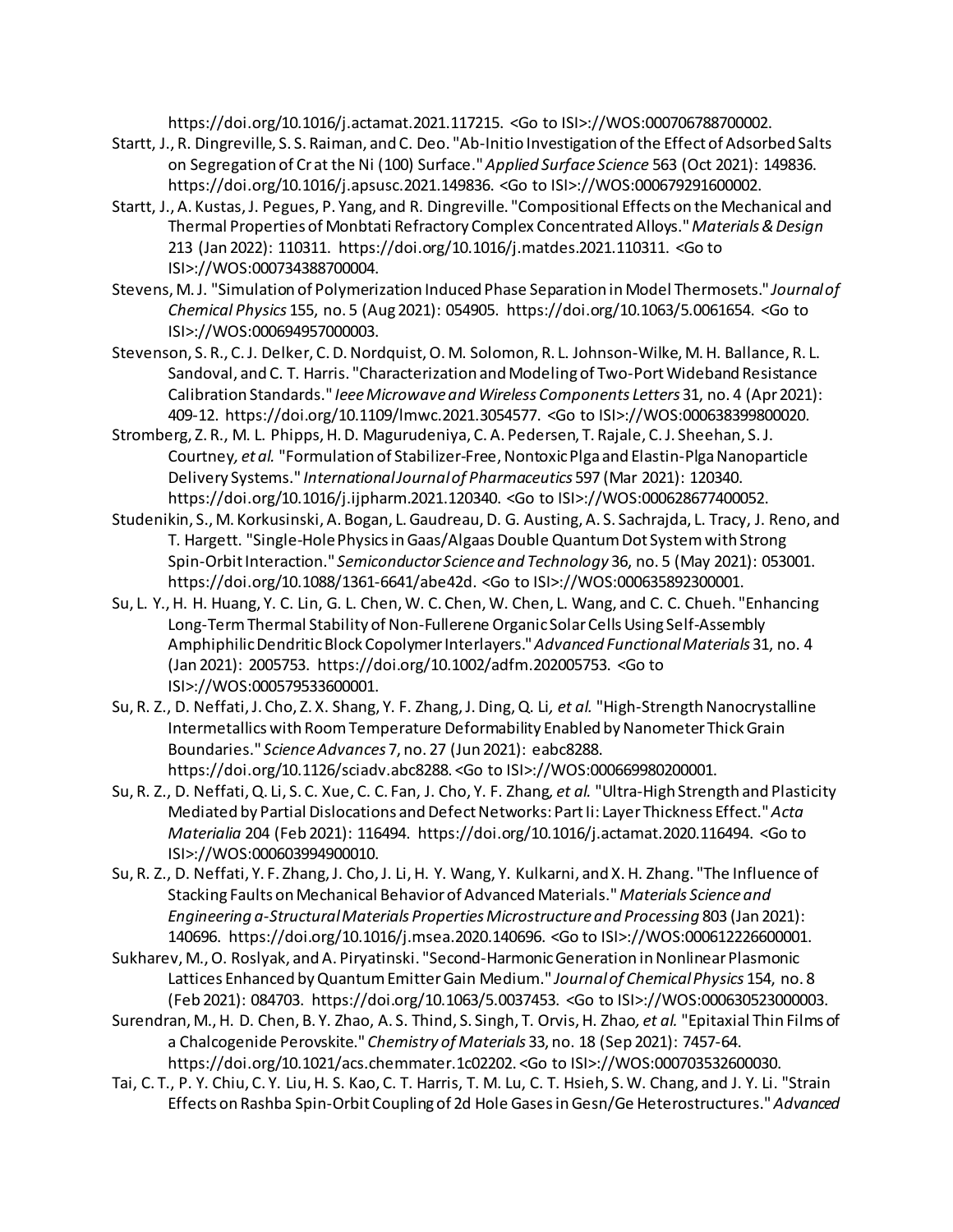*Materials* 33, no. 26 (Jul 2021): 2007862. https://doi.org/10.1002/adma.202007862. <Go to ISI>://WOS:000653747900001.

- Tang, J., T. Cheng, Y. Q. Wang, L. L. Hu, M. Q. Hong, W. J. Qin, G. X. Cai, C. Z. Jiang, and F. Ren. "Constructing High-Performance Radiation-Resistant Ternary Ysz-Mgo-Cnt Nanocomposites Via Tailored Nanostructures." *Journal of the European Ceramic Society* 41, no. 10 (Aug 2021): 5280-91. https://doi.org/10.1016/j.jeurceramsoc.2021.04.029. <Go to ISI>://WOS:000651858100001.
- Tang, Z., E. B. Watkins, S. M. Clayton, S. A. Currie, D. E. Fellers, M. T. Hassan, D. E. Hooks*, et al.* "Ultracold Neutron Properties of the Eljen-299-02d Deuterated Scintillator." *Review of Scientific Instruments* 92, no. 2 (Feb 2021): 023305. https://doi.org/10.1063/5.0030972. <Go to ISI>://WOS:000630500600001.
- Tappan, B. C., S. A. Steiner, E. Dervishi, A. H. Mueller, B. L. Scott, C. Sheehan, E. P. Luther, J. P. Lichthardt, and M. R. Dirmyer. "Monolithic Nanoporous Gold Foams with Catalytic Activity for Chemical Vapor Deposition Growth of Carbon Nanostructures." *Acs Applied Materials & Interfaces* 13, no. 1 (Jan 2021): 1204-13. https://doi.org/10.1021/acsami.0c17624. <Go to ISI>://WOS:000611066000117.
- Taylor, C. A., E. Lang, P. G. Kotula, R. Goeke, C. S. Snow, Y. Q. Wang, and K. Hattar. "Helium Bubbles and Blistering in a Nanolayered Metal/Hydride Composite." *Materials* 14, no. 18 (Sep 2021): 5393. https://doi.org/10.3390/ma14185393. <Go to ISI>://WOS:000699780700001.
- Tchoe, Y., J. H. Lee, R. Liu, A. M. Bourhis, R. Vatsyayan, K. J. Tonsfeldt, and S. A. Dayeh. "Considerations and Recent Advances in Nanoscale Interfaces with Neuronal and Cardiac Networks." *Applied Physics Reviews* 8, no. 4 (Dec 2021): 041317. https://doi.org/10.1063/5.0052666. <Go to ISI>://WOS:000719630700001.
- Teplukhin, A., B. K. Kendrick, S. M. Mniszewski, Y. Zhang, A. Kumar, C. F. A. Negre, P. M. Anisimov, S. Tretiak, and P. A. Dub. "Computing Molecular Excited States on a D-Wave Quantum Annealer." *Scientific Reports* 11, no. 1 (Sep 2021): 18796. https://doi.org/10.1038/s41598-021-98331-y. <Go to ISI>://WOS:000700297100032.
- Thakral, S., and K. Kim. "Small-Angle Scattering for Characterization of Pharmaceutical Materials." *Trac-Trends in Analytical Chemistry* 134 (Jan 2021): 116144. https://doi.org/10.1016/j.trac.2020.116144. <Go to ISI>://WOS:000611899600004.
- Thapa, A., Y. R. Poudel, R. Guo, K. L. Jungjohann, X. W. Wang, and W. Z. Li. "Direct Synthesis of Micropillars of Vertically Aligned Carbon Nanotubes on Stainless-Steel and Their Excellent Field Emission Properties." *Carbon* 171 (Jan 2021): 188-200. https://doi.org/10.1016/j.carbon.2020.08.081. <Go to ISI>://WOS:000598371500022.
- Titze, M., J. L. Pacheco, T. Byers, S. B. Van Deusen, D. L. Perry, D. Weathers, and E. S. Bielejec. "Evaluation of the Accuracy of Stopping and Range of Ions in Matter Simulations through Secondary Ion Mass Spectrometry and Rutherford Backscattering Spectrometry for Low Energy Heavy Ion Implantation." *Journal of Vacuum Science & Technology A* 39, no. 6 (Dec 2021): 063222. https://doi.org/10.1116/6.0001406. <Go to ISI>://WOS:000718285900001.
- Titze, M., D. L. Perry, E. A. Auden, J. L. Pacheco, J. B. S. Abraham, and E. S. Bielejec. "Lithium Source for Focused Ion Beam Implantation and Analysis." *Journal of Vacuum Science & Technology B* 39, no. 1 (Jan 2021): 012802. https://doi.org/10.1116/6.0000645. <Go to ISI>://WOS:000609263800001.
- Tkachenko, N. V., J. Sud, Y. Zhang, S. Tretiak, P. M. Anisimov, A. T. Arrasmith, P. J. Coles, L. Cincio, and P. A. Dub. "Correlation-Informed Permutation of Qubits for Reducing Ansatz Depth in the Variational Quantum Eigensolver." *Prx Quantum* 2, no. 2 (Jun 2021): 020337. https://doi.org/10.1103/PRXQuantum2.020337. <Go to ISI>://WOS:000674748700001.
- Tsai, H., S. Shrestha, R. A. Vila, W. X. Huang, C. M. Liu, C. H. Hou, H. H. Huang*, et al.* "Bright and Stable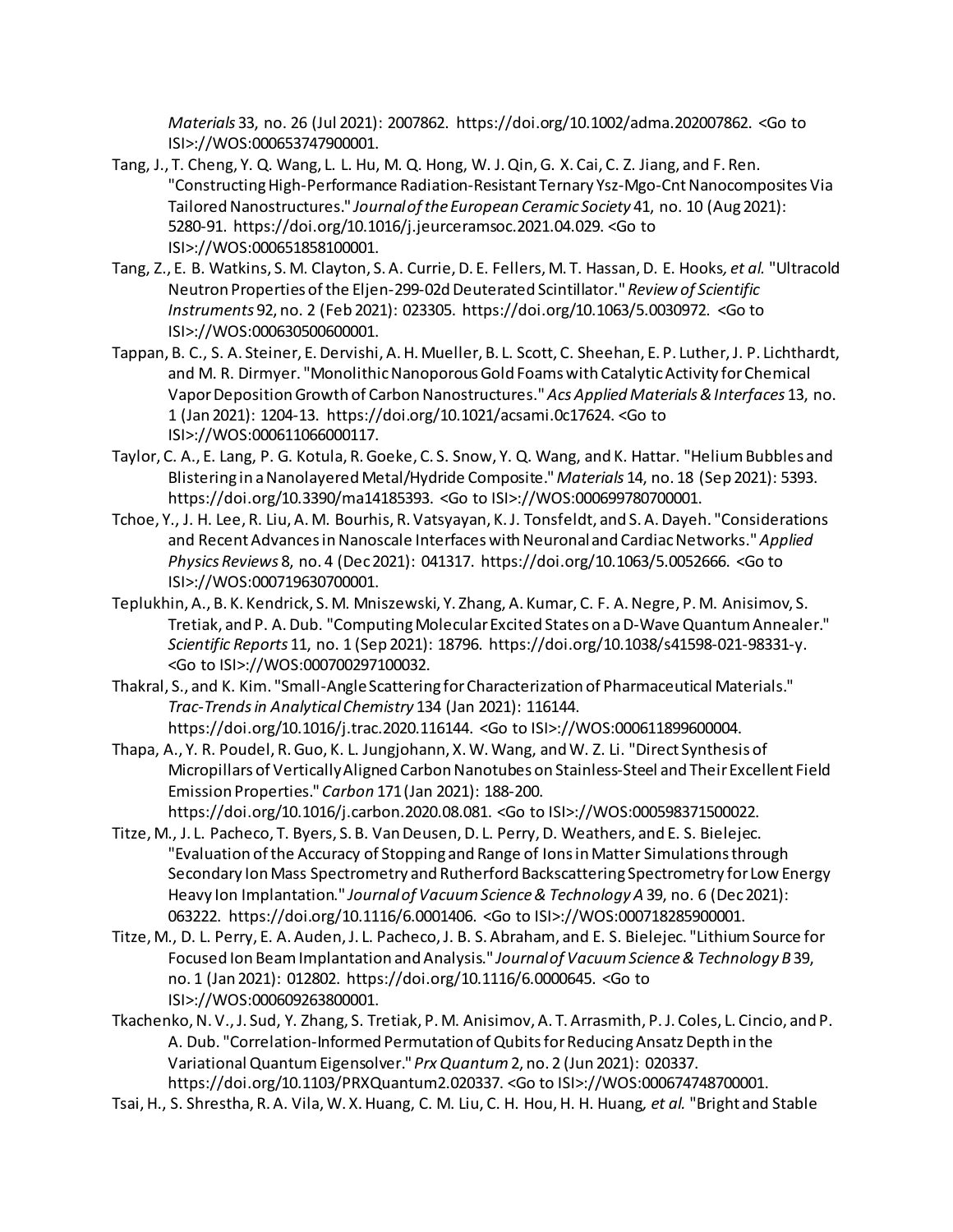Light-Emitting Diodes Made with Perovskite Nanocrystals Stabilized in Metal-Organic Frameworks." *Nature Photonics* 15, no. 11 (Nov 2021): 843-+.

https://doi.org/10.1038/s41566-021-00857-0. <Go to ISI>://WOS:000692990800001.

- Tsymbalov, E., Z. Shi, M. Dao, S. Suresh, J. Li, and A. Shapeev. "Machine Learning for Deep Elastic Strain Engineering of Semiconductor Electronic Band Structure and Effective Mass." *Npj Computational Materials* 7, no. 1 (May 2021): 76. https://doi.org/10.1038/s41524-021-00538-0. <Go to ISI>://WOS:000658374700001.
- Turner, E. M., Q. Campbell, J. Pizarro, H. B. Yang, K. R. Sapkota, P. Lu, A. D. Baczewski, G. T. Wang, and K. S. Jones. "Controlled Formation of Stacked Si Quantum Dots in Vertical Sige Nanowires." *Nano Letters* 21, no. 19 (Oct 2021): 7905-12. https://doi.org/10.1021/acs.nanolett.1c01670. <Go to ISI>://WOS:000709549100002.
- Uliana, A. A., N. T. Bui, J. Kamcev, M. K. Taylor, J. J. Urban, and J. R. Long. "Ion-Capture Electrodialysis Using Multifunctional Adsorptive Membranes." *Science* 372, no. 6539 (Apr 2021): 296-+. https://doi.org/10.1126/science.abf5991. <Go to ISI>://WOS:000641286700042.
- Vabishchevich, P. P., A. Vaskin, N. Karl, J. L. Reno, M. B. Sinclair, I. Staude, and I. Brener. "Ultrafast All-Optical Diffraction Switching Using Semiconductor Metasurfaces." *Applied Physics Letters*  118, no. 21 (May 2021): 211105. https://doi.org/10.1063/5.0049585. <Go to ISI>://WOS:000681663400001.
- Vaidya, S., W. A. Benalcazar, A. Cerjan, andM. C. Rechtsman. "Point Defect Localized Bound States in the Continuum in Photonic Crystals and Structured Fibers." *Physical Review Letters* 127, no. 2 (Jul 2021): 023605. https://doi.org/10.1103/PhysRevLett.127.023605. <Go to ISI>://WOS:000671590700009.
- Valente, D. C. A., M. T. do Casal, M. Barbatti, T. A. Niehaus, A. J. A. Aquino, H. Lischka, and T. M. Cardozo. "Excitonic and Charge Transfer Interactions in Tetracene Stacked and T-Shaped Dimers." *Journal of Chemical Physics* 154, no. 4 (Jan 2021): 044306. https://doi.org/10.1063/5.0033272. <Go to ISI>://WOS:000630495100004.
- VanGordon, M. R., L. A. Prignano, R. E. Dempski, S. W. Rick, and S. B. Rempe. "Channelrhodopsin C1c2: Photocycle Kinetics and Interactions near the Central Gate." *Biophysical Journal* 120, no. 9 (May 2021): 1835-45. https://doi.org/10.1016/j.bpj.2021.03.002. <Go to ISI>://WOS:000647326000025.
- Vaskin, A., S. Liu, S. Addamane, P. P. Vabishchevich, Y. M. Yang, G. Balarishnan, M. B. Sinclair*, et al.* "Manipulation of Quantum Dot Emission with Semiconductor Metasurfaces Exhibiting Magnetic Quadrupole Resonances." *Optics Express* 29, no. 4 (Feb 2021): 5567-79. https://doi.org/10.1364/oe.414011. <Go to ISI>://WOS:000619209800069.
- Vizoso, D., M. Kosmidou, T. J. Balk, K. Hattar, C. Deo, and R. Dingreville. "Size-Dependent Radiation Damage Mechanisms in Nanowires and Nanoporous Structures." *Acta Materialia* 215 (Aug 2021): 117018. https://doi.org/10.1016/j.actamat.2021.117018. <Go to ISI>://WOS:000684229400011.
- Wang, F., X. L. Yan, X. Chen, N. Snyder, M. Nastasi, K. Hattar, and B. Cui. "Pulsed Electric Current Joining of Oxide-Dispersion-Strengthened Austenitic Steels." *Journal of Materials Science* 56, no. 34 (Dec 2021): 19216-27. https://doi.org/10.1007/s10853-021-06495-9. <Go to ISI>://WOS:000695399000003.
- Wang, J. L., T. C. O'Connor, G. S. Grest, Y. T. Zheng, M. Rubinstein, and T. Ge. "Diffusion of Thin Nanorods in Polymer Melts." *Macromolecules* 54, no. 15 (Aug 2021): 7051-59. https://doi.org/10.1021/acs.macromol.1c00989. <Go to ISI>://WOS:000685206400003.
- Wang, J. X., M. Knezevic, M. Jain, S. Pathak, and I. J. Beyerlein. "Role of Interface-Affected Dislocation Motion on the Strength of Mg/Nb Nanolayered Composites Inferred by Dual-Mode Confined Layer Slip Crystal Plasticity." *Journal of the Mechanics and Physics of Solids* 152 (Jul 2021):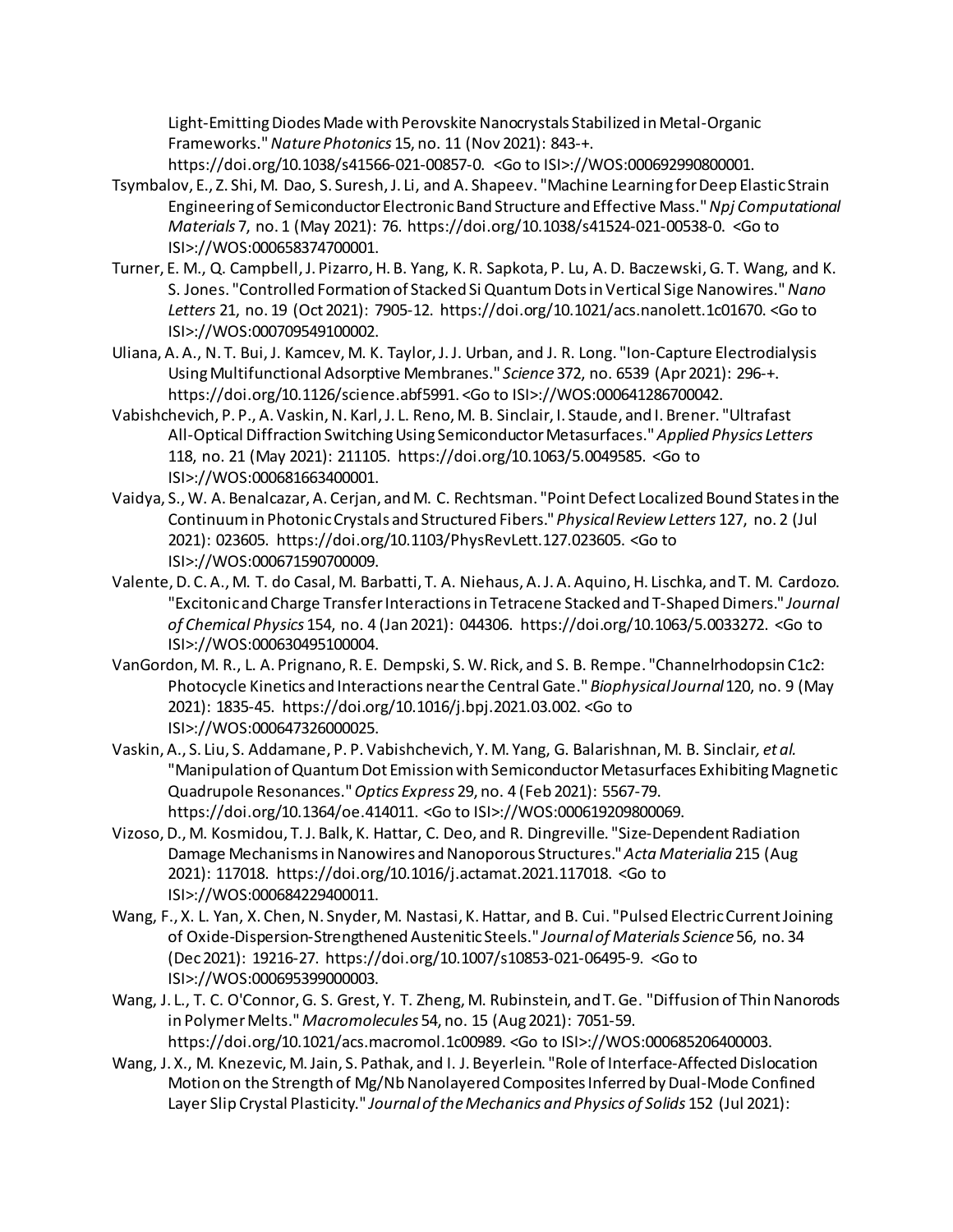104421. https://doi.org/10.1016/j.jmps.2021.104421. <Go to ISI>://WOS:000652654300004.

- Weight, B. M., B. J. Gifford, S. Tretiak, and S. Kilina. "Interplay between Electrostatic Properties of Molecular Adducts and Their Positions at Carbon Nanotubes." *Journal of Physical Chemistry C*  125, no. 8 (Mar 2021): 4785-93. https://doi.org/10.1021/acs.jpcc.0c10157. <Go to ISI>://WOS:000626769100047.
- Weight, B. M., A. E. Sifain, B. J. Gifford, D. Kilin, S. Kilina, and S. Tretiak. "Coupling between Emissive Defects on Carbon Nanotubes: Modeling Insights." *Journal of Physical Chemistry Letters* 12, no. 32 (Aug 2021): 7846-53. https://doi.org/10.1021/acs.jpclett.1c01631. <Go to ISI>://WOS:000687716600026.
- Wheeler, J. M., C. Harvey, N. Li, A. Misra, N. A. Mara, X. Maeder, J. Michler, and S. Pathak. "High Temperature Nanoindentation of Cu-Tin Nanolaminates." *Materials Science and Engineering a-Structural Materials Properties Microstructure and Processing* 804 (Feb 2021): 140522. https://doi.org/10.1016/j.msea.2020.140522. <Go to ISI>://WOS:000616000900001.
- White, B. C., A. Garland, R. Alberdi, and B. L. Boyce. "Interpenetrating Lattices with Enhanced Mechanical Functionality." *Additive Manufacturing* 38 (Feb 2021): 101741. https://doi.org/10.1016/j.addma.2020.101741. <Go to ISI>://WOS:000617202300007.
- Whiting, E. B., M. D. Goldflam, L. Kang, M. B. Sinclair, K. M. Musick, S. D. Campbell, D. B. Burckel, and D. H. Werner. "Broadband Asymmetric Transmission of Linearly Polarized Mid-Infrared Light Based on Quasi-3d Metamaterials." *Advanced Functional Materials*: 2109659. https://doi.org/10.1002/adfm.202109659. <Go to ISI>://WOS:000739817700001.
- Wijesinghe, S., D. Perahia, T. Ge, K. M. Salerno, and G. S. Grest. "Stress Relaxation of Comb Polymer Melts." *Tribology Letters* 69, no. 2 (Jun 2021): 59. https://doi.org/10.1007/s11249-021-01432-y. <Go to ISI>://WOS:000640504100001.
- Woo, S., J. Yoo, D. J. Magginetti, I. Bilgin, S. Kar, H. P. Yoon, and Y. Yoon. "Resolving Surface Potential Variation in Ge/Mos2 Heterostructures with Kelvin Probe Force Microscopy." *Aip Advances* 11, no. 12 (Dec 2021): 125105. https://doi.org/10.1063/5.0075599. <Go to ISI>://WOS:000727618700008.
- Wu, Y., Y. Shen, S. Addamane, J. L. Reno, and B. S. Williams. "Tunable Quantum-Cascade Vecsel Operating at 1.9 Thz." *Optics Express* 29, no. 21 (Oct 2021): 34695-706. https://doi.org/10.1364/oe.438636. <Go to ISI>://WOS:000708940500156.
- Wu, Y. X., K. Iwase, T. Harada, S. Nakanishi, and K. Kamiya. "Sn Atoms on Cu Nanoparticles for Suppressing Competitive H-2 Evolution in Co2 Electrolysis." *Acs Applied Nano Materials* 4, no. 5 (May 2021): 4994-5003. https://doi.org/10.1021/acsanm.1c00514. <Go to ISI>://WOS:000657373800073.
- Xiong, H. F., D. Kunwar, D. Jiang, C. E. Garcia-Vargas, H. Y. Li, C. C. Du, G. Canning*, et al.* "Engineering Catalyst Supports to Stabilize Pdox Two-Dimensional Rafts for Water-Tolerant Methane Oxidation." *Nature Catalysis* 4, no. 10 (Oct 2021): 830-39. https://doi.org/10.1038/s41929-021-00680-4. <Go to ISI>://WOS:000708393300001.
- Yadav, D., D. X. Zhao, J. K. Baldwin, A. Devaraj, M. J. Demkowicz, and K. Y. Xie. "Persistence of Crystal Orientations across Sub-Micron-Scale "Super-Grains" in Self-Organized Cu-W Nanocomposites." *Scripta Materialia* 194 (Mar 2021): 113677. https://doi.org/10.1016/j.scriptamat.2020.113677. <Go to ISI>://WOS:000632783300066.
- Yan, L., T. Bo, B. T. Wang, S. Tretiak, and L. J. Zhou. "Single-Layer Dititanium Oxide Ti2o Moene: Multifunctional Promises for Electride, Anode Materials, and Superconductor." *Journal of Physical Chemistry Letters* 12, no. 1 (Jan 2021): 494-500.

https://doi.org/10.1021/acs.jpclett.0c03397. <Go to ISI>://WOS:000667301800021.

Young, J. M., T. A. Byers, E. J. Lang, S. Singh, G. A. Glass, K. Hattar, and B. Rout. "Synthesis of Magnesiowustite Nanocrystallites Embedded in an Amorphous Silicate Matrix Via Low Energy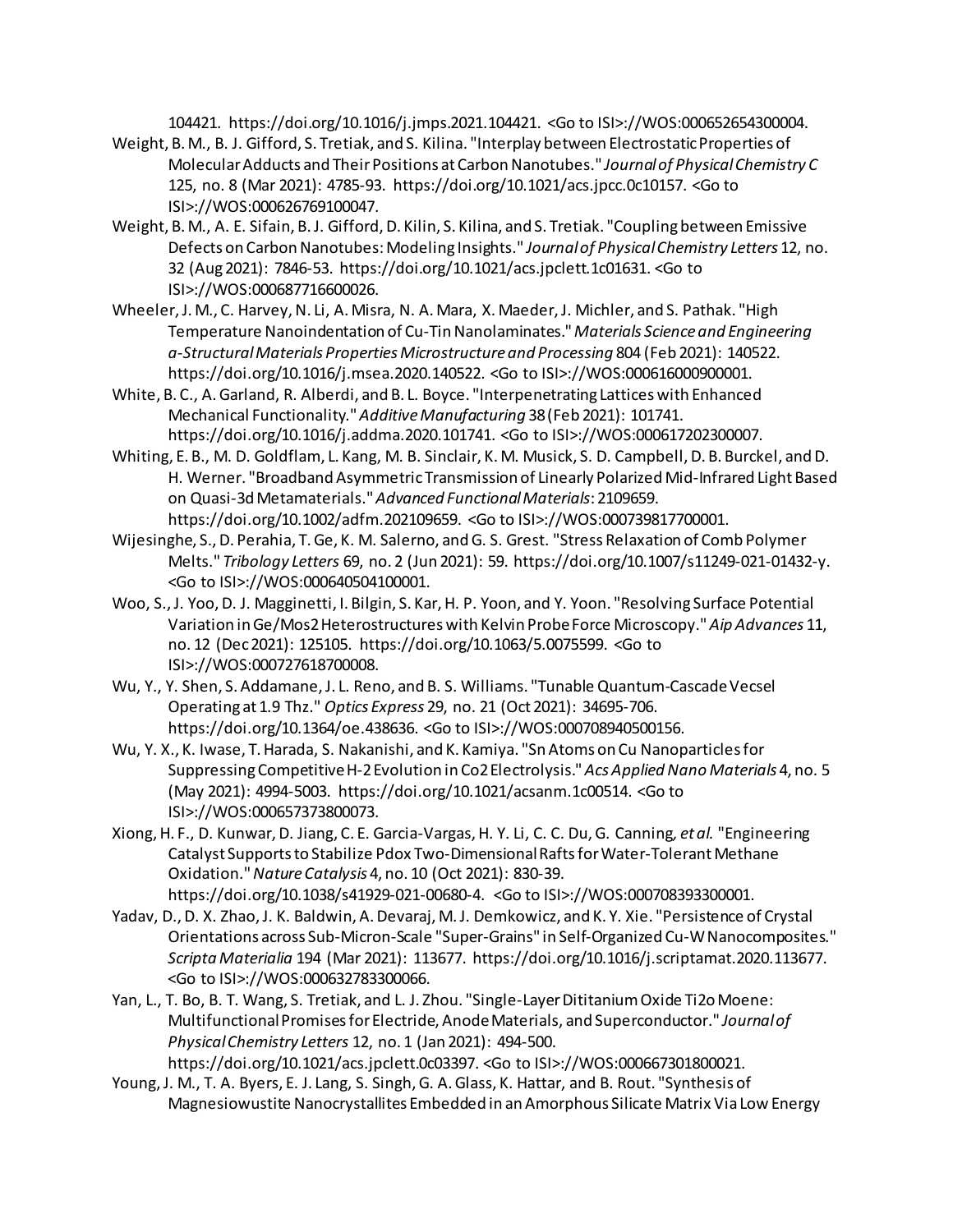Multiple Ion Implantations." *Planetary and Space Science* 206 (Oct 2021): 105319. https://doi.org/10.1016/j.pss.2021.105319. <Go to ISI>://WOS:000691662700001.

- Yu, R., H. Y. Hu, E. M. Nica, J. X. Zhu, and Q. M. Si. "Orbital Selectivity in Electron Correlations and Superconducting Pairing of Iron-Based Superconductors." *Frontiers in Physics* 9 (May 2021): 578347. https://doi.org/10.3389/fphy.2021.578347. <Go to ISI>://WOS:000651599600001.
- Yun, C., M. Webb, W. W. Li, R. Wu, M. Xiao, M. Hellenbrand, A. Kursumovic*, et al.* "High Performance, Electroforming-Free, Thin Film Memristors Using Ionic Na0.5bi0.5tio3." *Journal of Materials Chemistry C* 9, no. 13 (Apr 2021): 4522-31. https://doi.org/10.1039/d1tc00202c. <Go to ISI>://WOS:000637928100007.
- Zade, V., N. Makeswaran, B. L. Boyce, F. Paraguay-Delgado, and C. V. Ramana. "Structural and Mechanical Properties of Nanocrystalline Ga2o3 Films Made by Pulsed Laser Deposition onto Transparent Quartz Substrates." *Nano Express* 2, no. 2 (Jun 2021): 020006. https://doi.org/10.1088/2632-959X/abf3d3. <Go to ISI>://WOS:000658985800001.
- Zapiain, D. M. D., J. A. Stewart, and R. Dingreville. "Accelerating Phase-Field-Based Microstructure Evolution Predictions Via Surrogate Models Trained by Machine Learning Methods." *Npj Computational Materials* 7, no. 1 (Jan 2021): 3. https://doi.org/10.1038/s41524-020-00471-8. <Go to ISI>://WOS:000607105800003.
- Zarnas, P. D., B. L. Boyce, J. M. Qu, and R. Dingreville. "Stress-Induced Transition from Vacancy Annihilation to Void Nucleation near Microcracks." *International Journal of Solids and Structures*  213 (Mar 2021): 103-10. https://doi.org/10.1016/j.ijsolstr.2020.12.014. <Go to ISI>://WOS:000615711200008.
- Zhang, J., H. Tsai, W. Y. Nie, and B. Hu. "Enabling Ac Electroluminescence in Quasi-2d Perovskites by Uniformly Arranging Different-N-Value Nanoplates to Allow Bidirectional Charge Transport." *Nano Energy* 79 (Jan 2021): 105413. https://doi.org/10.1016/j.nanoen.2020.105413. <Go to ISI>://WOS:000620324900002.
- Zhang, R. Q., C. Lane, B. Singh, J. Nokelainen, B. Barbiellini, R. S. Markiewicz, A. Bansil, and J. W. Sun. "Magnetic and F-Electron Effects in Lanio2 and Ndnio2 Nickelates with Cuprate-Like 3d(X2-Y2) Band." *Communications Physics* 4, no. 1 (Jun 2021): 118. https://doi.org/10.1038/s42005-021-00621-4. <Go to ISI>://WOS:000662842700002.
- Zhang, X., F. Wang, X. L. Yan, X. Z. Li, K. Hattar, and B. Cui. "Nanostructured Oxide-Dispersion-Strengthened Cocrfemnni High-Entropy Alloys with High Thermal Stability." *Advanced Engineering Materials* 23, no. 9 (Sep 2021): 2100291. https://doi.org/10.1002/adem.202100291. <Go to ISI>://WOS:000671751700001.
- Zhang, Z. L., X. R. Ma, G. R. Yang, and L. Z. Zhang. "Cardioprotective Effects of Glatiramer against Ischemia-Reperfusion Injury in Coronary Artery Ligation Model in Rats through Activation of Akt-Gsk-3 Beta-Tnf-Alpha-Nrf2 Signalling Pathway." *International Journal of Pharmacology* 18, no. 1 (2022): 79-86. https://doi.org/10.3923/ijp.2022.79.86. <Go to ISI>://WOS:000730362400009.
- Zhao, Q. Q., B. L. Boyce, and R. B. Sills. "Micromechanics of Void Nucleation and Early Growth at Incoherent Precipitates: Lattice-Trapped and Dislocation-Mediated Delamination Modes." *Crystals* 11, no. 1 (Jan 2021): 45. https://doi.org/10.3390/cryst11010045. <Go to ISI>://WOS:000610117400001.
- Zheng, Y., Y. Kim, A. C. Jones, G. Olinger, E. R. Bittner, S. M. Bachilo, S. K. Doorn*, et al.* "Quantum Light Emission from Coupled Defect States in DNA-Functionalized Carbon Nanotubes." *Acs Nano* 15, no. 6 (Jun 2021): 10406-14. https://doi.org/10.1021/acsnano.1c02709. <Go to ISI>://WOS:000665748900106.
- Zheng, Y., B. M. Weight, A. C. Jones, V. Chandrasekaran, B. J. Gifford, S. Tretiak, S. K. Doom, and H. Htoon. "Photoluminescence Dynamics Defined by Exciton Trapping Potential of Coupled Defect